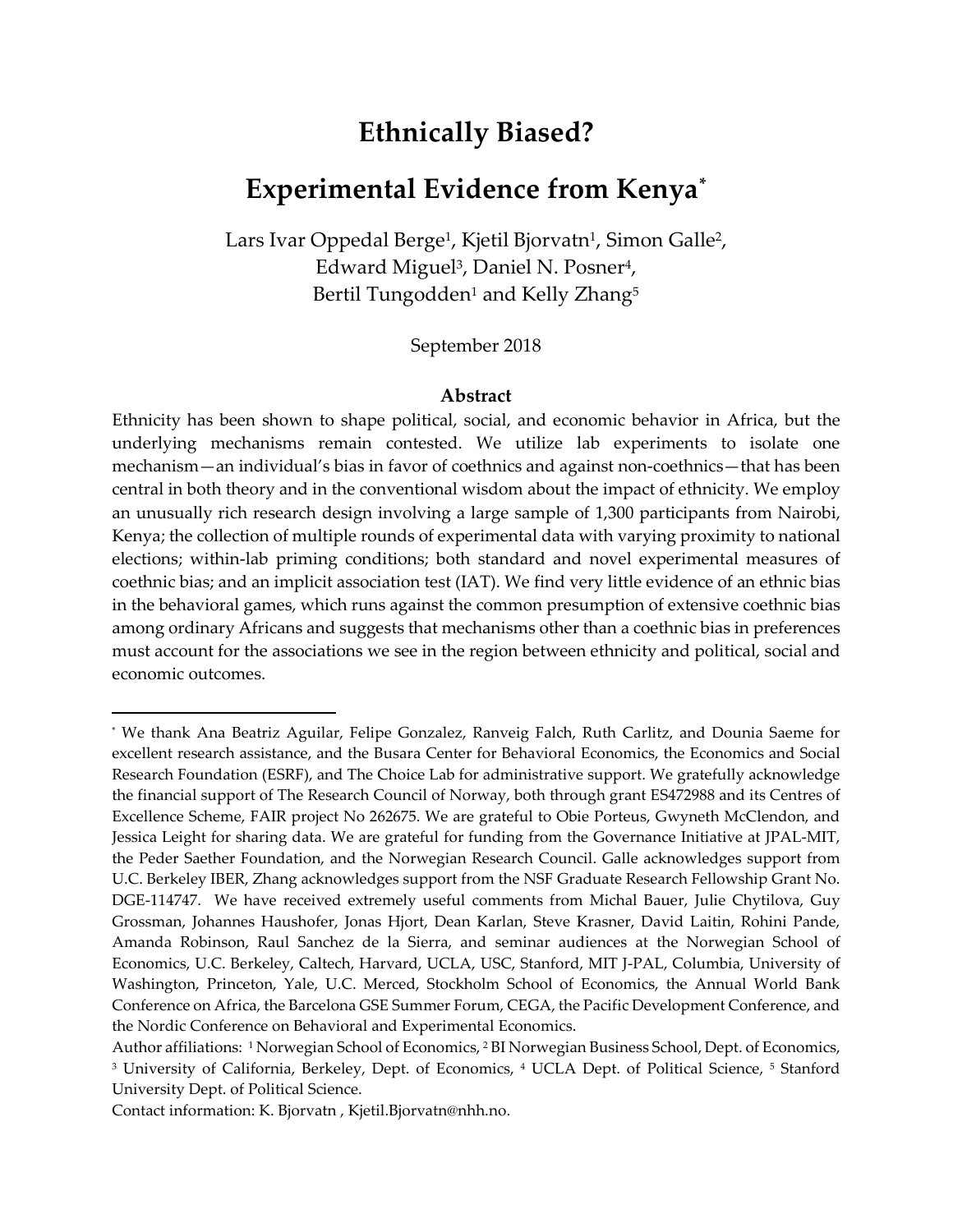#### **1. Introduction**

Ethnicity has been shown to affect a range of political, social, and economic outcomes in Africa, from voting patterns (Horowitz 1985; Posner 2005; Ichino and Nathan 2013; Conroy-Krutz 2013) to trade and investment decisions (Fafchamps 2000; Robinson 2016) to workplace productivity (Hjort 2014) to public goods provision (Miguel and Gugerty 2005) to favoritism in the distribution of jobs and development resources (Franck and Rainer 2012; Burgess et al. 2015; Kramon and Posner 2016).

While the role of ethnicity in shaping politics and policy in Africa is undisputed, the underlying mechanisms remain contested. In particular, the role played by differences in preferences across ethnic groups—either in terms of direct coethnic favoritism, antipathy towards others, or more subtle variation in tastes for certain outcomes (Alesina, Baqir and Easterly 1999; Alesina and LaFerrara 2005; Vigdor 2002) is controversial. Explanations based on *ethnic preferences* contrast with theories that emphasize different technologies of cooperation within groups due to superior ability to communicate or to impose social sanctions (Miguel and Gugerty 2005), different norms of behavior in within-group and cross-group interactions (Habyarimana et al. 2007), or other *institutional considerations* (e.g. Fearon 1999, Spolaore and Wacziarg 2009; Robinson 2016).

This paper assesses the degree of coethnic bias in preferences, defined as a preference for discriminating in favor of coethnics and against non-coethnics (Becker 1957; Hjort 2014; Horowitz 1985; Vigdor 2002). The investigation is carried out in Kenya, an African country with well-documented and politically salient ethnic divisions. Presidential vote shares in Kenya largely fall along ethnic lines during national elections; and in the aftermath of the 2007 contest more than one thousand people died and hundreds of thousands were displaced from politically motivated ethnic violence (Human Rights Watch 2008; Gibson and Long 2009). Moreover, there is a history of ethnic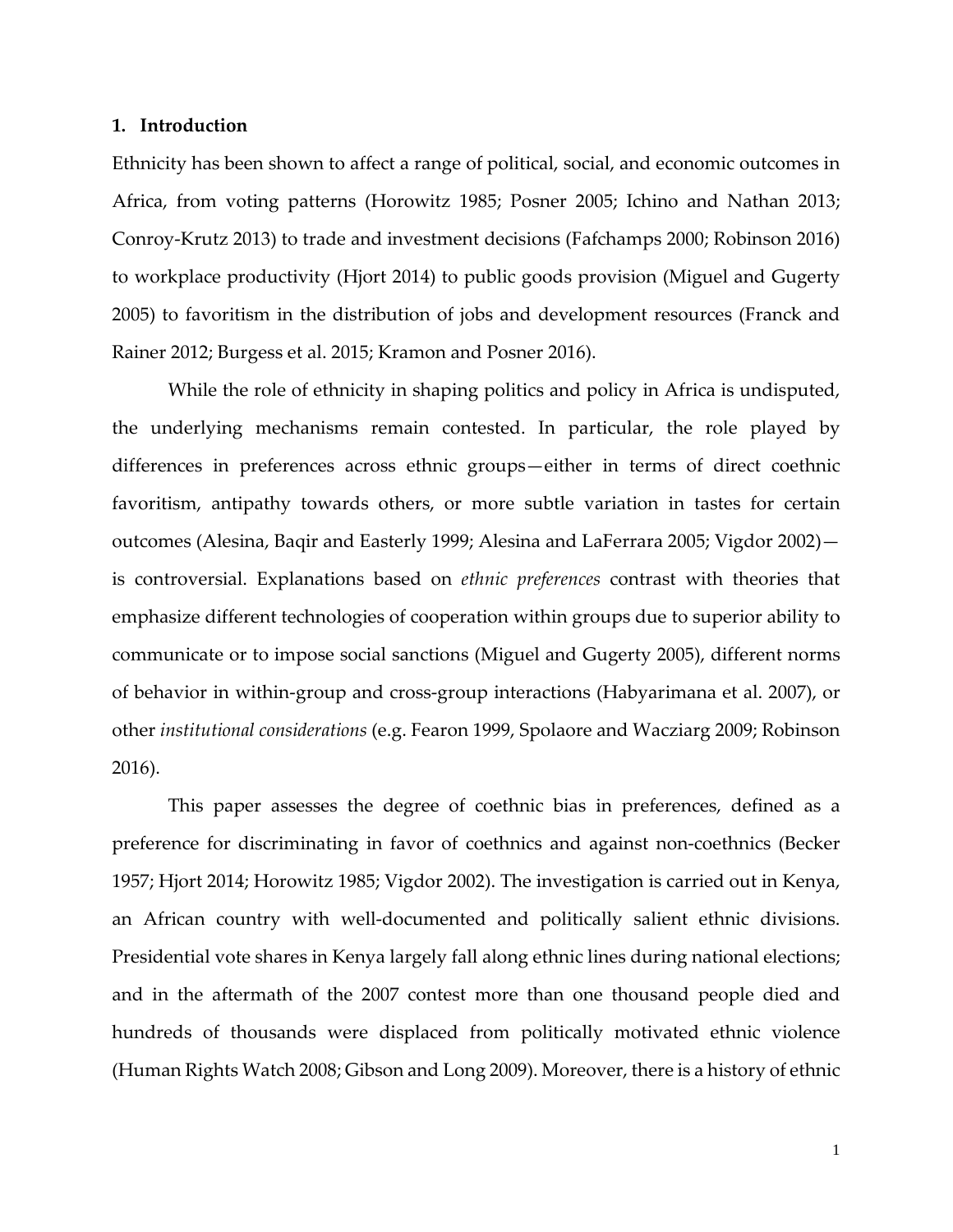bias in policies, including large-scale distortions in public roads investment favoring the president's ethnic group (Barkan and Chege 1989, Burgess et al. 2015).

To isolate the presence of coethnic bias from other potential mechanisms, we employ lab experiments in an unusually rich research design that involves multiple rounds of experimental data and a large sample of over 1,300 subjects. We measure coethnic bias using both standard experimental games (e.g., Dictator and Public-good games) and a more novel lab activity (the Choose-Your-Dictator game), which captures expectations about the biases of others. In our theoretical model, we explain how each game captures a different aspect of coethnic bias. Then, as a further test, we employ an implicit association test (IAT), which can be seen as a test of unconscious prejudice (Amodio 2014; Pérez 2016) and thereby contrasts with the behavioral games that measure a conscious bias in preferences.

In addition to measuring the strength of coethnic bias, we explore whether, as an influential literature suggests it might (Bates 1983; Eifert et al. 2010; Hjort 2014), such bias varies with proximity to political competition. To address this issue, we draw our sample from two different lab sessions: one scheduled immediately before Kenya's 2013 general elections, and the other roughly seven months earlier.We also supplement this variation in real-world timing with within-lab priming designed to increase the situational salience of political competition and various dimensions of ethnicity.

Given the frequency with which outcomes in Africa are linked to ethnic preferences, our results are striking. Our tests in the behavioral games yield little to no evidence of meaningful coethnic bias. This lack of coethnic bias holds across multiple experimental measures and well-powered statistical tests. Figure 1 summarizes evidence from the Dictator game and the Public-good game. In both cases, the average level of contribution to coethnic and non-coethnic partners is within one percentage point: 35.6% versus 35.4% in the Dictator game (Panel A), and 46.2% versus 46.4% in the Public-good game (Panel C). Participants' beliefs about the contributions of others in these games are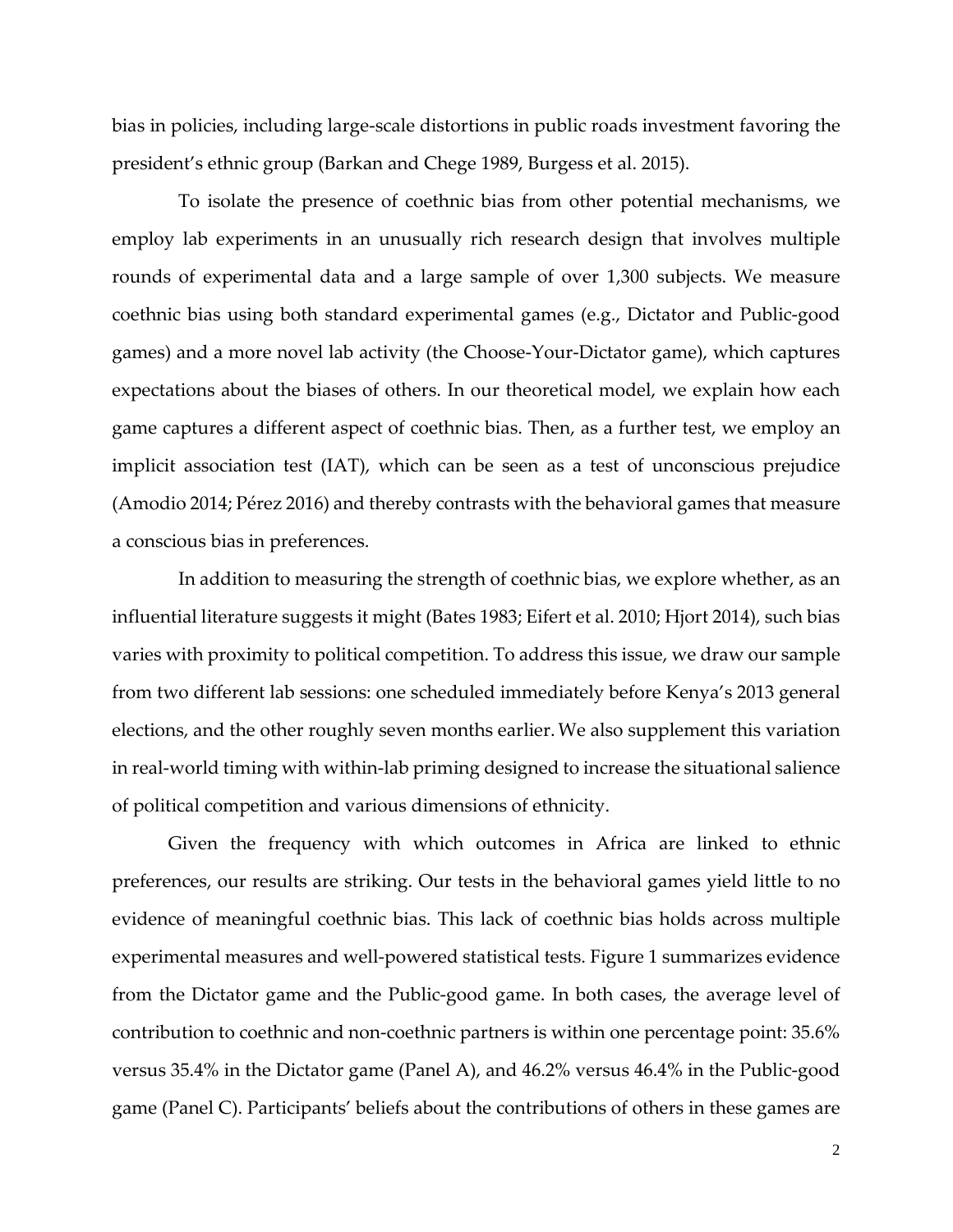similarly unaffected by their ethnic backgrounds, at 49.3% to 48.4% (Panel B) and 53.9% to 53.1% (Panel D), respectively. Even though our sample is unusually large, none of these differences are statistically distinguishable from zero.

While the main message is one of no coethnic bias in preferences, it is worth being clear that this result should not be taken to suggest that ethnicity plays no role in our study setting: ethnicity remains a prominent feature of contemporary life in Nairobi—as in Kenya more generally, and in many parts of Africa. This is evident from survey data collected at the end of our experiment, where the large majority of respondents reported they would support their own coethnic frontrunner in the upcoming elections.[1](#page-3-0) Our findings simply suggest that the salience of ethnicity is likely due to mechanisms other than coethnic bias in preferences.

Indeed, notwithstanding the centrality of coethnic bias in preferences in both the scientific and broader public debates about African politics, existing studies that examine such bias in the African context present mixed results (Carlson 2015; Michelitch 2015; Dionne [2](#page-3-1)015; Hjort 2014; Marx et al. 2016).<sup>2</sup> The current study contributes to this emerging literature along multiple dimensions. First, we examine coethnic bias across a range of experimental measures, using both standard games (Dictator and Public-good game), and a novel Choose-Your-Dictator game. Second, in previous studies on coethnic bias in preferences (e.g. Habyarimana et al. 2007) it remains unclear if results would differ if experiments had been conducted in a different setting or in closer proximity to national elections, when politicians are most likely to mobilize along ethnic cleavages and

<span id="page-3-0"></span>i<br>I <sup>1</sup> Eighty-four percent of ethnic Luos reported that they would support their coethnic frontrunner Raila Odinga (against only 8% of ethnic Kikuyus), while 65% of Kikuyus stated that they would support their coethnic frontrunner Uhuru Kenyatta (versus just 1% of Luos).

<span id="page-3-1"></span><sup>2</sup> In contrast to the mixed findings in the African literature, the findings in the broader body of work on social identity—largely built on studies conducted with students in university-based experimental laboratories (e.g., Tajfel and Turner 1986; Chen and Li 2009) but also including work in more natural settings (e.g., Gil-White 2004; Bernarhard, Fehr and Fischbacher 2006; Whitt and Wilson 2007)—present consistent evidence of intergroup bias.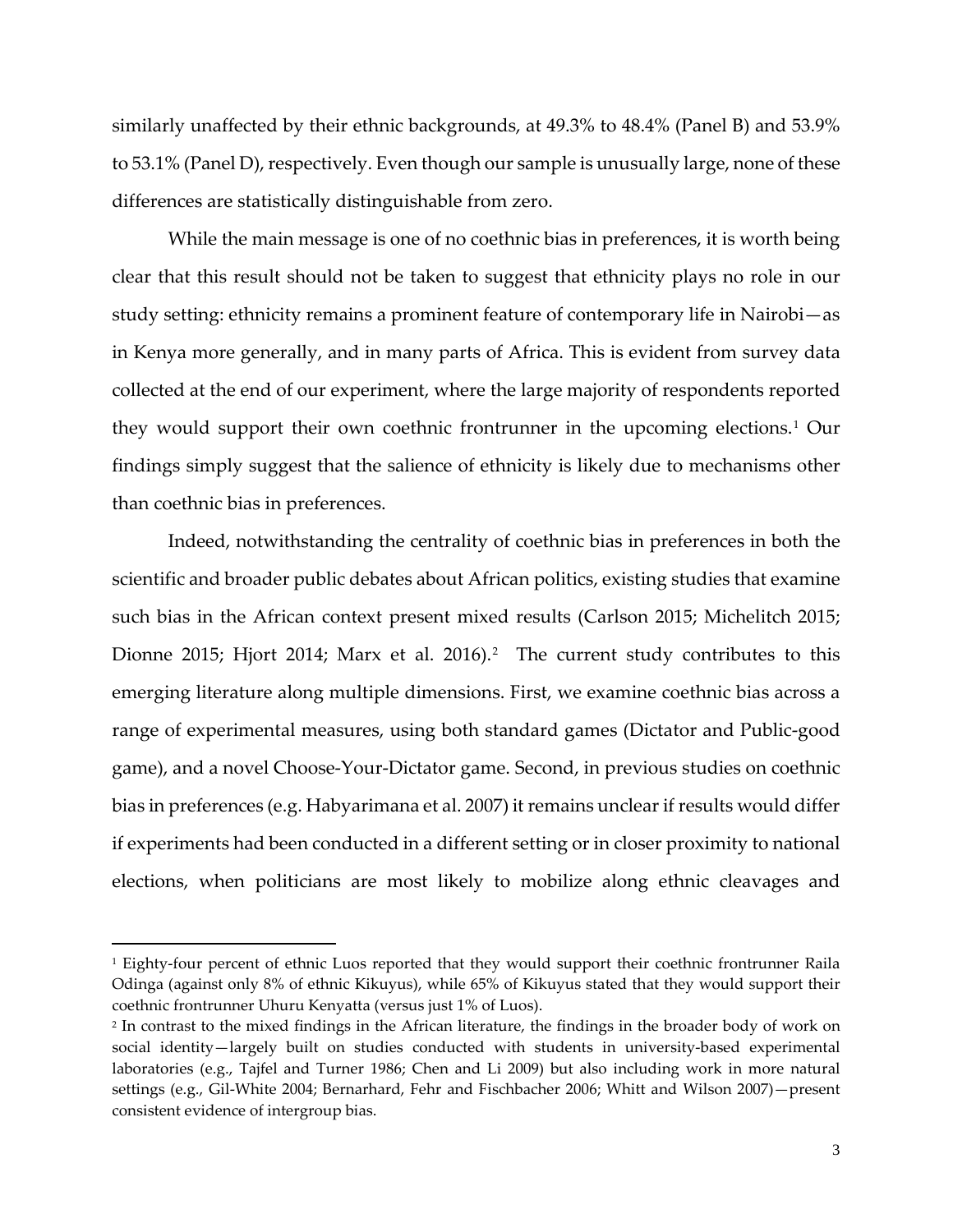ethnicity has been shown to acquire greater salience (Eifert et al. 2010; Hjort 2014). To address this question, we amplify the situational salience of ethnicity and political competition both across lab rounds, by varying the proximity to Kenya's national election, and within the lab using priming treatments. Finally, to avoid selective presentation of results, our analysis follows a pre-specified set of hypotheses, and we employ larger samples to ensure sufficient statistical power.<sup>[4](#page-4-0)</sup>

Our results thus serve to crystallize and generalize the finding that coethnic bias in preferences in African societies is often less pronounced than is widely believed. This raises the question of why ethnicity often remains a divisive force in African societies. We believe a large part of the answer lies in the aforementioned institutionalized ethnic divisions, which need not correlate with individual-level coethnic bias in preferences (Habyarimana et al. 2007). Since this paper focuses exclusively on individual-level coethnic bias, we are not well positioned to further examine the role of institutions in driving ethnic divisions. Nevertheless, our results indicate two areas where individuals' coethnic bias may still play a role in shaping ethnic divisions, potentially in interplay with the broader societal context. First, there is one particular group where our robust set of null results in the behavioral games does not apply, namely amongst relatively recent migrants to Nairobi. These recent migrants are significantly less generous and cooperative towards non-coethnics than the longer-term residents of Nairobi. One interpretation of this result is that long-term immersion in the multi-ethnic setting of the capital leads to a reduction in ethnic bias, which would have intriguing implications for the future of increasingly urban countries like Kenya. Second, in the IAT we find a statistically significant ethnic bias, and the presence of this unconscious, implicit bias stands in contrast to the broad absence of bias in the behavioral games. While the average implicit bias is small, our evidence suggests that this bias may be amplified in the context

I

<span id="page-4-0"></span><sup>4</sup> The full results for the pre-specified analysis are available in Appendix D.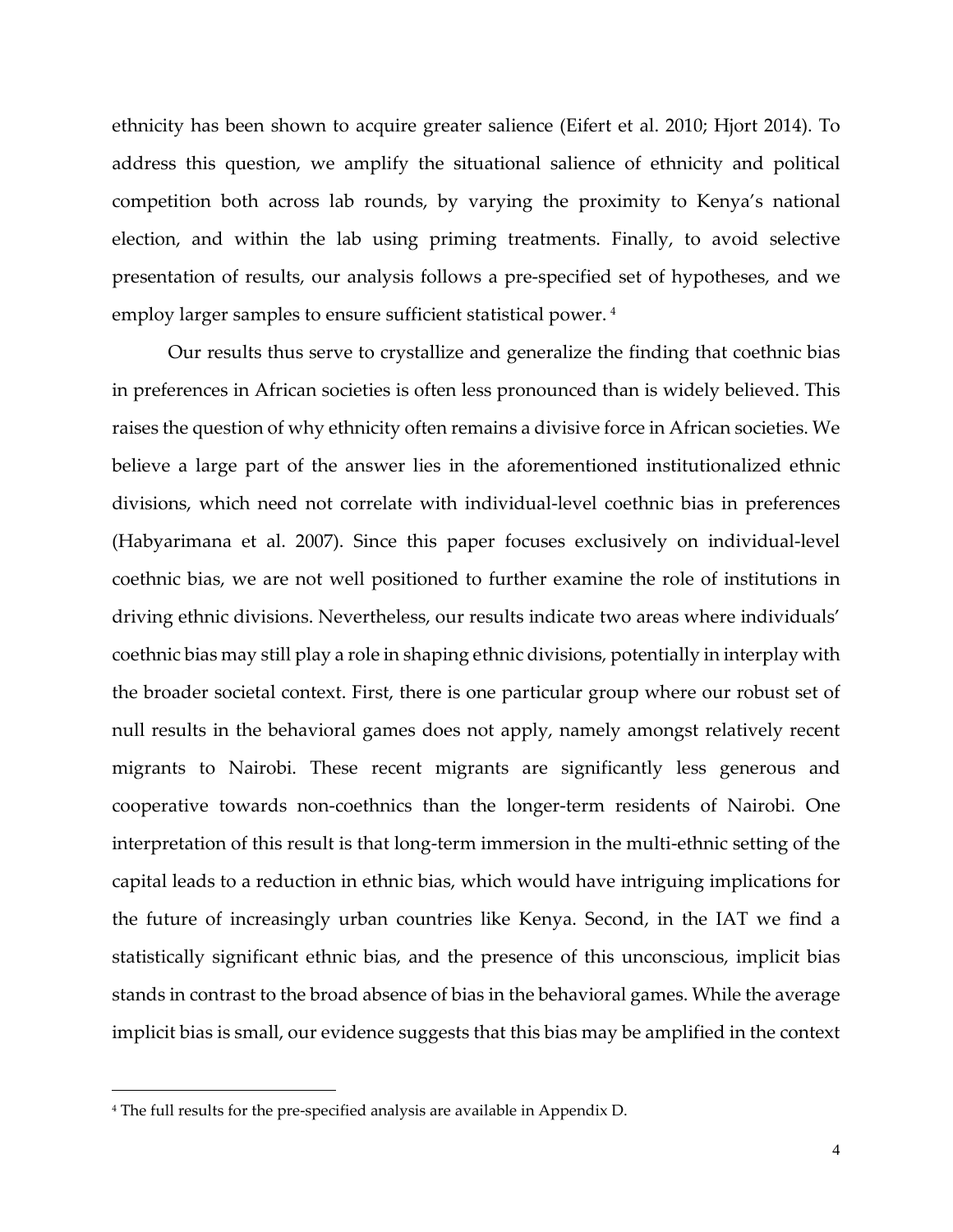of political competition – a finding particularly interesting in light of the ethnic violence around Kenya's 2007 election.[5](#page-5-0)

## **2. A model of ethnic preferences and behavior**

i<br>I

In the empirical analysis, we employ lab games to measure individual-level ethnic biases. The model developed below builds on Capellen et al. (2007, 2013) and describes what can be learned about coethnic bias in preferences from observing individual-level play in the Dictator and Public-good games. Specifically, it highlights the interplay between general altruism and ethnic preferences in determining behavior. In particular, the model shows how a coethnic bias in preference does not automatically translate into a coethnic bias in behavior: this depends on the level of altruism. We present the baseline model in the context of a Dictator game; afterward, we discuss how the model relates to the Publicgood game. [6](#page-5-1) We will return to how the theoretical model maps to the Choose-Your-Dictator game after we lay out that game's design and estimation procedure in Section 3.5.

Let  $m_i$  be the individual's fairness ideal. This could be an even split of the endowment, although the exact value does not matter for measuring the degree of observed coethnic bias in behavior. We introduce a coethnic bias in preferences, given by  $q_i$ , and an ethnicity indicator variable  $n_i$ , which takes the value one if the counterpart is a non-coethnic and zero if a coethnic. The utility of an individual *i* is:

$$
u_i = (1 - t_i) - \frac{(t_i - m_i)^2}{2b_i(1 + n_j q_i)}
$$
(1)

<span id="page-5-0"></span><sup>&</sup>lt;sup>5</sup> The effects of exposure to violence on ethnic bias is a fascinating line of inquiry that we are unfortunately not in a position to undertake, as we did not collect information from research subjects on this issue.

<span id="page-5-1"></span><sup>6</sup> In Cappelen et al. (2007, 2013), individuals make a trade-off between selfish and other-regarding concerns when sharing a sum of money. We extend their original model by introducing ethnic preferences so that it matches the versions of our lab games where subjects have some information about the likely ethnicity of their partners.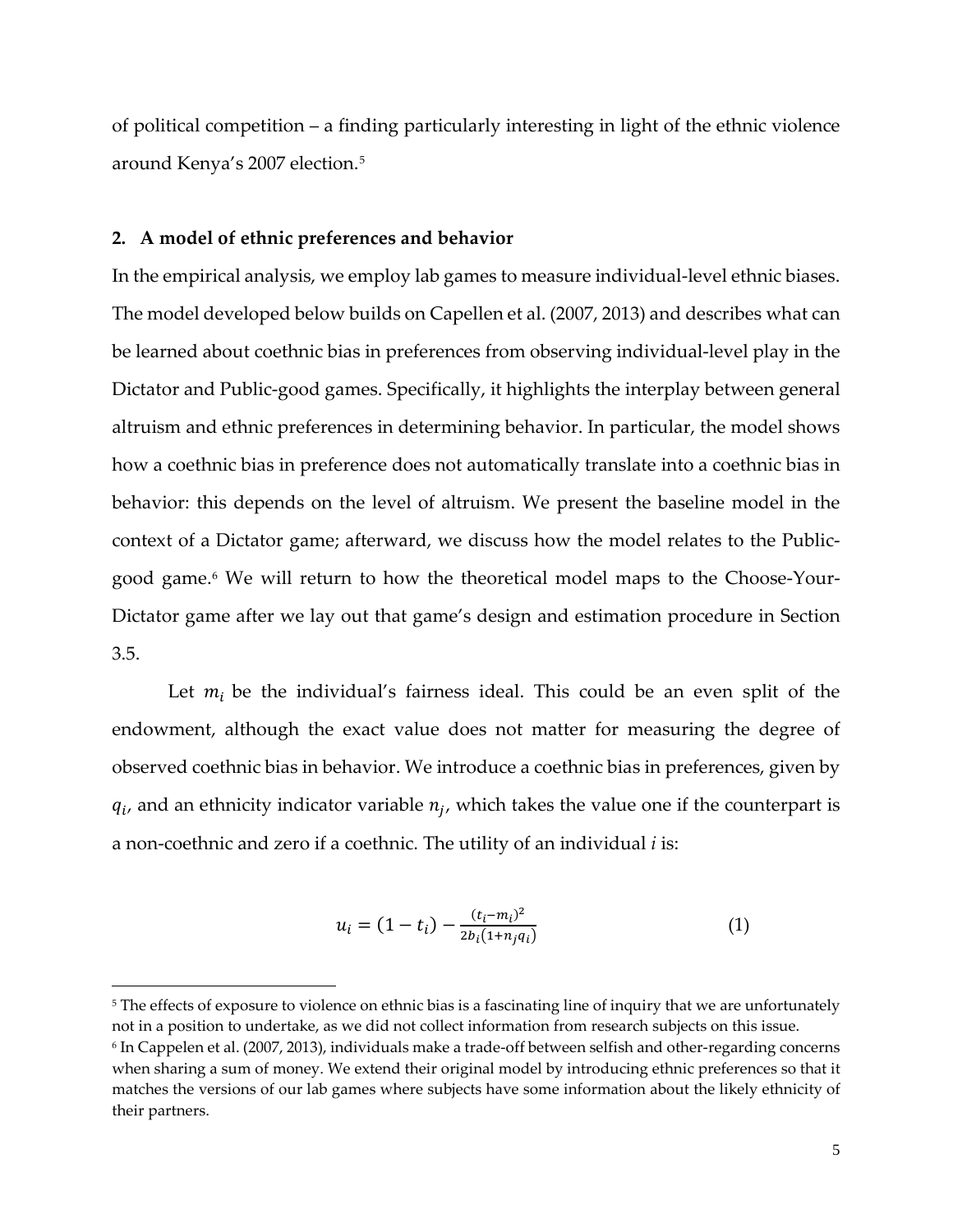where the endowment of money is given by 1,  $t_i$  the transfer to the other player, and  $b_i$  is the degree of egoism ( $b_i \ge 0$ ), i.e.,  $b_i = 0$  denotes perfect altruism.

The first term in equation 1 captures the utility component based on what the decision-maker keeps for himself, and the second term is the decision-maker's disutility due to deviations from the fairness norm. The disutility from deviations from this norm depends on three factors:  $b_i$ ,  $q_i$  and  $n_j$ . In the limit as  $b_i \rightarrow \infty$ , the second term tends to zero as egoism increases, and a fully egoistic decision-maker chooses  $t_i^* = 0$ . In fact, for  $b_i(1 + n_i q_i) \ge m_i$  there is a corner solution, where the decision-maker keeps all the money for himself,  $t_i^* = 0$ . Clearly, if the individual is sufficiently egoistic, a coethnic bias in preferences does not affect behavior: irrespective of whether the counterpart is coethnic or not, he keeps all money for himself. At the other end of the spectrum, for fully altruistic individuals ( $b_i = 0$ ), the second term receives all the weight in the decision process, and  $t_i^* = m_i$ . Also in this case, ethnically biased preferences does not affect behavior. The degree of coethnic bias in preferences  $q_i$  has an analogous effect when the other party is a non-coethnic, i.e., for  $n_j = 1$ . In that case, the larger is  $q_i$ , the lower is the weight given to the fairness term, and the smaller is the transfer.

For an interior solution, the first-order condition for sharing implies:

$$
t_i^* = m_i - b_i(1 + n_j q_i)
$$
 (2)

Sharing with a coethnic (CE) is then given by  $t_i^{CE} = m_i - b_i$ , and with a non-coethnic (NCE) by  $t_i^{NCE} = m_i - b_i(1 + q_i)$ . We measure the observed coethnic bias in behavior in the dictator game as  $B^D \equiv t_i^{CE} - t_i^{NCE}$ , i.e. how much more the decision-maker contributes when facing a coethnic instead of a non-coethnic. This implies that  $B<sup>D</sup>$  is only a function of the degree of altruism and the degree of coethnic bias in preferences: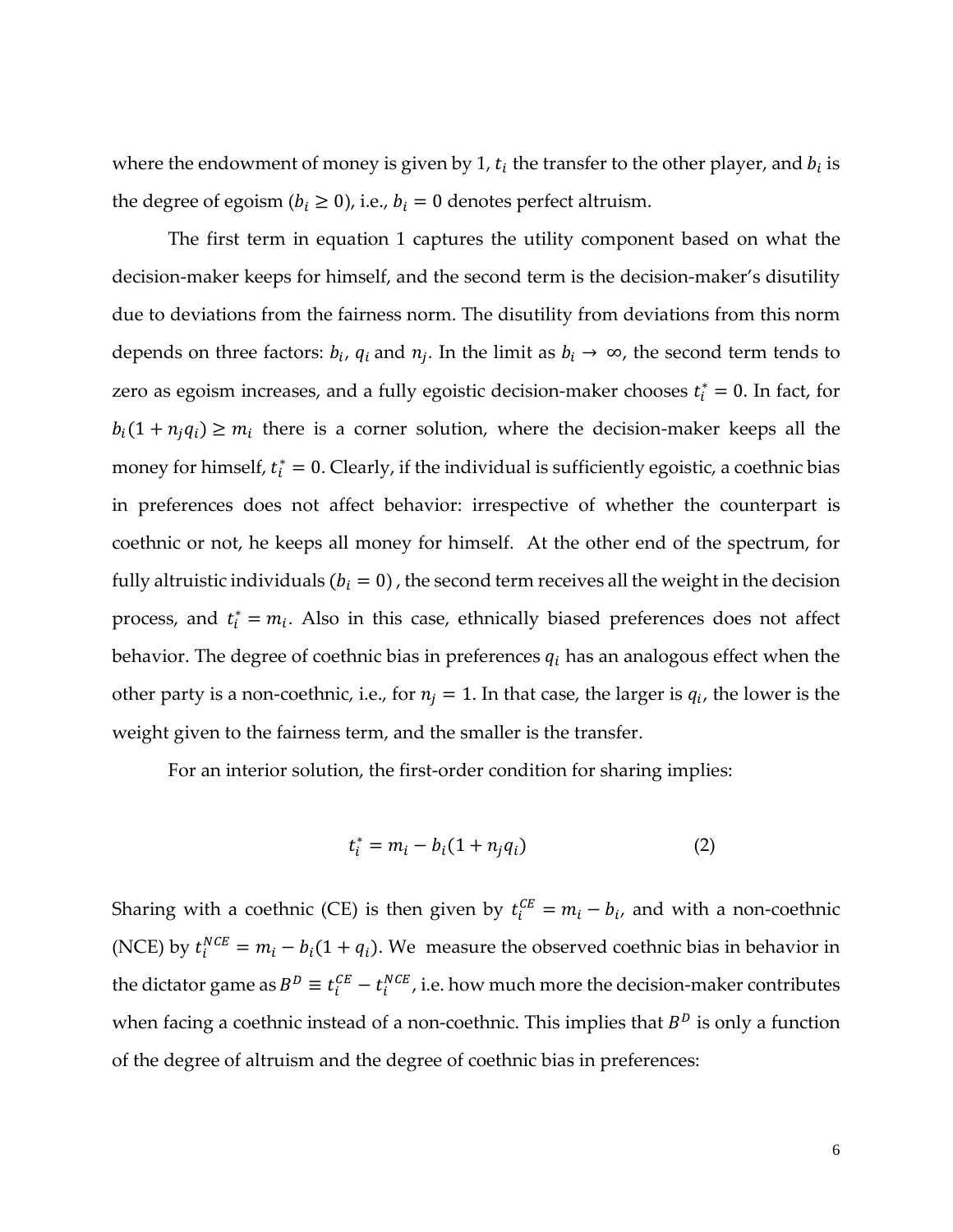$$
B^D = b_i q_i \tag{3}
$$

A first implication of the model is that a strong observed coethnic bias in behavior  $(b_i q_i)$  is not necessarily the result of a high coethnic bias in preferences alone (high  $q_i$ ), as it may be driven primarily by egoism (high  $b_i$ ). Similarly, a lack of coethnic bias in behavior does not necessarily exclude a coethnic bias in preferences. Both for a very small level of altruism (in the model, high  $b_i$ =0) and a high level of altruism ( $b_i \ge \frac{m_i}{(1+n_j q_i)}$ )  $q_i$ does not affect  $b_i$ .

We now extend this analysis to the Public-good Game, where we employ an analogous utility structure for respondent  $i$  when making a contribution  $t_i$  to the group fund. In the context of the Public-good Game, an individual's fairness norm is allowed to be group-dependent:  $m_i^g \equiv f(E_{g,-i}[t])$ , where  $E_{g,-i}[t]$  is individual *i*'s expectation about other group-member contributions to the group fund of group  $g$ , and we assume  $f' \geq 0$ . The expression for an interior solution becomes:

$$
\hat{t}_i^* = m_i^g - b_i(1 + n_j q_i)
$$

After applying an analogous derivation as before, the observed ethnic bias in the public good game,  $B^{PG} \equiv \hat{t}_i^{CE} - \hat{t}_i^{NCE}$ , becomes

$$
B^{PG} = b_i q_i + m_i^{CE} - m_i^{NCE}
$$

The difference in contributions in a coethnic versus non-coethnic group reflects both a coethnic bias in preferences (the first term, as above) and in expectations about others' contributions. Critically, if other group members are expected to contribute less in a noncoethnic setting compared to a coethnic setting, this should amplify the observed coethnic bias in terms of Public-good game contributions.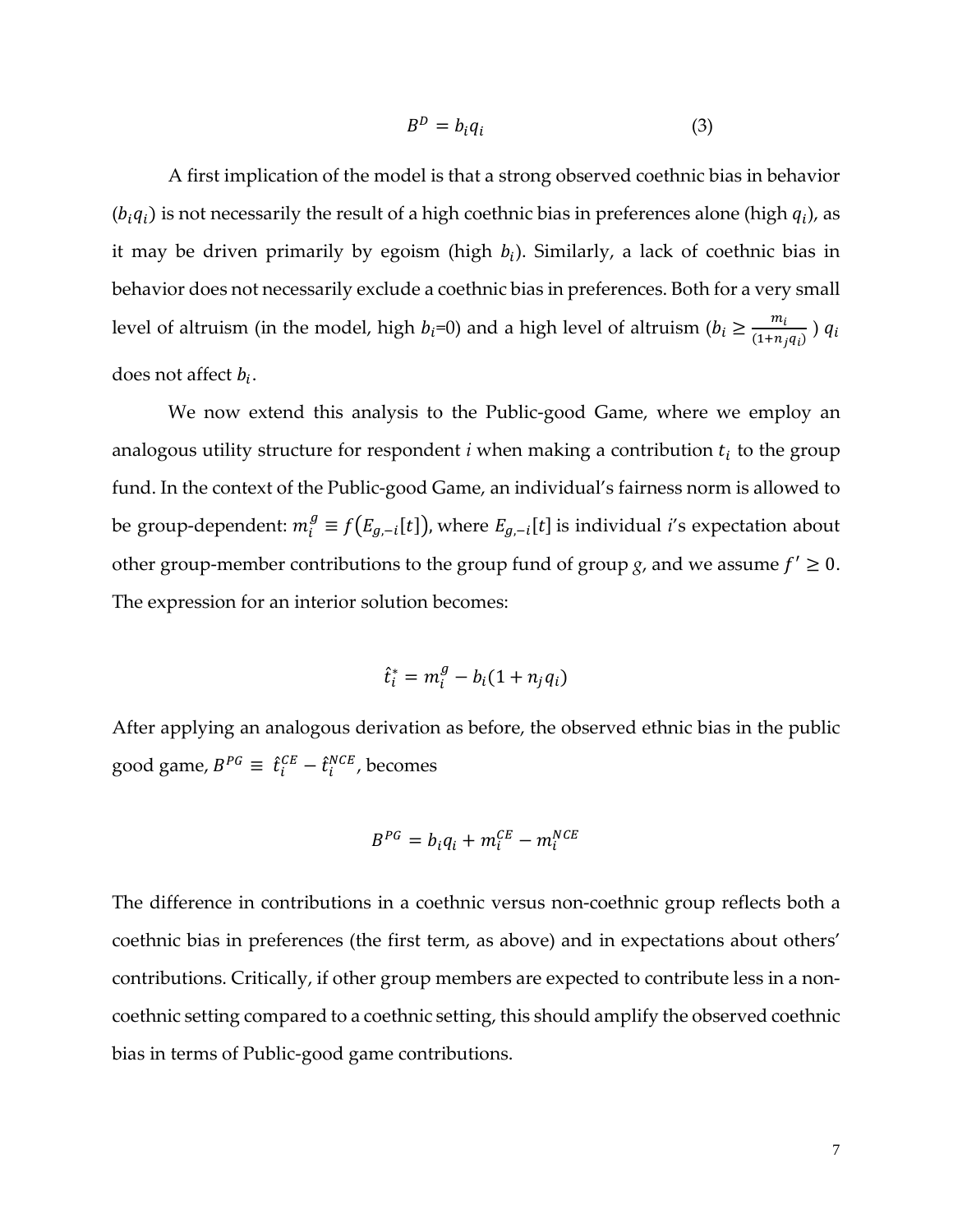#### **3. Setting, experimental protocol, and research design**

## **3.1. Setting, sample and order of lab activities**

The study sample draws from two ethnically diverse low-income neighborhoods in Nairobi, Kenya: Kibera, which was a focal point for the 2007-08 post-election violence, and Viwandani. The experiments were carried out at the Busara Center for Behavioral Economics, which also oversaw the recruitment of subjects. Recruitment was limited to members of five of the six largest ethnic groups in Kenya (the Kikuyu, Luo, Luhya, Kamba, and Kisii, listed in order of size in both the Kenyan population and our study sample). Taken together, these five groups make up 82% of the Nairobi population and approximately sixty percent of the population countrywide.[7](#page-8-0) They also contain the two groups with the deepest historical rivalry, Kikuyu and Luo. The only major Kenyan ethnic group not represented in the sample is the Kalenjin, whose members do not reside in large numbers in either of the two recruitment neighborhoods. All our respondents were first-time participants in a lab study at the Busara Center.

There were two data collection rounds in our study, each with a different set of participants recruited using an equivalent sampling protocol. We call the first round, which took place from July to August 2012 (7-8 months prior to the March 2013 presidential and parliamentary election), the *Non-election round* and the second round, which took place from January to February 2013 (1-2 months prior to the election), the *Election round*. The purpose of dividing the lab sessions in this way was to test the expectation, documented by Eifert et al. (2010), that ethnic identities become more salient, and thus that coethnic bias might be more pronounced, during moments of heightened political competition. The macroeconomic environment, as captured in major commodity prices during 2011 to 2013 (see Appendix Figure A1), was relatively stable during the

i<br>I

<span id="page-8-0"></span><sup>7</sup> Figures for Nairobi are from the 1999 Kenyan census; national figures are calculated from 2009 Kenyan census data from the Kenya National Bureau of Statistics.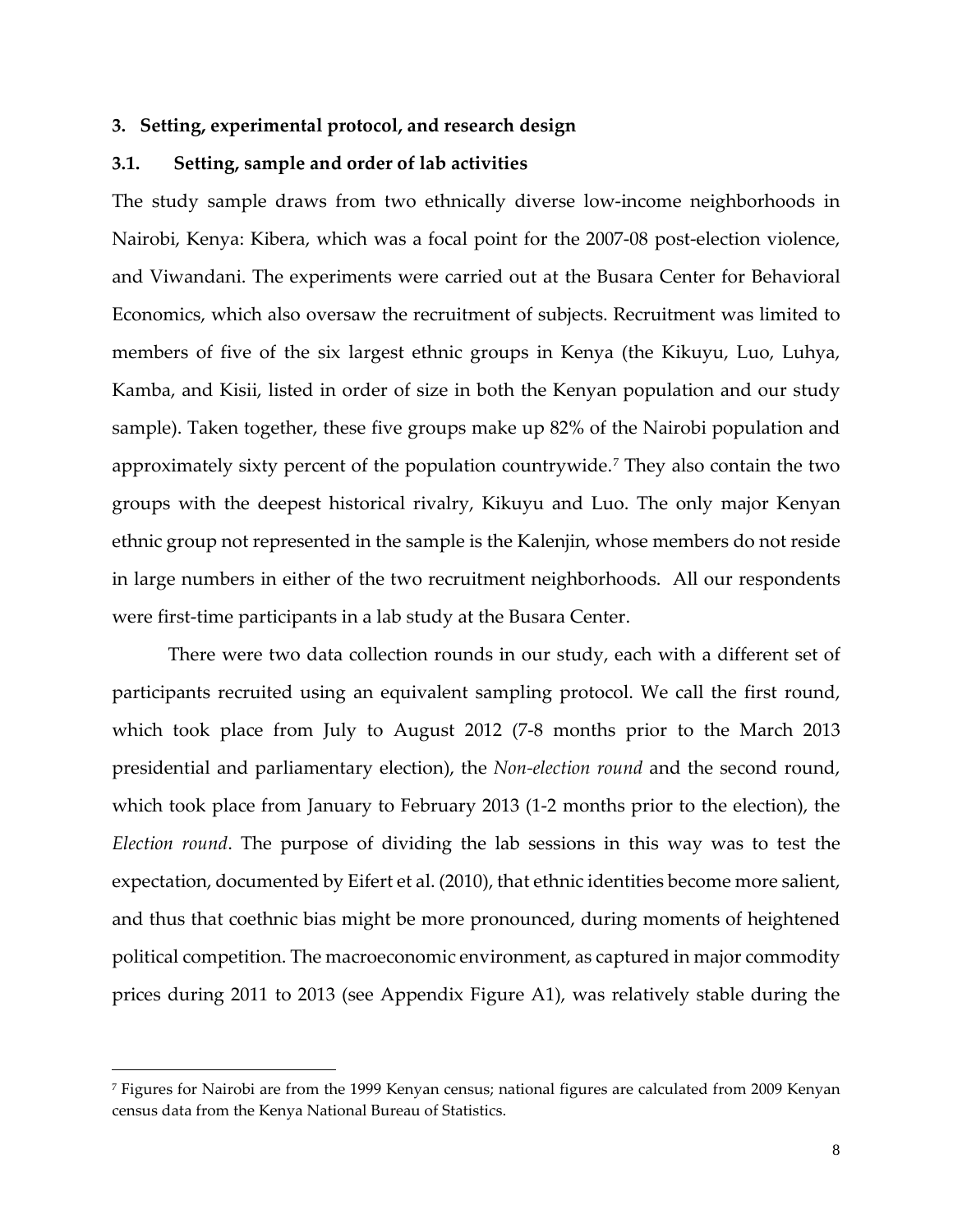study period, so we can rule out that any differences we observe across the lab rounds are due to changes in the country's economic conditions. The political climate, by contrast, was markedly different. Whereas just 25% of participants in the Non-election round reported having recently attended a campaign rally and 14% reporting having received cash from a candidate, this more than doubled to 61% and 31%, respectively, among participants in the Election round. The total sample size is 1,362 distinct individuals, with 608 individuals in the Non-election round and 754 in the Election round (see Appendix Table A4 for a comparison of the two subject pools).

Two lab sessions were held each day, each lasting two to three hours and including up to 20 participants. Participants were reimbursed for transport and given a "show-up fee," in addition to their payouts from the games played. The results of each game were not revealed until after the session, at which point payments were made by mobile money transfer. Further details of the experimental lab protocol are contained in Appendix B.

Figure 2 illustrates the structure of the lab activities. Each lab session began with the administration of a 16-piece Raven Progressive Matrices test to measure individual cognitive ability (Raven 2008)—a potentially important factor in laboratory games. We use the normalized scores from this test both to confirm balance across treatment groups and as a control in our analyses.

Each lab session was then divided into two parts, both chronologically and conceptually. In the first, "standard," part participants were randomly paired with individuals about whom they were provided no information. These partners were individuals who had played in pilot lab rounds and were randomly chosen to receive payouts based on the decisions they made in those games. Although participants had no way of knowing the specific ethnicities of the other players they were paired with, they knew that the other players were recruited from Nairobi's multiethnic population and, hence, that they were unlikely to be coethnics (even members of the largest ethnic group in our sample—the Kikuyu, who comprise 30.9% of Nairobi residents according to the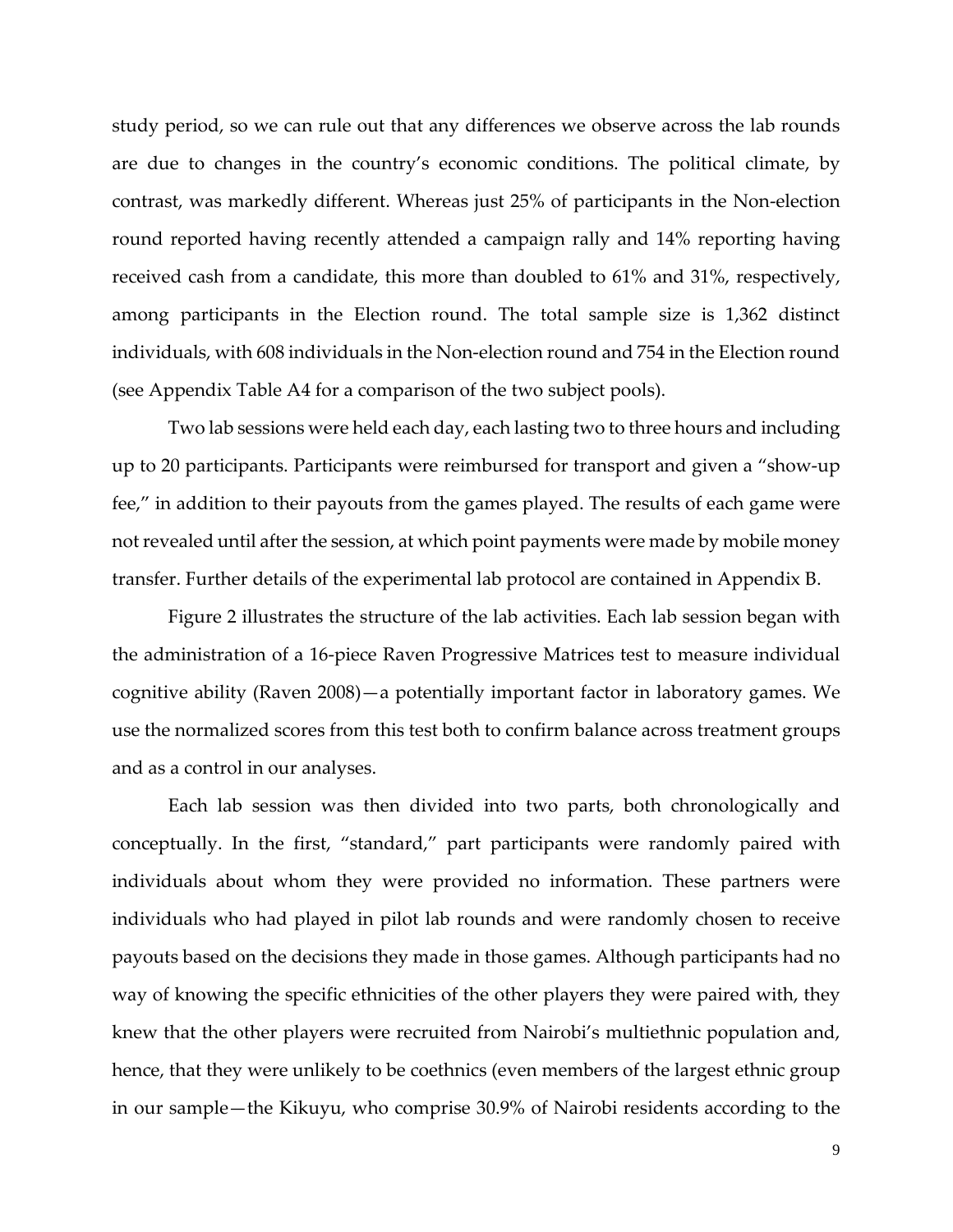most recent available Kenyan census data—would have a lower than one-third chance of being paired with a coethnic). Patterns of play in these "standard" games can thus be interpreted as reflecting how participants behave when interacting with non-coethnics.<sup>[8](#page-10-0)</sup>

In the second, "profiled," part of the lab, participants were paired with individuals about whom they received three pieces of background information: their education, their age, and their home town.<sup>[9](#page-10-1)</sup> Home towns are strong indicators of ethnic affiliation in Kenya because of the high correspondence between administrative and ethnic boundaries (see Appendix A, Table A5). Piloting prior to the study confirmed that the vast majority of participants could correctly identify the intended ethnic backgrounds of their partners based on the home towns ascribed to them (see Appendix B, pp. 46-47). The inclusion of information about the partner's age and education was meant to obscure the ethnic focus of the study and to minimize experimenter demand effects. The order of the three pieces of information (home town, school completion, and birth year) was varied across subjects so as to avoid bias stemming from order effects.

The profiles of the players with whom participants were paired were randomly assigned. As in the standard games, the profiles were drawn from among the individuals who participated in the pilot sessions, only this time we limited the sample to those whose home towns provided unambiguous clues about their ethnicity. To ensure a sufficiently large number of coethnic matches, we further limited the sample to individuals from the two largest ethnic groups, Kikuyus and Luos, groups whose high political relevance insures that many of the non-coethnic pairings in our sample were between members of groups whose relations have been historically fraught.

<span id="page-10-1"></span><span id="page-10-0"></span>i<br>I

<sup>8</sup> For a similar design, see Ferraro and Cummings (2007).

<sup>9</sup> There were 12 profiles in total, with 6 Kikuyu profiles and 6 Luo profiles. The home towns for Kikuyu participant profiles are: Gatanga, Nyeri (2 profiles), Murang'a, Kiambu, Mwea. The home towns for Luo participant profiles are: Kisumu (2 profiles), Siaya (2 profiles), Nyakach and Homa Bay.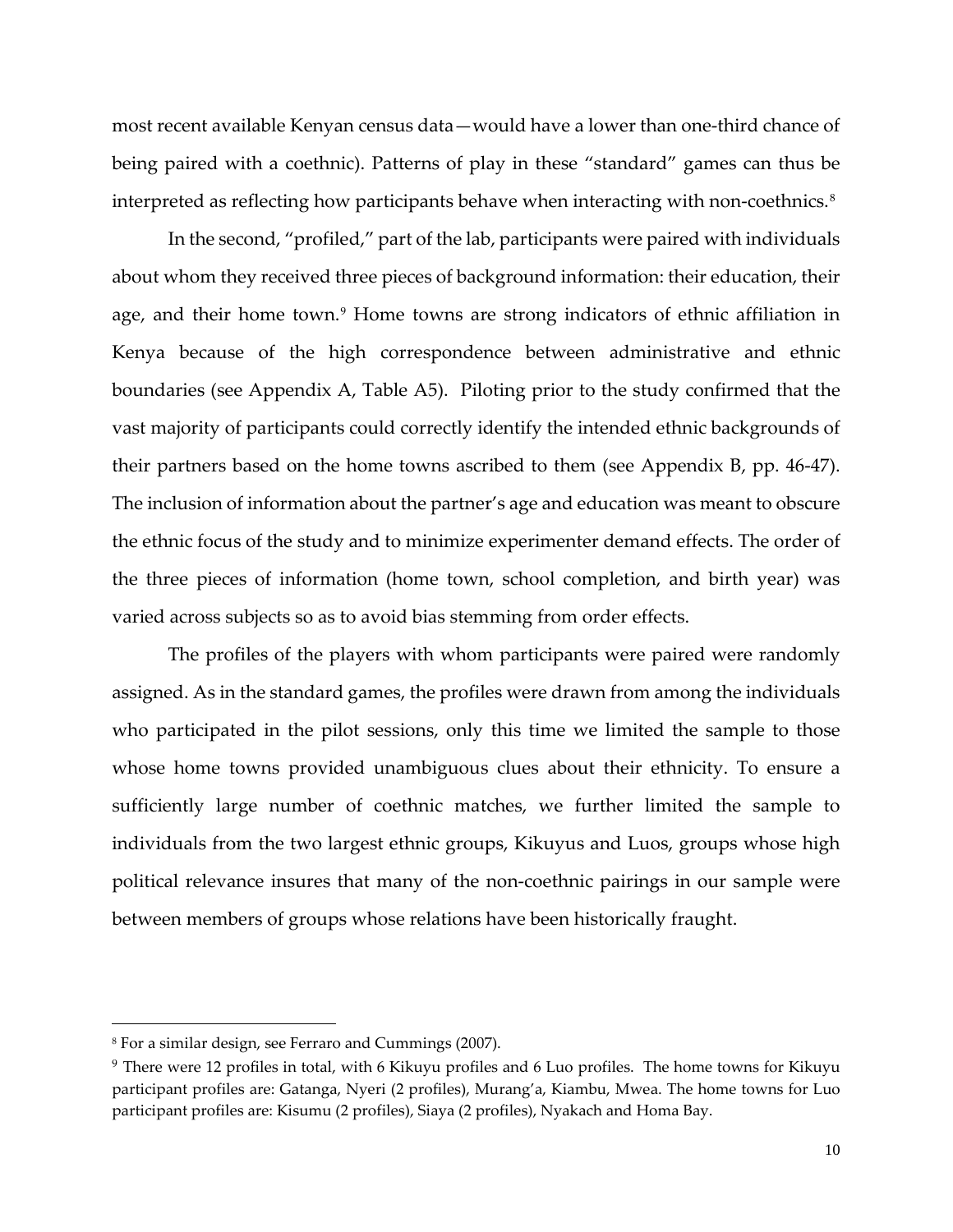As pre-specified in our pre-analysis plan (see Appendix C), and in accordance with the ethnic political coalitions that emerged in advance of the 2013 national election, we categorize Luos together with Luhyas and Kisiis (two other western Kenyan groups long in coalition with Luos in national politics) as coethnics in the analysis, as distinct from the larger Kikuyu ethnic group. To be conservative, we pre-specified that the Kamba would be excluded from the main analysis due to the shifting political alliances of their leaders during 2012 and 2013 (but the results do not differ if they are included and grouped with the Kikuyu (see Appendix D Part 2), the group that is culturally and geographically closest to them). The main empirical results are also unchanged if we ignore allied ethnic groups and restrict the sample to just Kikuyu and Luo subjects alone.<sup>[11](#page-11-0)</sup>

Each lab session consisted of three main games: the Dictator Game (DG), the Public-good game (PG), and the Choose-Your-Dictator (CYD) game. Within the profiled parts of the DG and PG, the order of the coethnic and non-coethnic games was randomized. The CYD, by contrast, was always played with at least some partner information, although there are two information variants to this game, described below. At the end of the Election round sessions, subjects were also administered an IAT and then asked survey questions to capture self-reported political preferences and attitudes.

## **3.2. Priming treatments**

Participants were exposed during the lab sessions to a randomly assigned priming treatment designed to increase the situational salience of (1) political competition, (2) ethnic-cultural differences, (3) ethnic-political differences, or (4) national identity. There was also a control group in which participants were exposed to a neutral prime.

<span id="page-11-0"></span>i<br>I <sup>11</sup> The fact that the results are unchanged when we restrict the sample to Kikuyu and Luo subjects also speaks to the potential concern about the weakness of the home town primes as cues to the coethnicity of the other player(s). Since the home towns we employ are all from Kikuyu and Luo areas, they are likely to provide the strongest cues to Kikuyu and Luo subjects (as confirmed in Appendix A, Table A5).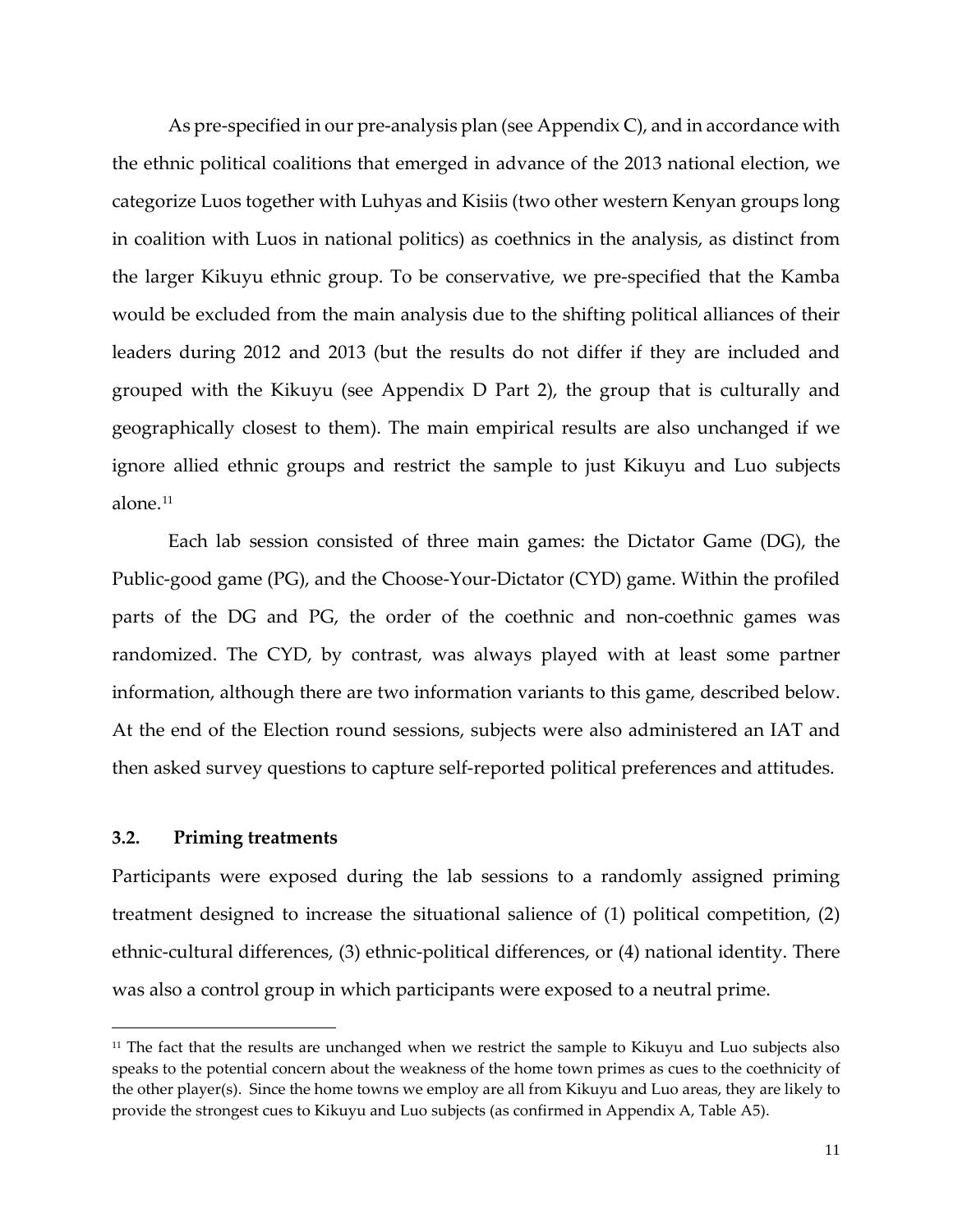The political competition prime was designed to serve as an experimental counterpart to the real world variation in proximity to elections afforded by our two lab rounds. As with the comparison of the lab rounds occurring 7-8 months and 1-2 months before the 2013 elections, the expectation was that priming participants to political competition would increase coethnic bias in the behavioral games. The rationale for the ethnic primes, which were meant to mimic the daily exposure that individuals have to appeals to shared ethnic culture (the ethnic-cultural prime) or to blatant tribal politics (the ethnic-political prime), was even more straightforward. By priming subjects to think about ethnicity, the expectation was that ethnic differences between players in the games would become more salient, resulting in higher levels of in-group bias (Bowles and Gintis 2004; Shayo 2009). Finally, the purpose of the national identity prime was to explore whether ethnically motivated behavior would be reduced by invoking a common superordinate identity (Kramer and Brewer 1984; Gaertner and Dovidio 2000; Charnysh, Lucas and Singh 2015).

To reduce the likelihood that priming effects would dissipate, priming was implemented at four distinct points during the lab session (see Figure 2). The primes were administered between each set of games as short, three question on-screen quizzes. For example, one of the political competition priming questions asked: "*How many political candidates are running for the Presidency?*" One of the ethnic-cultural priming questions highlighted the country's ethnolinguistic diversity: "*This greeting comes from which region: 'Orie'?*" Questions specific to the priming conditions were inter-mixed with neutral questions, mainly focused on Kenyan popular culture or everyday life in Nairobi, for example: "*How often do you ride a matatu (mini-bus) every week?*" Each quiz included two priming questions and one neutral question. Those in the control group were asked only neutral questions. Appendix B provides the full set of priming questions. Exit interviews and focus group discussions confirmed that the priming questions were effective in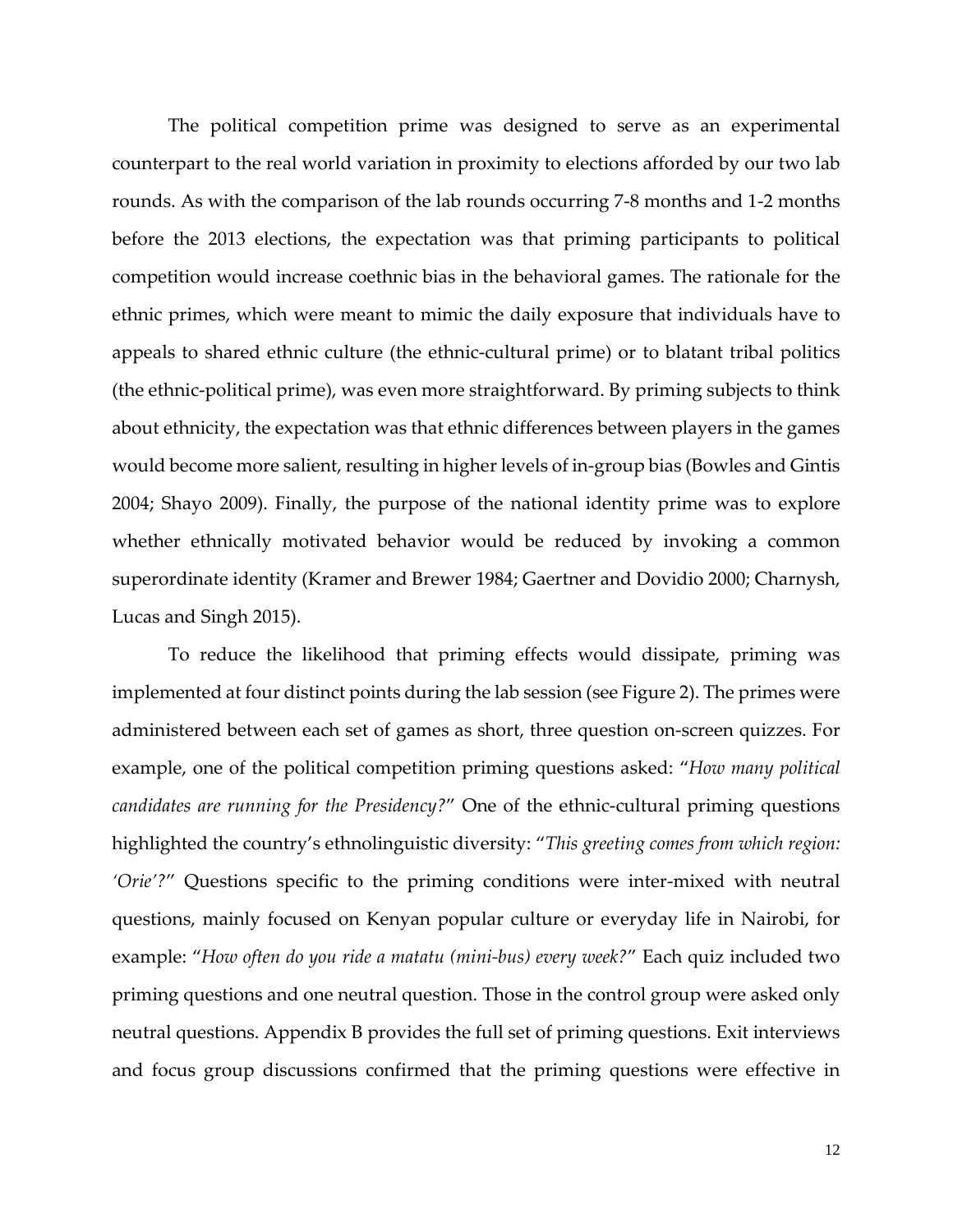eliciting concepts of political competition, ethnic-cultural differences, political-cultural differences, and national identity.

## **3.3. Dictator Game**

The Dictator game aims to capture an individual's altruism toward others. Participants were given an endowment of 50 Ksh (\$0.60) – equivalent to roughly an hour's wage for many Nairobi workers – and were asked to decide how much to give away to another player (the "receiver") with whom they were randomly paired. Subjects played both standard and profiled version of the game, with the latter played twice: once with a coethnic receiver and once with a non-coethnic receiver (with the order randomized). This allows us to compare the level of altruism toward coethnics versus non-coethnics.

The standard Dictator game was played in both the Election and Non-election rounds, but due to a programming error in the lab software, only the coethnic version of the profiled game was played in the Non-election round. This means that we can estimate the extent of coethnic bias in the Dictator game only in the Election round. (There was no such coding error for the Public-good game or the Choose-Your-Dictator game, so for those games we are able to measure coethnic bias in both the Non-election and Election rounds, as described below.)

The outcome of interest is the percentage of the endowment transferred to the receiver. We first focus on how receiver coethnicity affects transfers, and how coethnicity interacts with election proximity, and then estimate the effect of the priming treatments.

The first specification includes data from both the standard and profiled games:

$$
Y_{ij} = \alpha + \beta_1 \text{Coethnic}_{ij} + \beta_2 \text{Electronic}_{i} + \beta_3 \text{Coethnic}_{ij} * \text{Electronic}_{i} + \beta_4 \text{Noncoethnic}_{ij} * \text{Electronic}_{i} + \varepsilon_{ij}
$$
\n
$$
\tag{4}
$$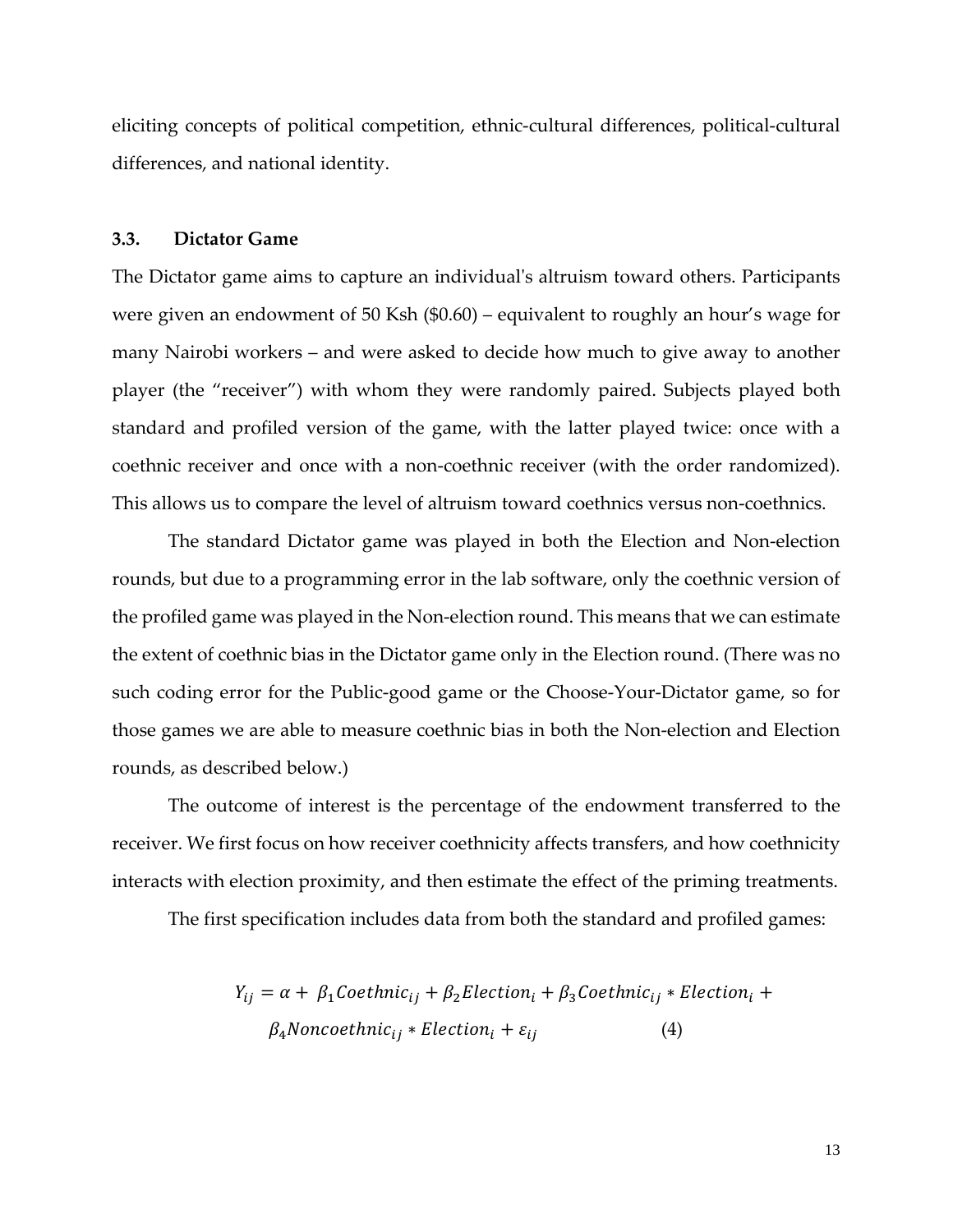$Y_{ij}$  is the transfer (in percent of the endowment) by subject *i* to their partner in game *j*, Coethnic<sub>ij</sub> (Noncoethnic<sub>ij</sub>) is an indicator variable for being paired with a coethnic (non-coethnic) partner in game  $j$ , Election<sub>i</sub> indicates whether respondent  $i$  is observed in the Election round, and  $\varepsilon_{ij}$  is the error term, clustered by individual. The lack of a noncoethnic profiled Dictator game in the Non-election round explains the missing noninteracted *Noncoethnic*<sub>ij</sub> term. The estimate of coethnic bias in behavior ( $B<sup>D</sup>$ ) in the Election round is given by the difference in coefficient estimates on the coethnic partner and non-coethnic terms, and the formal hypothesis test is that  $(\beta_1 + \beta_3) = \beta_4$ . The Election round effect captured in  $\beta_2$  is potentially of independent interest. As a robustness check, we also estimate a specification with covariates including ethnicity and gender, years of education, and the normalized Raven's test score.

We estimate effects of the priming treatments in two slightly different ways. In the main analysis that we report in the text, we focus on the standard Dictator game in order to provide the cleanest possible test of priming effects. Since participants could reasonably infer that anyone they were paired with was likely to be a non-coethnic, the results of the standard Dictator game provide insight into the effects of priming on levels of altruism vis-a-vis non-coethnics. We estimate the following equation:

$$
Y_{ij} = \alpha + \beta_1 Electronic(t_{i+1} + \sum_{k=1}^{3} \beta_{1+k} T_k + \sum_{k=1}^{4} \beta_{4+k} (T_k * Electronic(t_{i+1}) + \varepsilon_{ij})
$$
(5)

The terms  $T_1, T_2, T_3$  and  $T_4$  are indicator variables for the four priming conditions, namely, the political-competition prime, the ethnic-cultural prime, the national prime, and the ethnic-political prime, respectively.  $\beta_1$  estimates the difference in the average level of transfers across the Election and Non-election rounds,  $\beta_2$ ,  $\beta_3$ , and  $\beta_4$ , the average effects of the first three priming treatments in the Non-election round, and  $\beta_5$ ,  $\beta_6$ , and  $\beta_7$  the differential effect of these primes in the Election round.  $\beta_8$  is the effect of the ethnic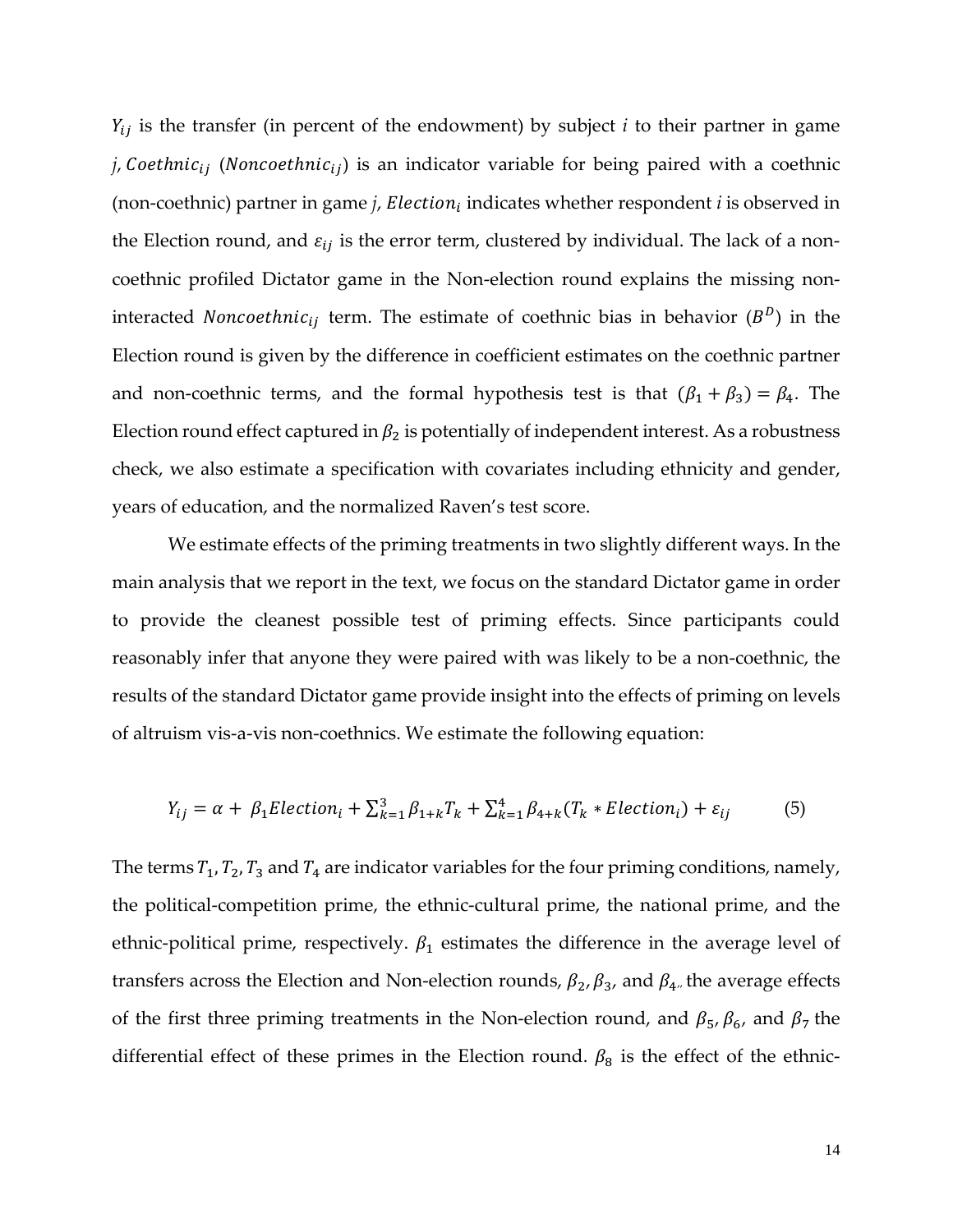political prime, which was only administered in the Election round, and thus is only included in interaction with the Election round indicator.

We also analyze the effects of priming using the profiled Dictator game (see Appendix A, Table A1). This analysis provides an arguably more direct test of the impact of priming on coethnic bias. However, it is theoretically ambiguous if the impact of priming will be stronger or weaker in the standard or the profiled version of the game (see Benjamin et al. 2010). After all, the goal of the primes is to increase the situational salience of ethnicity, and this situational salience is already amplified in the profiled games. Hence we put more weight on the priming analyses that employ the non-profiled games. In any case, results are similar using both approaches.

## **3.4. Public-good Game**

Participants in the Public-good game were given an endowment of 60 Ksh (\$0.70) and could choose how much to keep for themselves versus how much to contribute to a group fund in which contributions were multiplied by two before being equally shared among the three players in the game. The contribution level thus captures an individual's willingness to share resources to make others better off, and resembles the classical prisoner's-dilemma. Compared to the Dictator game, the Public-good game's framing in terms of a "group fund" is distinct, and the recognition that other actors are also making decisions could trigger reciprocity that might affect behavior.

Before deciding how much to contribute themselves, subjects stated how much they believed each of the other players would contribute. These were non-incentivized elicitations. Subjects received no information about the two other players in the standard part of the session, where once again the other players were randomly drawn from subjects in the pilot rounds. In the second, profiled part of the lab, they were informed about each of the two other players' years of education, age and home town, just as in the profiled Dictator game. There were two types of profiled Public-good games. The first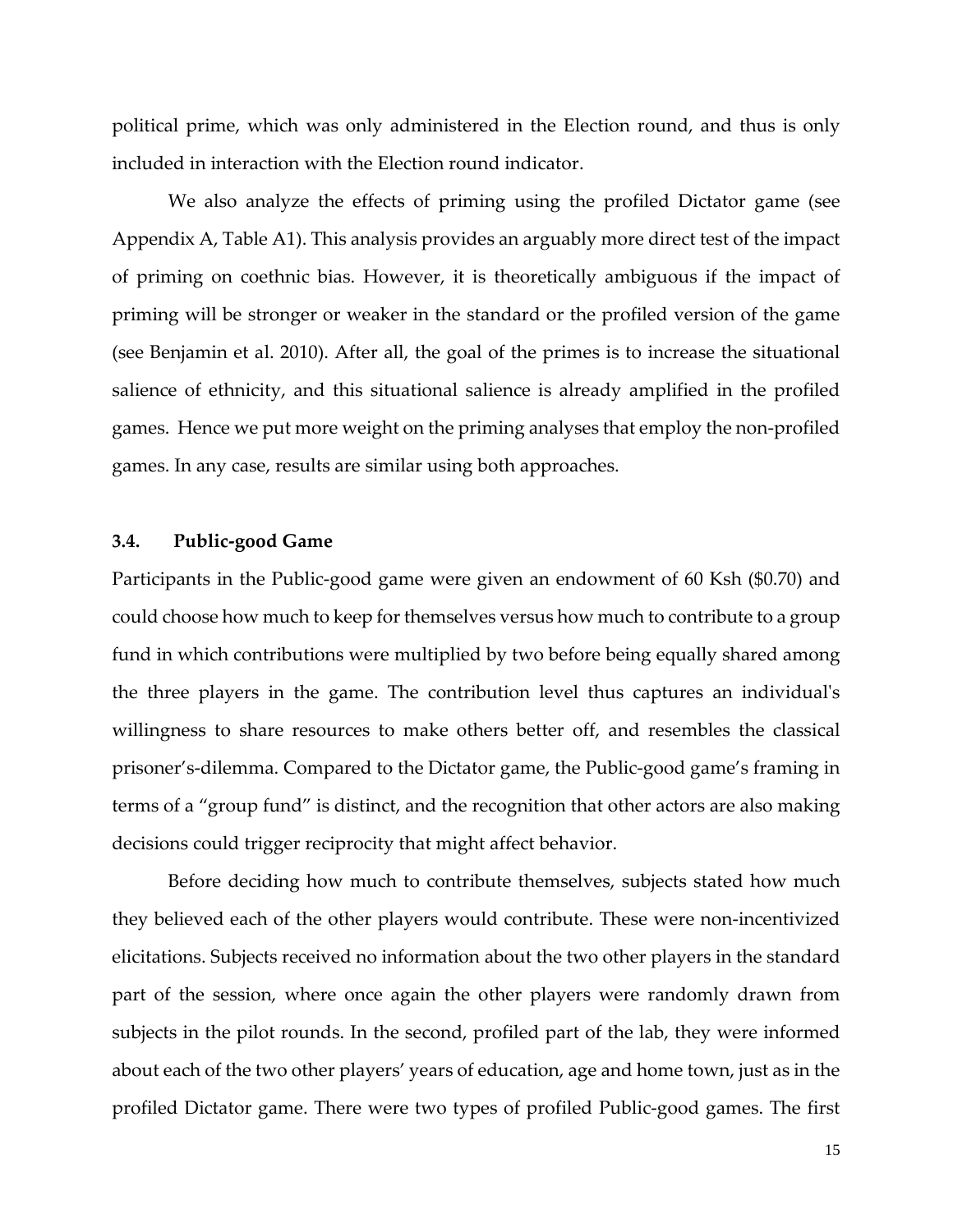was a "mixed" group, with one coethnic player and one non-coethnic player, and the second, the "coethnic" group, in which both players were coethnics with the subject. The order in which these were played was randomized. The difference in individual contributions to the group fund across the coethnic group and the mixed group is our measure of coethnic bias. In the pre-analysis plan, we pre-specified both a focus on contributions and an analysis of "contributions minus beliefs," a measure of conscious free-riding on the part of the subject proposed in Fischbacher and Gächter (2010). For simplicity here, we focus on contributions alone but results are very similar for the contributions minus beliefs outcomes (see Appendix D).

The main econometric specification follows the Dictator game, where  $Mixed_{ij}$  is an indicator for an ethnically mixed group,  $Coethnic_{ij}$  is a homogeneous coethnic group, and  $Y_{ij}$  is the contribution of individual  $i$  in game  $j$ , and all games (standard and profiled) are pooled in the analysis:

$$
Y_{ij} = \alpha + \beta_1 \text{Coethnic}_{ij} + \beta_2 \text{Mixed}_{ij} + \beta_3 \text{Election}_{i}
$$

$$
+ \beta_4 \text{Coethnic}_{ij} * \text{Election}_{i} + \beta_5 \text{Mixed}_{ij} * \text{Election}_{i} + \varepsilon_{ij}
$$
(6)

We estimate coethnic bias in the Public-good game  $(B^{PG})$  in the Non-election round in an F-test of the hypothesis that  $\beta_1 = \beta_2$ . We also assess if there is a differential degree of coethnic bias in the Election round by testing if  $\beta_4 = \beta_5$ . As in the Dictator game, we also estimate the effects of the priming interventions in the standard Public-good game (see Appendix D).

## **3.5. Choose-Your-Dictator Game**

The Choose-Your-Dictator game was designed to capture expectations of differential altruism in coethnic and non-coethnic interactions by measuring whether participants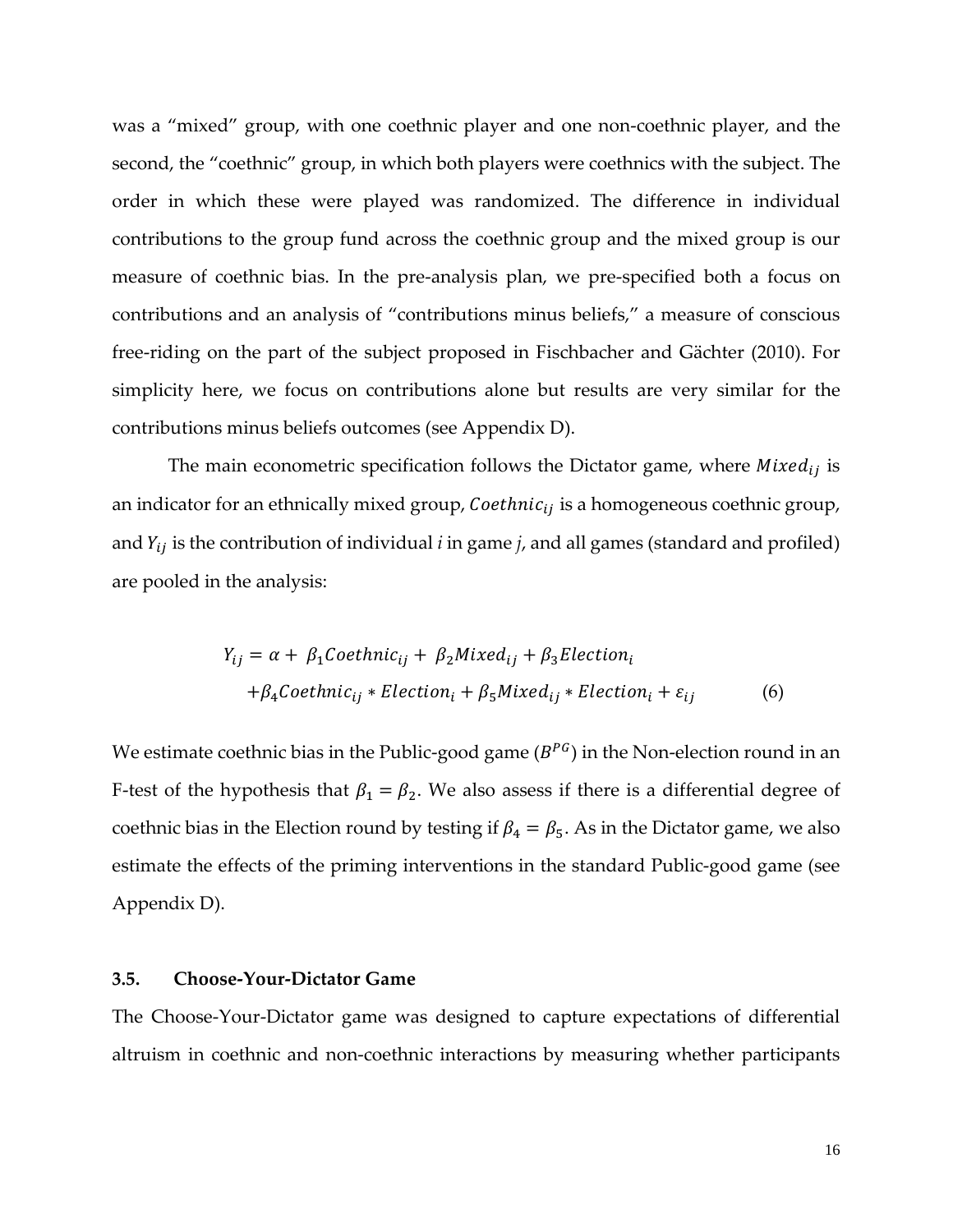discriminate along ethnic lines in their choice of a "leader" responsible for allocating resources, a conception thus broadly linked with the process of electing public officials.[12](#page-17-0)

After having already played the Dictator game and become familiar with its rules, participants ("choosers") were presented with two randomly drawn profiles of individuals from our pilot rounds and were asked to choose one to play the role of dictator in a Dictator game. One of the two drawn profiles was a coethnic, the other a non-coethnic. As in the profiled Dictator and Public-good games, choosers were provided with basic information about both of the potential dictators' years of education, age, and home town. Prior to choosing "their" dictator, we also elicited the chooser's beliefs about how much each of the potential dictators they were choosing between would allocate to them in the game (this is the source of the Dictator game beliefs data presented in Figure 1, Panel B). The participant's payoff in the game was the amount the selected dictator actually transferred when he or she played the game in the pilot rounds.

The Choose-Your-Dictator game was played twice. In the first, "standard" version, choosers select a dictator knowing that the potential dictators do not have any information about them, i.e., the payoff will be from the standard Dictator game played by these dictators. This choice depends only on expected differences in average generosity between the two potential dictators, but not on their differential altruism toward a person of the chooser's type. In the second, "profiled" version, the choosers select a dictator knowing that the dictator will be provided with the choosers' own basic information profile (i.e., their years of education, age, and home town). The payoff now is from the chosen dictator's play in the profiled Dictator game played in the pilot rounds

<span id="page-17-0"></span>i<br>I <sup>12</sup> In a novel study on homophily in social networks, Adida et al. (2015) develop a similar game. Their experimental protocol differs, however, as the participants go through a face-to face speed-chatting process prior to voting for a group "leader." While this setup may benefit from the realistic features of the experimental protocol, it also implies that the choice of "leader" could be affected by personal characteristics out of the researchers' control. Hence, the impact of ethnicity may be more difficult to discern.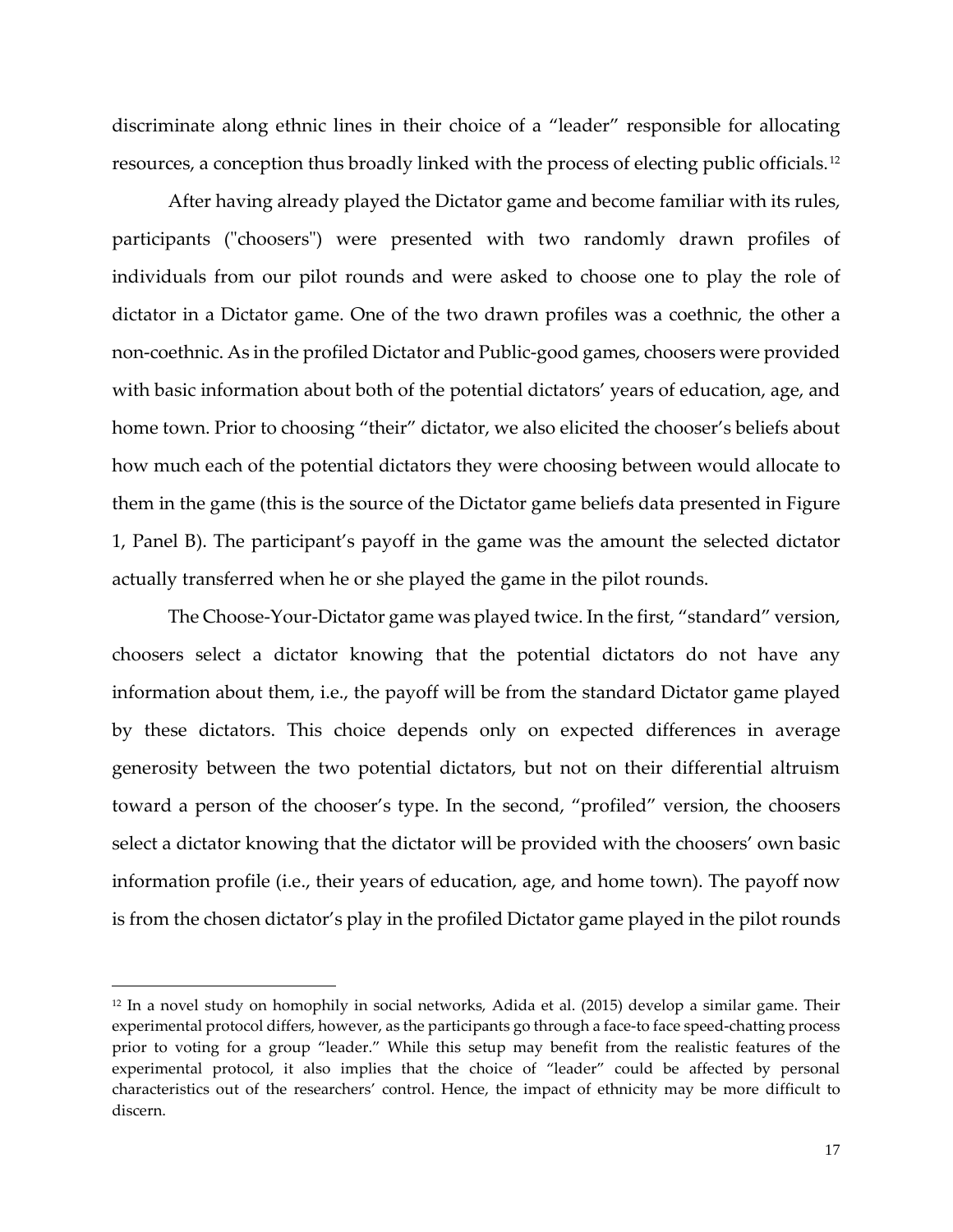when the dictator was paired with a receiver of the chooser's ethnic group. In this second version of the game, where the dictator has information about the ethnicity of the recipient, the chooser's selection depends on both expected differences in altruism by the two dictators generally and toward a coethnic. The difference in play across the "standard" and "profiled" versions of the Choose-Your-Dictator game thus allows us to isolate the chooser's expectations of coethnic bias.

To understand the extent of participant preferences for a coethnic dictator, we implement an ordered logit specification. The dependent variable is  $Y_{ip}$ , which takes on the following values for dictator profiles  $p$  in the choice set of chooser  $i: Y_{ip} = 0$  if profile *p* is not chosen by the participant, = 1 if the participant is indifferent between profile *p* and the other profile in her choice set, and = 2 if the participant chooses profile *p*. The "indifferent" option was included after we piloted the game and observed that large shares of participants claimed that they were unable to choose between potential dictators based on the basic profile information alone—an early hint about the low levels of differential altruism across ethnic lines in this population.

We specify the probabilities for observing each outcome value of  $Y_{ip}$  as a function of  $V_{ip}$ , which can be interpreted as participant *i*'s latent utility for profile  $p$  (Woolridge 2001). Using this framework, we carry out maximum likelihood estimation. The main specification estimates the difference between the valuation placed on a coethnic versus a non-coethnic profile across the "standard" and the "profiled" versions of the game:

$$
V_{ip} = \alpha_p + \beta_1 \text{Coethnic}_{ip} + \beta_2 \text{Coethnic}_{ip} * \text{Profiled}_{ip} + \beta_3 \text{Coethnic}_{ip} * \text{Election}_{i}
$$

$$
+ \beta_4 \text{Coethnic}_{ip} * \text{Profield}_{ip} * \text{Electron}_{i} + \varepsilon_{ip}
$$

$$
\tag{7}
$$

Here  $\alpha_p$  is the set of profile fixed effects, *Coethnic*<sub>ip</sub> is an indicator variable for profile  $p$ being coethnic of the chooser, and  $Profited_{ip}$  indicates whether the dictator was playing the profiled version of the Dictator game, and thus had information about the receiver's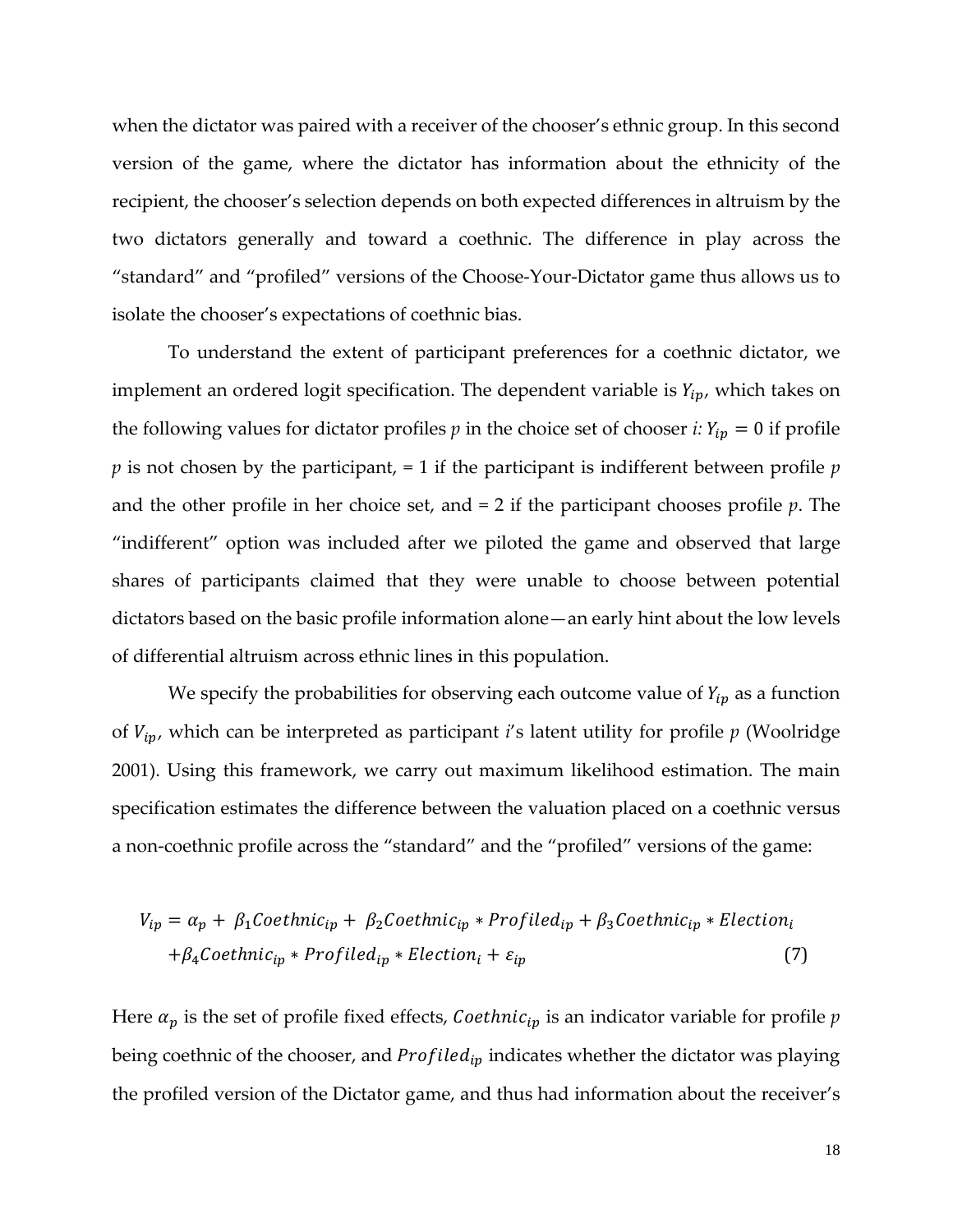home town. In the Non-election round,  $\beta_1$  estimates the degree of coethnic bias in the standard Choose-Your-Dictator game (equivalent to the generosity term  $b_i$  in our model), and  $\beta_2$  is the additional degree of coethnic bias in the profiled Choose-Your-Dictator game, which captures the degree of coethnic bias that the chooser expects from the dictator given that the dictator knows that the receiver is a coethnic (equivalent to their expectation of the  $q_i$  coethnic preference term in the model). Thus the estimate of  $\beta_2$  is of central interest. The  $\beta_3$  and  $\beta_4$  terms capture any additional coethnic bias in the Election round. The error-term  $\varepsilon_{ip}$  has a Type I Extreme-value distribution. As a robustness check, we also condition on subject covariates, in this case interacted with the  $\textit{Coethnic}_{ip}$  term (since explanatory variables that do not vary across choice options cannot be estimated in a logit model).

## **4. Results**

## **4.1. Descriptive statistics**

Descriptive statistics for the lab participants are presented in Table 1 (left column). Females are slightly more than half the sample (at 60%). Respondents are 33 years old on average, and they have completed an average of 9.6 years of education (a schooling level that is typical for young Kenyan adults in urban areas but higher than national averages). Twenty-nine percent of the sample report having a continuous source of wage income, 13% report self-employment, and 30% are unemployed (not shown). More than half of participants belong to the two largest ethnic groups in our sample, with 32% Kikuyu and 21% Luo. We present evidence in Appendix D that the randomization across the various priming interventions created treatment groups with similar observable characteristics along these dimensions.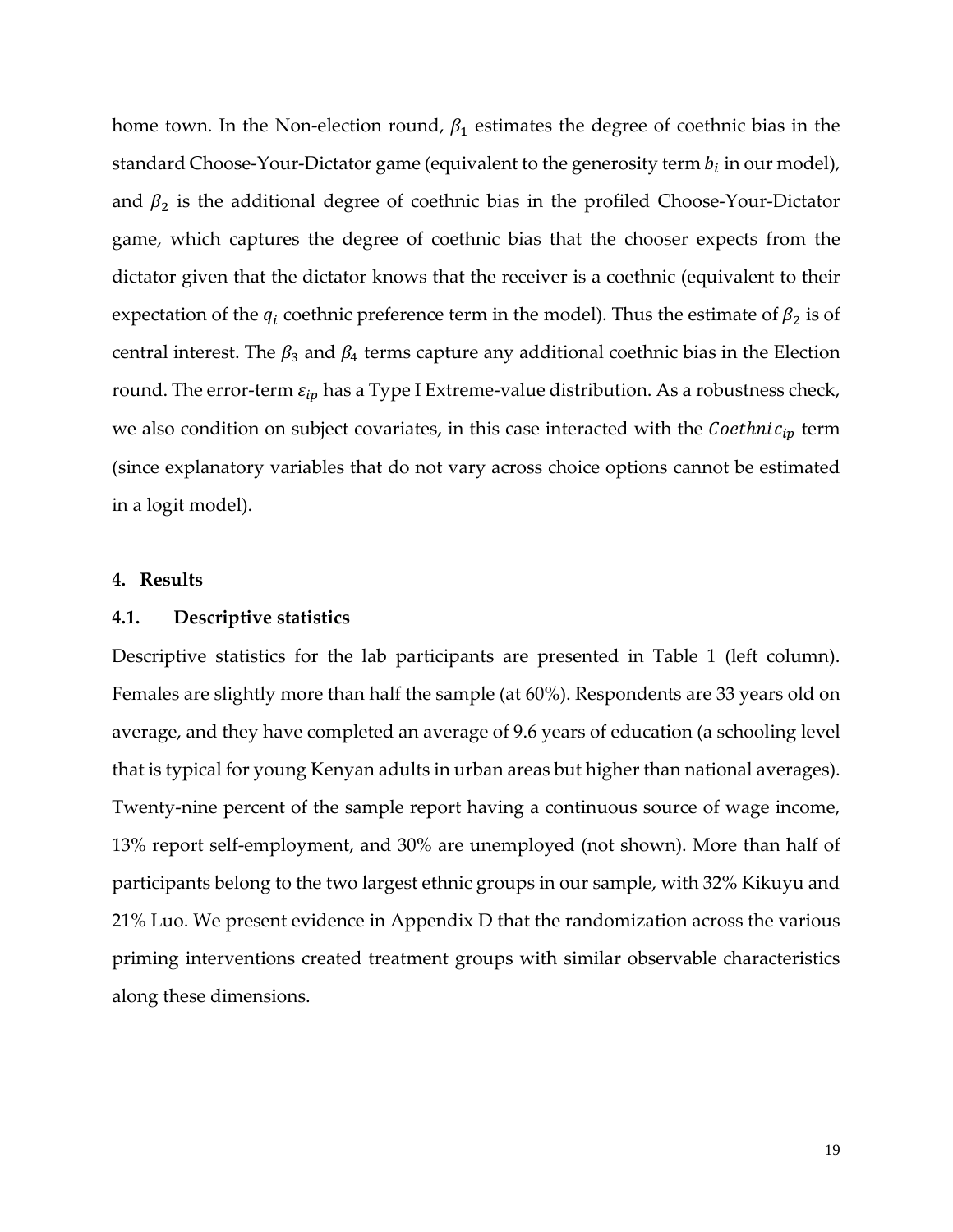## **4.2. Estimating coethnic bias**

i<br>I

As noted in the introduction, there is no evidence for coethnic bias in either the Dictator game or the Public-good game. Reproducing the result from Figure 1, the top row of Table 1 presents average transfers in both games in the full sample. For both games, the differences in average transfers are small (35.6% versus 35.4% in the Dictator game and 46.4% versus 46.7% in the Public-good game for Coethnic versus Non-coethnic transfers, respectively) and not statistically significant.

Given the large number of hypotheses we investigate, an important concern is the over-rejection of null hypotheses (i.e., "false positives") due to the problem of multiple inference (Anderson 2008). To mitigate this risk, we present two types of p-values in our analyses: first the regular or "per-comparison" p-value, which is appropriate when testing a single hypothesis, and second, the family-wise error rate (FWER)-adjusted pvalue, which captures the likelihood that at least one true null hypothesis is falsely rejected within a given set of hypotheses, using the free step-down resampling method described in Westfall and Young (1993).

As explained above, the lack of a Non-coethnic arm in the Non-election round lab implies that the relevant test for differential altruism in the Dictator game is the sum of the coefficient estimates on the Coethnic terms in both rounds minus the coefficient estimate on the Non-coethnic term in the Election round. The average coefficient on bias is just 0.6 percentage points and not statistically significant (Table 2, columns 1-2, p-value  $= 0.54$ ).<sup>[13](#page-21-0)</sup> Our large sample size implies that these are quite precisely estimated zeros: the 95% confidence interval on the overall Coethnic effect in the Election round ranges from –1.3 to +2.5 percentage points. For those in the priming control group (i.e., who received no priming to ethnic identity, political competition, or national identity), the effect is

 $13$  This number differs from the difference for the full sample in Table 1, since it is estimated after excluding the ethnic-political priming group from the sample, which was not administered in the Non-election round.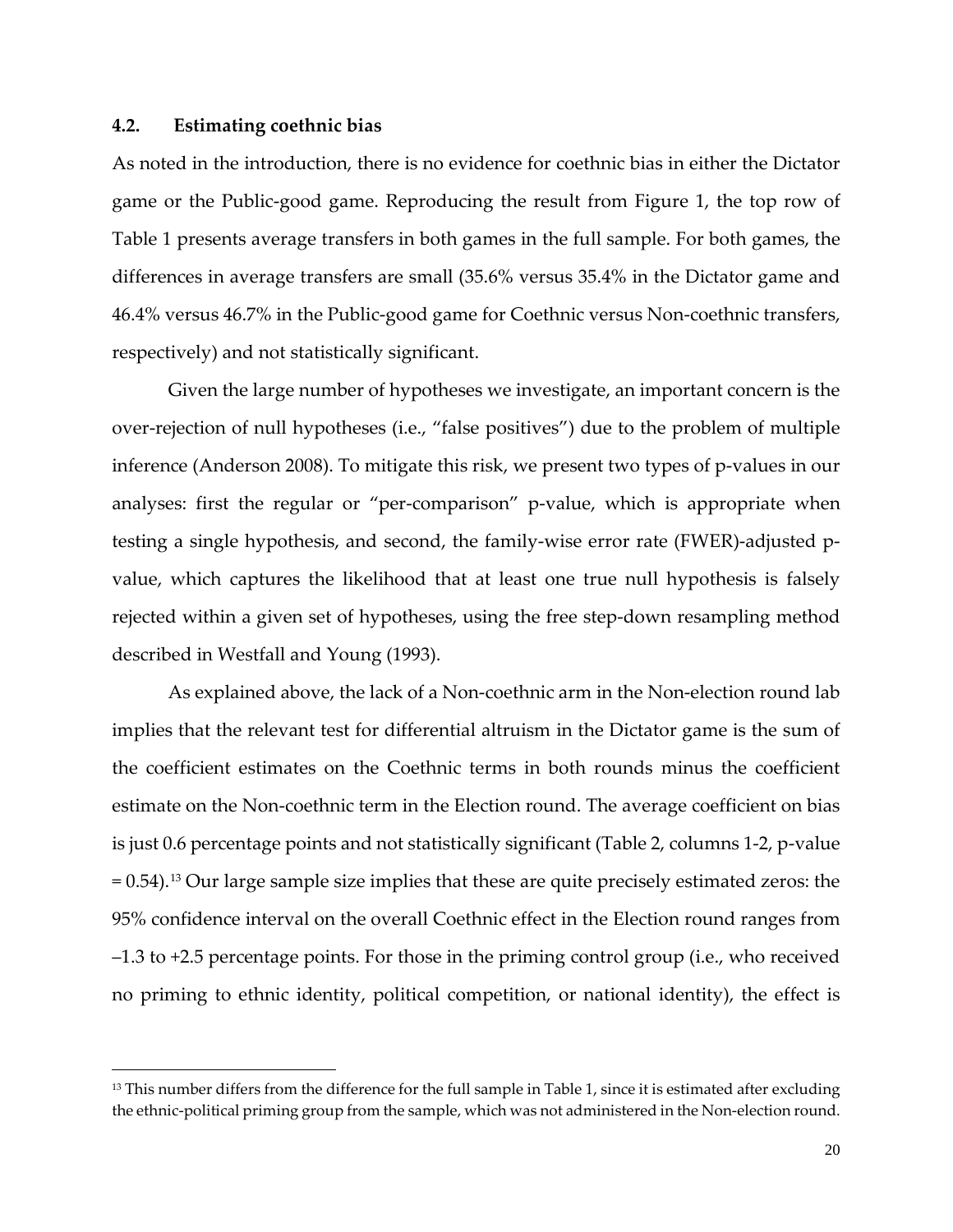slightly larger in magnitude but not significantly different from zero (column 3, p-value = 0.31). In line with these findings, beliefs about the generosity of a coethnic Dictator are nearly identical to beliefs about non-coethnic Dictators and not significantly different from zero (Figure 1, Panel B, p-value =  $0.51$ ).

In the Public-good game, average coethnic bias in the Non-election round is approximately 1.57 percentage points, but this difference is not statistically significant (Table 3, columns 1-2, p-value = 0.16). This null finding is somewhat less precisely estimated than in the Dictator game, with the 95% confidence interval ranging from –0.63 to +3.76 percentage points. In the Election round, there is actually a significant reduction in coethnic bias for the Public-good game, with an average effect of -3.67 percentage points (p-value = 0.027), which runs counter to the existing evidence that ethnic identity and preferences might become more salient closer to elections (Eifert et al. 2010). Taken together, the overall degree of coethnic bias in the Election round is the sum of these two effects, and thus is small and negative (roughly -2 percentage points) and not statistically significant. In the priming control group, there are no significant coethnic bias effects in either lab round (column 3). Subjects also believe groups members will be equally generous in coethnic and ethnically mixed groups (Figure 1, Panel D). These results are unchanged when the dependent variable is "contributions minus beliefs" (see Appendix D).

<span id="page-21-0"></span>Even if overall coethnic bias is close to zero, a natural question is whether there might be heterogeneity in the degree of this bias across subgroups of our sample. This is illustrated in Table 1. The striking pattern that emerges is how little variation there is along the various dimensions that we pre-specified in the pre-analysis plan. For instance, across both gender groups, the difference in average transfers in the Dictator game to coethnics and non-coethnics is less than one percentage point, and among subgroups defined by age, education, and major ethnic groups, the differences are at most 1.2 percentage points. None of these differences is statistically significant at traditional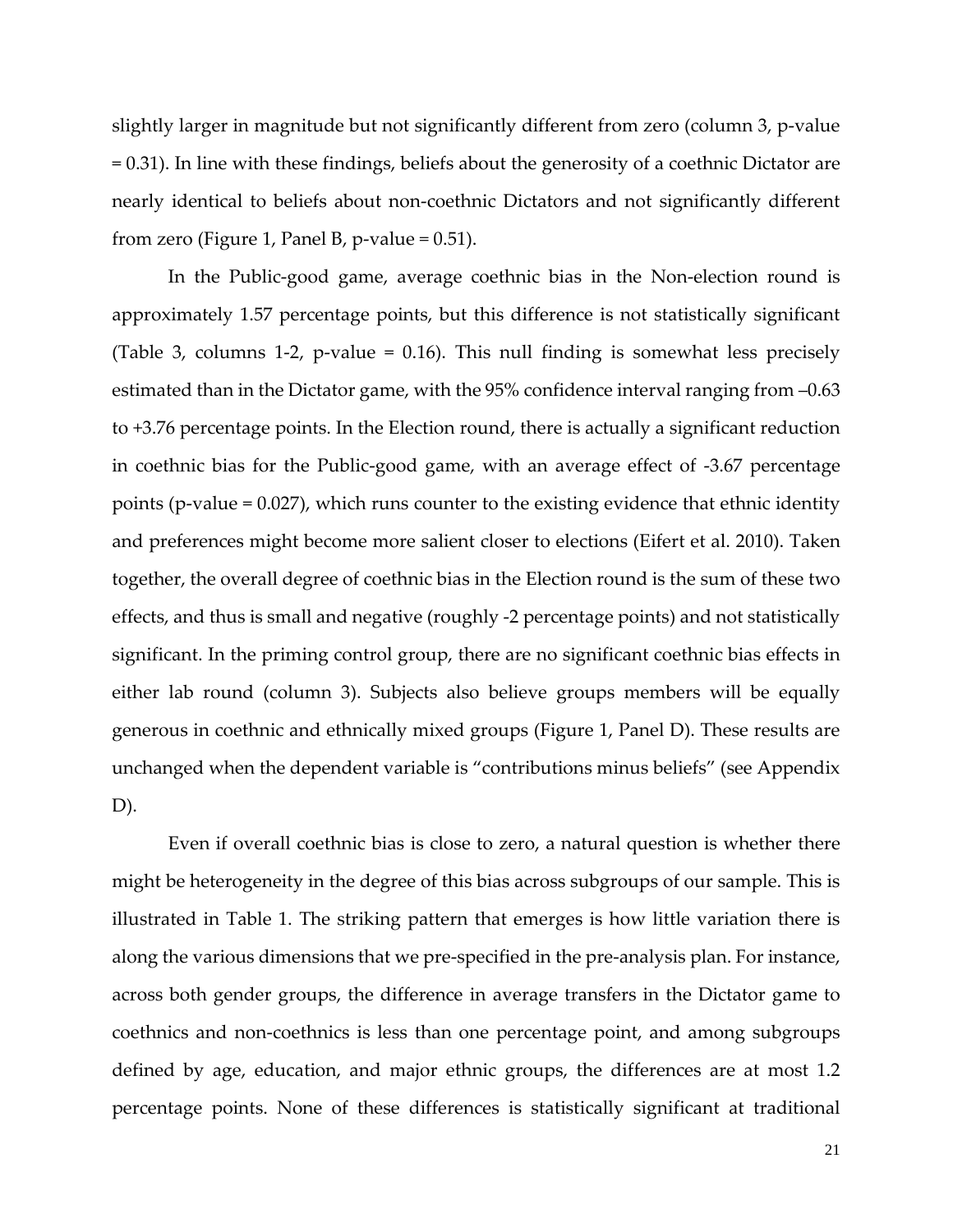confidence levels. A similar pattern holds for Public-good game contributions between coethnic and mixed groups, with coethnic bias estimates of at most 1.9 percentage points for any subgroup. Again, none of these differences are significant. This is also true when we split the sample according to the Ravens score, implying that the null results persist among participants with high or low cognitive ability.

The evidence from the Dictator game and Public-good game is thus both consistent with little to no coethnic bias for this population on average, as well as for the major demographic subgroups. Appendix D contains further descriptive statistics and histograms, as well as tests indicating that the null hypothesis of equality of the distributions of Coethnic and Non-coethnic transfers cannot be rejected in either game.<sup>[14](#page-22-0)</sup>

The Choose-Your-Dictator game also sheds light on subjects' expectations about whether others will be differentially altruistic toward them. The overall preference for a coethnic dictator (captured in the standard Choose-Your-Dictator game) in the Nonelection round is minimal, with 27% choosing a coethnic versus 22% choosing a noncoethnic, and half simply opting for "indifferent" (Figure 3, left panel). The patterns in the Election round (right panel) are nearly identical. While seemingly small in magnitude, the effect is significant (Table 4, row 1) though not robust to the inclusion of covariates or focusing on the priming control group (columns 2-3).

The more important test from the point of view of understanding coethnic bias is the difference between these patterns and those that emerge in the profiled Choose-Your-Dictator game, where the dictator is given information about the participant and is therefore perceived by the participant as being in a position to condition his/her

<span id="page-22-0"></span>i<br>I <sup>14</sup> A careful reader of Tables 2 and 3 will note that average transfers in the Dictator game and contributions in the Public-good game are significantly lower in the Election round. Although this finding is intriguing, interpreting it is complicated by the fact that the comparison across the two lab rounds bundles together variation in proximity to the election with a "time effect" that captures all of the other changes that took place in the broader Nairobi (or Kenyan) environment, the study samples, and the Busara Center lab space. We therefore hesitate to read too much into this result.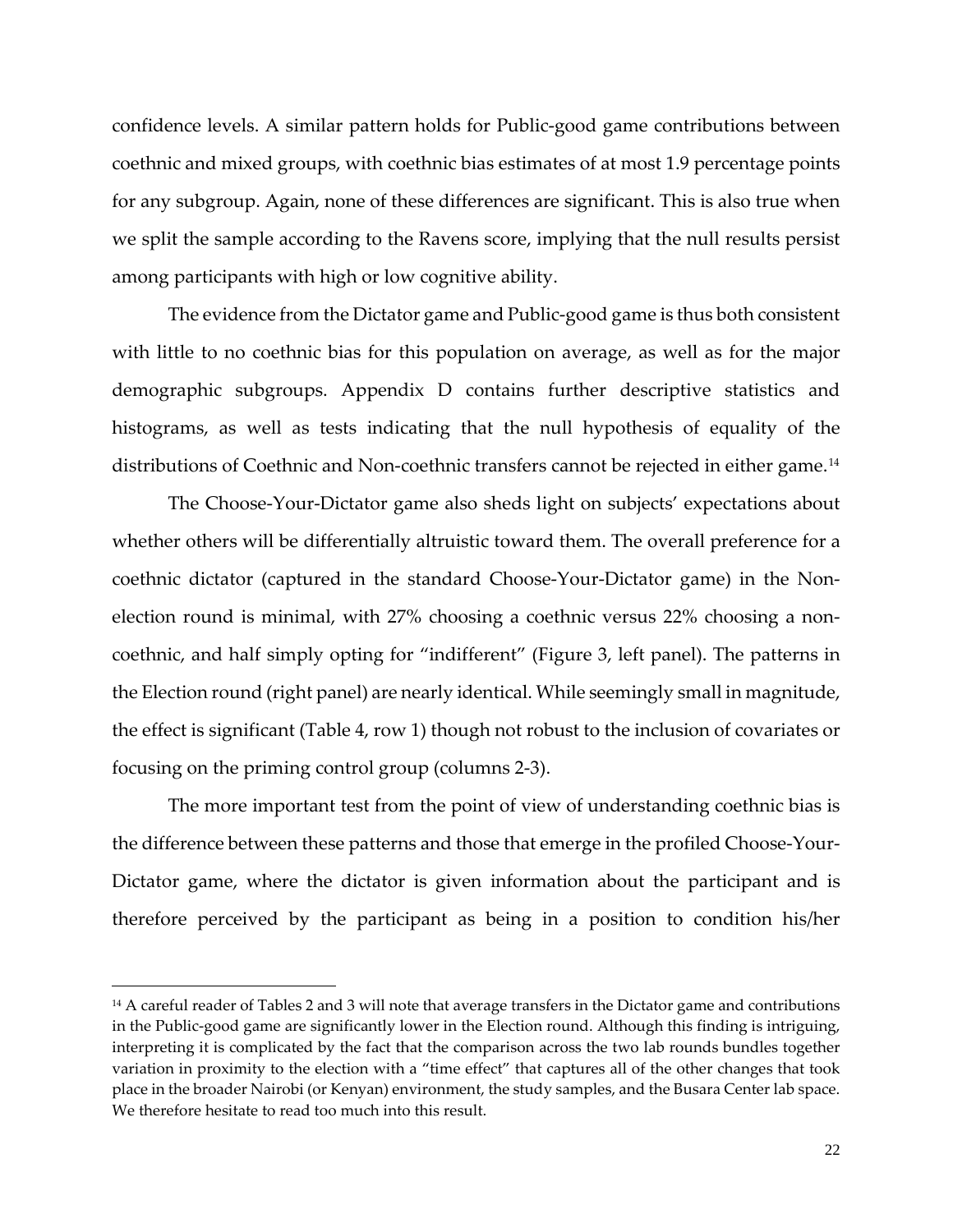generosity on the participant's ethnicity. In the profiled game in the Non-election round, the proportion of participants choosing a coethnic dictator rises slightly, to 32%, as does the proportion who choose a non-coethnic (25%) (Table 1, top row and Figure 3, left panel). Hence, the difference between the shares of respondents choosing a coethnic versus a non-coethnic increases only slightly from 5% in the standard game to 7% in the profiled game. In the ordered logit analysis, this difference in behavior between the standard and profiled games is captured in the coefficient estimate on the Profiled Game \* Coethnic term, and this effect is small and not statistically significant (Table 4, row 2); taking into account the issue of multiple hypothesis testing, the FWER adjusted p-value is close to one (at 0.993). Results for the Election round are similar (row 4). There is thus no evidence that participants are more likely to choose a coethnic dictator when the dictator has information about their home town (and thus a way to make an inference about their ethnic background), relative to when the dictator does not have this information. This is consistent with the previous findings since there is no evidence for coethnic bias in behavior in the Dictator game (Table 2). Expectations and actions regarding differential altruism across ethnic lines are thus aligned among our participants.

## **4.3. The impact of priming on coethnic bias**

We also investigated whether priming participants to the salience of ethnicity, political competition or national identity affected the way they played the behavioral games. As we show in Table 5, none of our priming treatments had a statistically significant effect on behavior in either the standard Dictator game (column 1) or the standard Public-good game (column 4), and these effects did not differ significantly in the Election round (columns 2 and 5, respectively).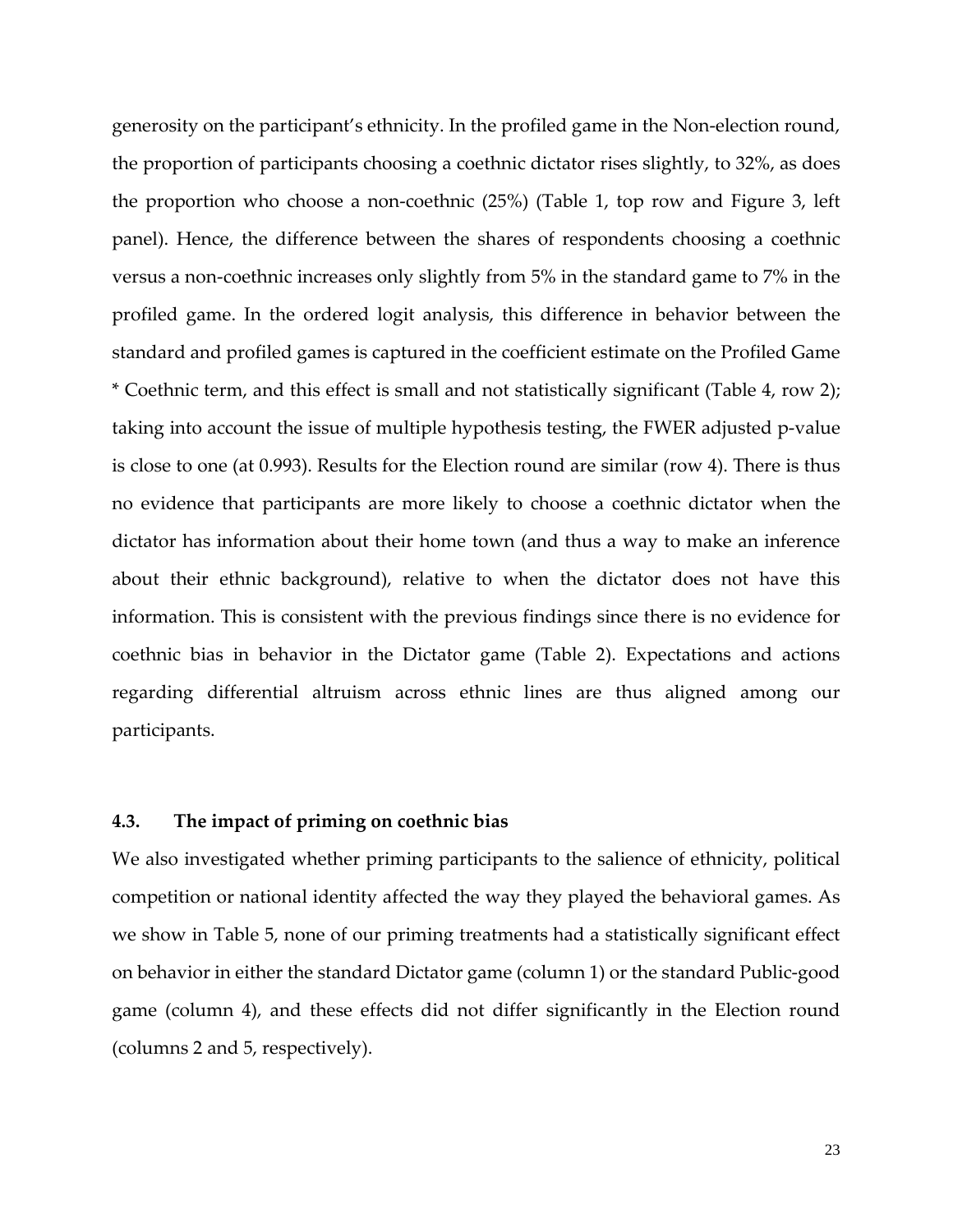As noted, the ethnic-political prime was only included in the Election round. This is because, after finding no effect of the ethnic-cultural prime in the Non-election round, we hypothesized that this might be because our priming approach was too subtle. Hence, we decided to introduce a more "blatant" ethnic priming treatment in the Election round. In contrast to the ethnic-cultural prime, which sought to enhance the salience of ethnic identity by emphasizing cultural aspects of ethnic identity, this new treatment directly and overtly primed subjects to the link between ethnic identity and political outcomes. For example, one of the questions asked: *"Which of the following ethnic groups controls the largest share of cabinet positions?"* Yet this prime also had no significant effect on transfers in either game (Table 5, columns 2 and 5). In Appendix A, we show that there is also little evidence of priming effects in the profiled Dictator game, profiled Public-good game or Choose-Your-Dictator game. Few of the relevant differential priming effect estimates are statistically significant in the per-comparison sense, and almost none survive the multiple testing adjustment.

Although we cannot rule out the possibility that stronger primes might have generated different results, and while we concede that these tests are less well powered than those that employ the pooled sample, we view these results as highly suggestive, and consistent with our main findings regarding both the lack of evidence for coethnic bias in our sample and the absence of any differences in levels of bias across the Election and Non-Election lab rounds. The results suggest that coethnic bias does not appear to be "just below the surface" in a way that might be triggered by priming subjects to ethnicity or political competition. They also suggest that priming subjects to their membership in a superordinate national identity does not reduce their (already low) levels of coethnic bias.

## **4.4 Implicit Association Tests (IATs)**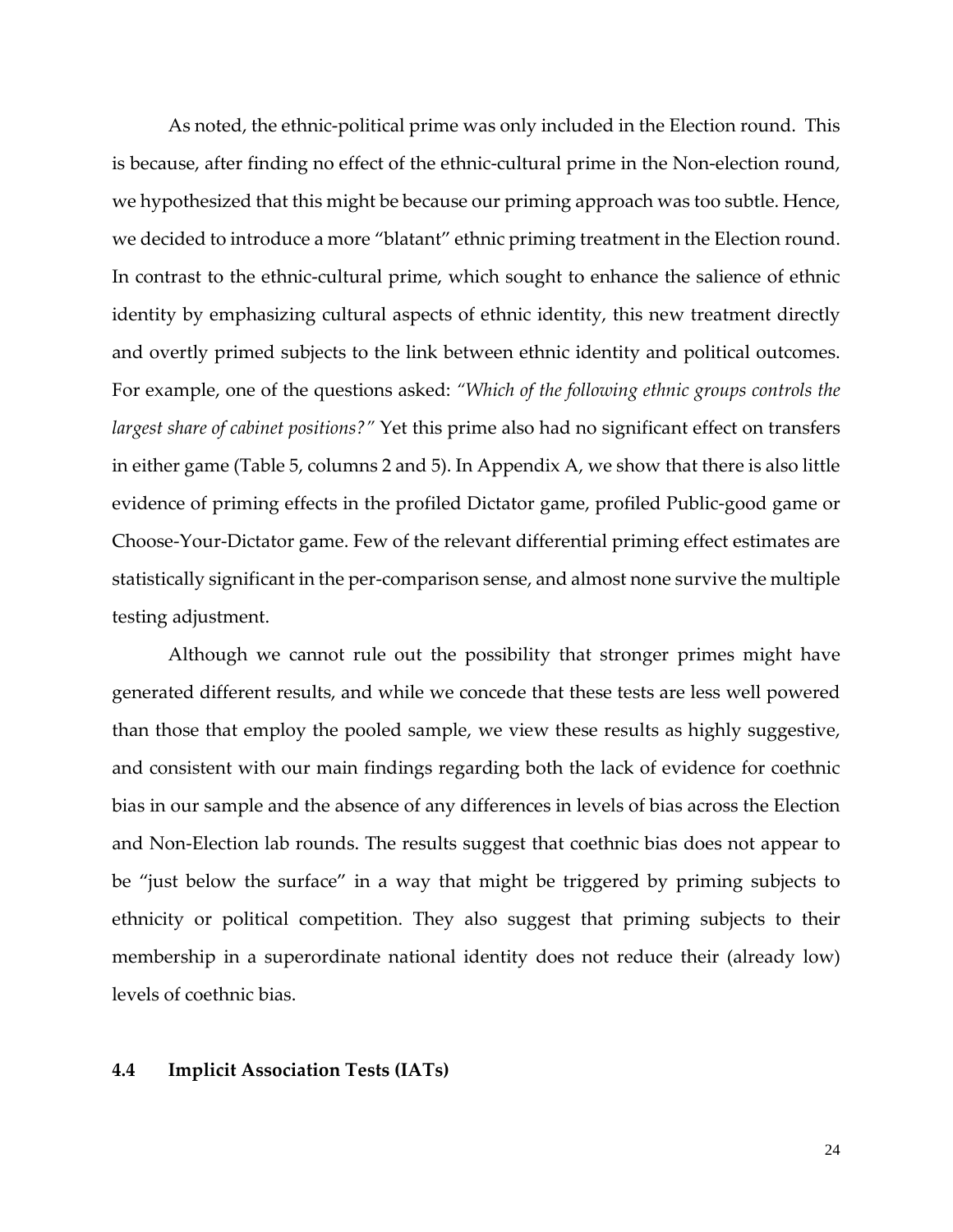As an additional strategy for measuring ethnic bias, we included an Implicit Association Test (IAT) as part of our main lab protocols in the Election round. The IAT measures a type of ethnic bias that is conceptually different from the bias measured by the DG, PG or CYD games, as it picks up potentially unconscious positive or negative associations with in- and out-group members. Hence, it is useful to view the IAT as a complementary approach to measuring ethnic bias.

The IAT is premised on the idea that individuals find it easier to respond to concepts that are "strongly associated" (i.e., about which they agree) than for concepts that are weakly associated (Nosek et al. 2007). In our lab, we focused on the degree to which respondents have a bias in favor of their own ethnic group.<sup>[15](#page-26-0)</sup> Others have used IATs to assess coethnic bias in Africa (Lowes et al. 2015), gender bias in India (Beaman et al. 2009), and racial bias in the U.S. and elsewhere (Greenwald et al. 2003; Bertrand et al. 2005; Ogunnaike et al. 2010; Rooth 2010).[16](#page-26-1)

The specific IAT that we developed provides a measure of a respondent's automatic associations with certain Kenyan ethnic groups. In the "congruence" round of the IAT, individuals were timed to assess how quickly they were able to associate coethnics with "good" traits and non-coethnics with "bad" traits. In the "dissonance" round, coethnics were associated with bad traits and non-coethnics with good ones. A faster response time for congruence tasks compared to dissonance tasks implies that the subject has a more positive attitude toward coethnics (or a more negative attitude toward non-coethnics).[17](#page-26-2)

i<br>I <sup>15</sup> We also carried out a parallel "national" IAT to capture the strength of feelings toward Kenya, and plan to discuss those results in a future study (see Appendix D).

<sup>16</sup> Blum, Hazlett and Posner (2018) use a similar test, the Affect Misattribution Procedure (AMP) to measure implicit bias across ethnic lines in Kenya.

<sup>17</sup> Examples of screen shots from the IAT are in Appendix B, and the pre-analysis plan for the Election Round in Appendix C contains further details on the IAT.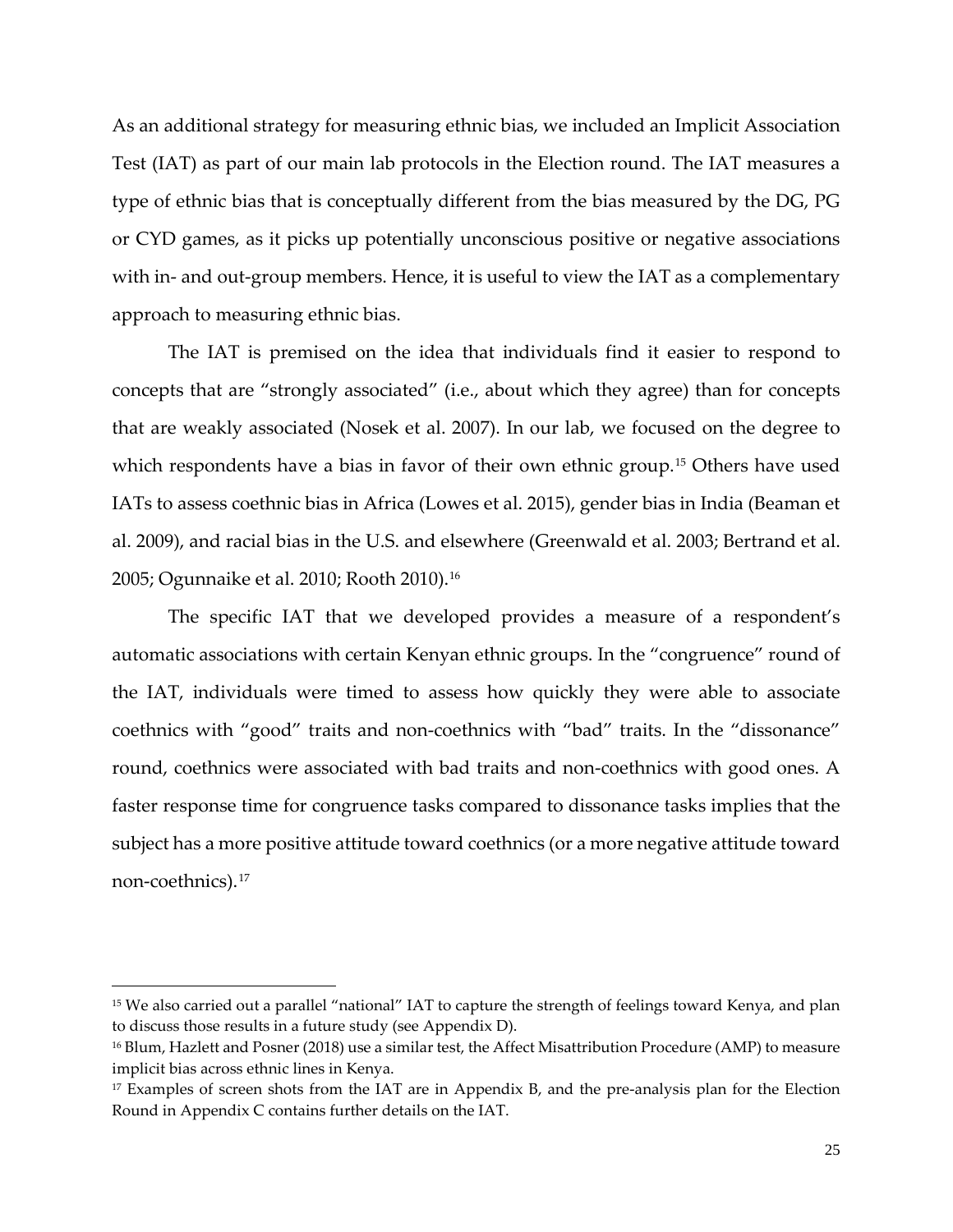The outcome measure for the IAT is the within-respondent normalized difference in average reaction times (ART) between the dissonance (D) and congruence (C) tasks, called the d-score for subject *i*:  $d_i = \frac{ART_i^D - ART_i^C}{\sigma_i}$  $\frac{\partial \mathcal{L}_{i}}{\partial q_{i}}$ , where  $\sigma_{i}$  is the standard deviation of a respondent's reaction times across all items. In keeping with the literature, we interpret a higher d-score as indicating stronger bias. We estimate the average level of coethnic bias in the IAT both with and without the priming treatments.

We find a statistically significant and positive degree of bias in this test (with a magnitude of 0.079 standard deviation units; p-value < 0.01; Table 6, column 1), which contrasts with the null results in the behavioral games. However, this level of bias is considered "small" in the related IAT research literature in psychology (Cohen 1988). [F](#page-27-0)or instance, studies of the bias whites hold against blacks in the United States find estimates that are roughly six times as large, in the range from 0.45 to 0.52 (Nosek et al. 2007). In India, the average bias toward female political leaders is notably higher, at 0.11 to 0.15 (Beaman et al. 2009). In Congo, Lowes et al. (2015) report d-score values in a study of coethnic bias of 0.14, nearly twice as large as our estimates. With respect to priming, there is some evidence that the political competition treatment increased coethnic bias in the IAT (Table 6, columns 3-4). We prefer not to overemphasize this effect since it is not significant at conventional levels after adjusting for multiple inferences (column 5). Still, a weak implicit bias which can be amplified in a context of political competition, is consistent with the prominence of ethnicity in Kenya's electoral campaigns, as well as with the increased salience of ethnicity around election time in Africa at large (Eifert et al. 2010).[19](#page-27-1)

<span id="page-26-2"></span><span id="page-26-1"></span><span id="page-26-0"></span>I <sup>19</sup> Note that since the IATs were administered only in the Election round we are unable to assess whether implicit coethnic bias is different in actual proximity to an election, but the political competition priming was set up to mimic variation in proximity to elections within the lab.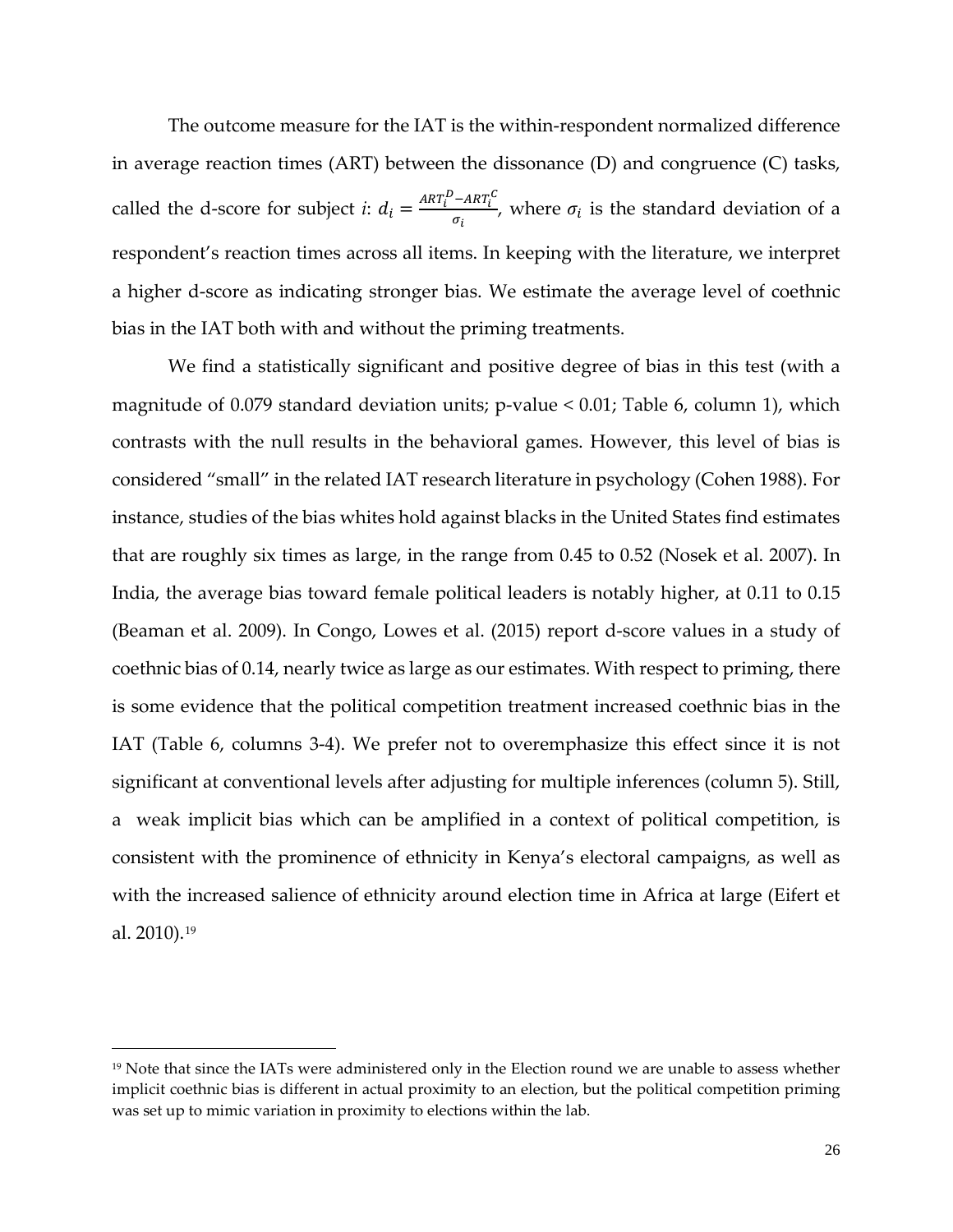## **4.5 Addressing experimenter demand and social desirability biases**

A potential concern with the attempt to measure coethnic bias through experimental games is that game behavior may be affected by the desire not to be seen to be discriminating along ethnic lines.<sup>[20](#page-27-2)</sup> Anticipating this issue, we designed the laboratory protocols to reduce the likelihood that participants would be cued to our interest in ethnicity.<sup>[21](#page-28-0)</sup> In addition, we assured lab participants that their answers would be kept confidential and seated them in private cubicles with headphones.

To ascertain how successful we were in masking our interest in ethnic discrimination, we conducted exit interviews during our piloting in which we asked subjects detailed questions regarding their understanding of the main focus of the experiment. We asked these questions both at the midpoint of the lab sessions and at their conclusion. The most common response was that the experiment was mainly about economic or business issues. Roughly equal numbers of subjects thought the activities were about education or about "tribe" (i.e., ethnic issues). The proportion that believed that ethnic issues were a focus of the experiment rose slightly by the end of the lab, perhaps due to the nature of the Choose-Your-Dictator game, which was played last, which asks participants explicitly to choose between two other players after being given information about those players' home towns (among other characteristics), but this still remained less than a quarter of all subjects. We are therefore confident that the vast majority of participants were not aware of the study's core research aims (for further details, see Appendix B).<sup>[22](#page-28-1)</sup>

<span id="page-27-0"></span>i<br>I

 $20$  Referring to the theoretical model presented in Section 2, the degree of altruism can serve as a selfregulating filter between an unconscious implicit bias and actual bias in behavior.

<span id="page-27-1"></span><sup>21</sup> Even the ethnic priming was subtle, presented in the form of a quiz that also included other neutral questions.

<span id="page-27-2"></span><sup>&</sup>lt;sup>22</sup> Since these questions were only asked during our piloting, it is unfortunately not possible to test whether participants who thought the experiments were about "tribe" exhibited different patterns of behavior in the games.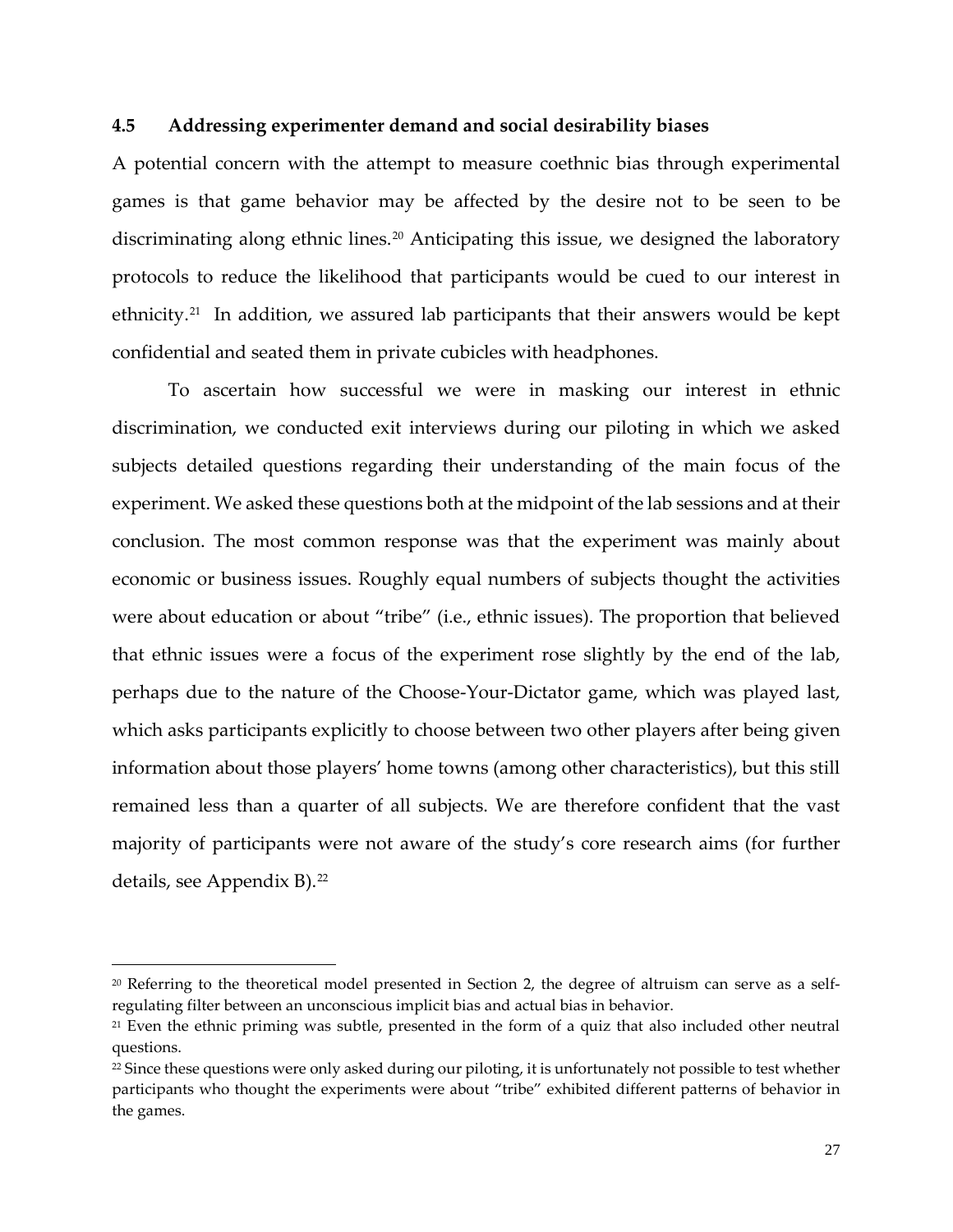Participants' behavior in the IAT also provides a social desirability bias-free check on our main results. We interpret our significant but substantively small estimates of ethnic bias in the IAT, taken alongside the robust null fidings in the behavioral games, as providing only weak support for the presence of social desirability bias in our main results.

## **4.6. Pre-analysis plan and a "selective presentation test"**

A strength of our analysis is that we pre-specified our analytical approach in a preanalysis plan (AEA Social Science Registry ID# AEARCTR-0000016; see Appendix C). A registered pre-analysis plan helps address concerns of publication bias and data mining. This latter concern is especially salient in a study such as ours given its complex structure, with multiple games, primes, subsamples, lab rounds, and potential tests.

Although the past few years have seen a rise in the use of pre-analysis plans for field experiments (Casey et al. 2012; Miguel et al. 2014), they are far less common in laboratory studies—in part because, as Coffman and Niederle (2015) argue, they may be superfluous in settings where experiments can be easily replicated. While we wholeheartedly endorse Coffman and Niederle's emphasis on replication, we view replication studies and pre-analysis plans as complements rather than substitutes. Moreover, in certain settings where lab experimental researchers only have "one shot" at a particular type of data—due to access, cost, or timing—replication is infeasible. Hence, since we examine ethnicity in the unique context of Kenya's 2013 national election, we view the pre-analysis plan as a crucial component of our study.

<span id="page-28-1"></span><span id="page-28-0"></span>Given the space constraints of a journal article, it was not possible to present every result that was pre-specified. This is a common problem for authors of complex, multifaceted research projects. It raises the possibility that we might have selectively emphasized a non-representative subset of results that were more (or less) statistically significant, or more consistent with our theoretical priors. One means—to our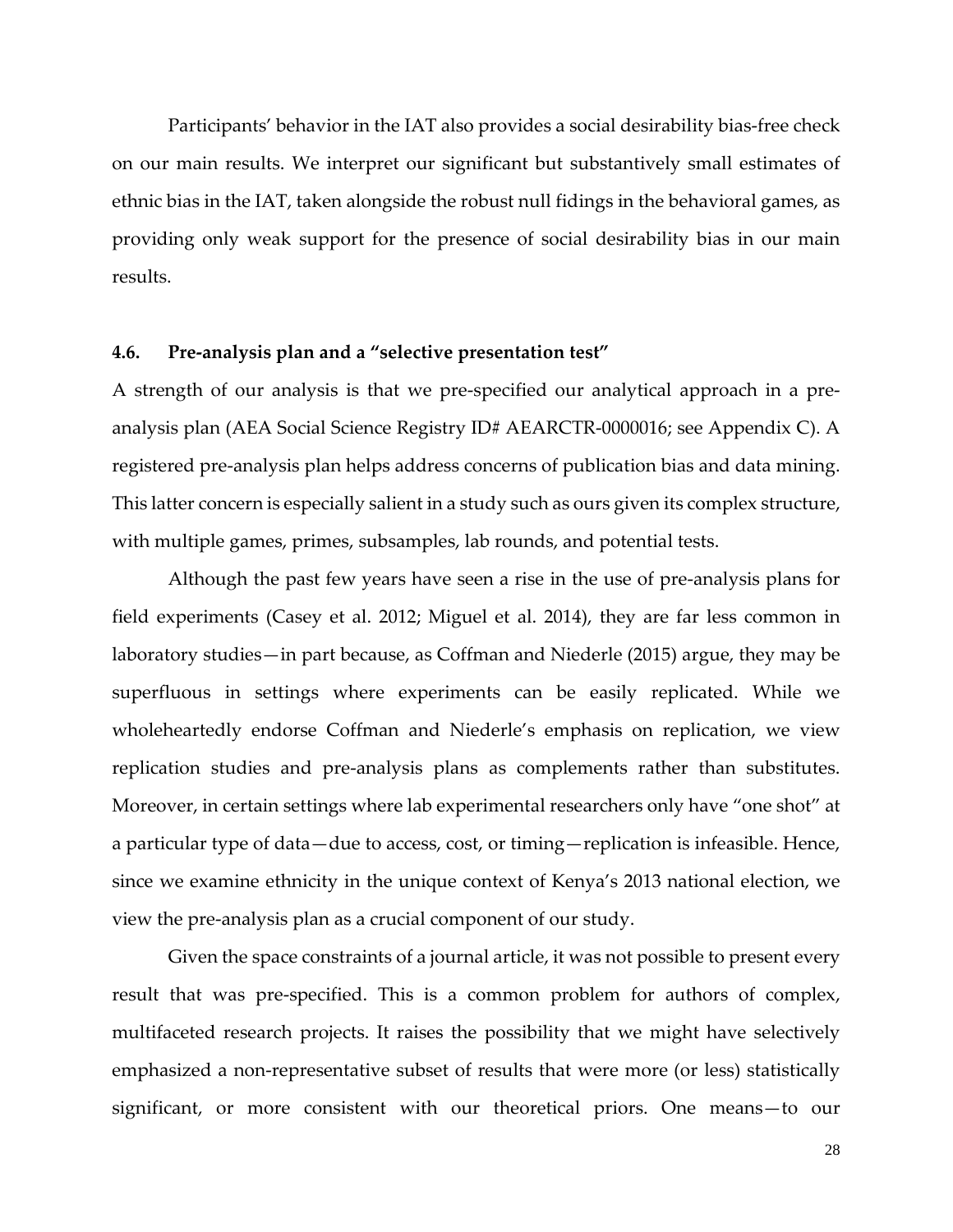knowledge, novel—of assessing whether we might have done this is to undertake a "selective presentation test" in which we plot the distribution of p-values presented in the paper's main tables against the distribution of p-values for all hypothesis tests specified in the pre-analysis plans.

We do this in Figure 4. The distributions are broadly similar, but the main study tables do appear to slightly over-report statistically significant estimates (those with pvalues less than 0.05) for both the unadjusted p-values (Panel A) and the FWER adjusted p-values (Panel B) and to somewhat under-report those with p-values close to one. Consistent with this visual inspection, the Kolmogorov-Smirnov test on the equality of these two distributions is rejected at 95% confidence for both the unadjusted and the FWER adjusted p-values. Of course, since our central finding is a null result, the slightly disproportionate emphasis on statistically significant effects cannot be driving our main conclusions. Rather we think it likely reflects our decision to relegate a large number of null priming treatment estimates and interaction effects to the appendix.<sup>[23](#page-30-0)</sup>

## **5. Conclusion and broader implications for Africa**

i<br>I

Using a much larger sample than prior studies and a richer set of experimental methods and measures, we find little evidence for an active preference to discriminate against noncoethnics in favor of coethnics in an urban Kenyan sample. These findings present a challenge to both theory and conventional wisdom about why ethnicity matters. With respect to theory, our results raise questions about why our findings diverge so sharply from the consistent results in the social psychology literature with respect to in-group favoritism (Tajfel and Turner 1986; Chen and Li 2009). With respect to conventional wisdom, the findings suggest that mechanisms other than coethnic bias in preferences,

<sup>&</sup>lt;sup>23</sup> Out of the twelve p-values below 0.05 in the paper, six are from the non-causal Election-round effect, and three are related to the IAT.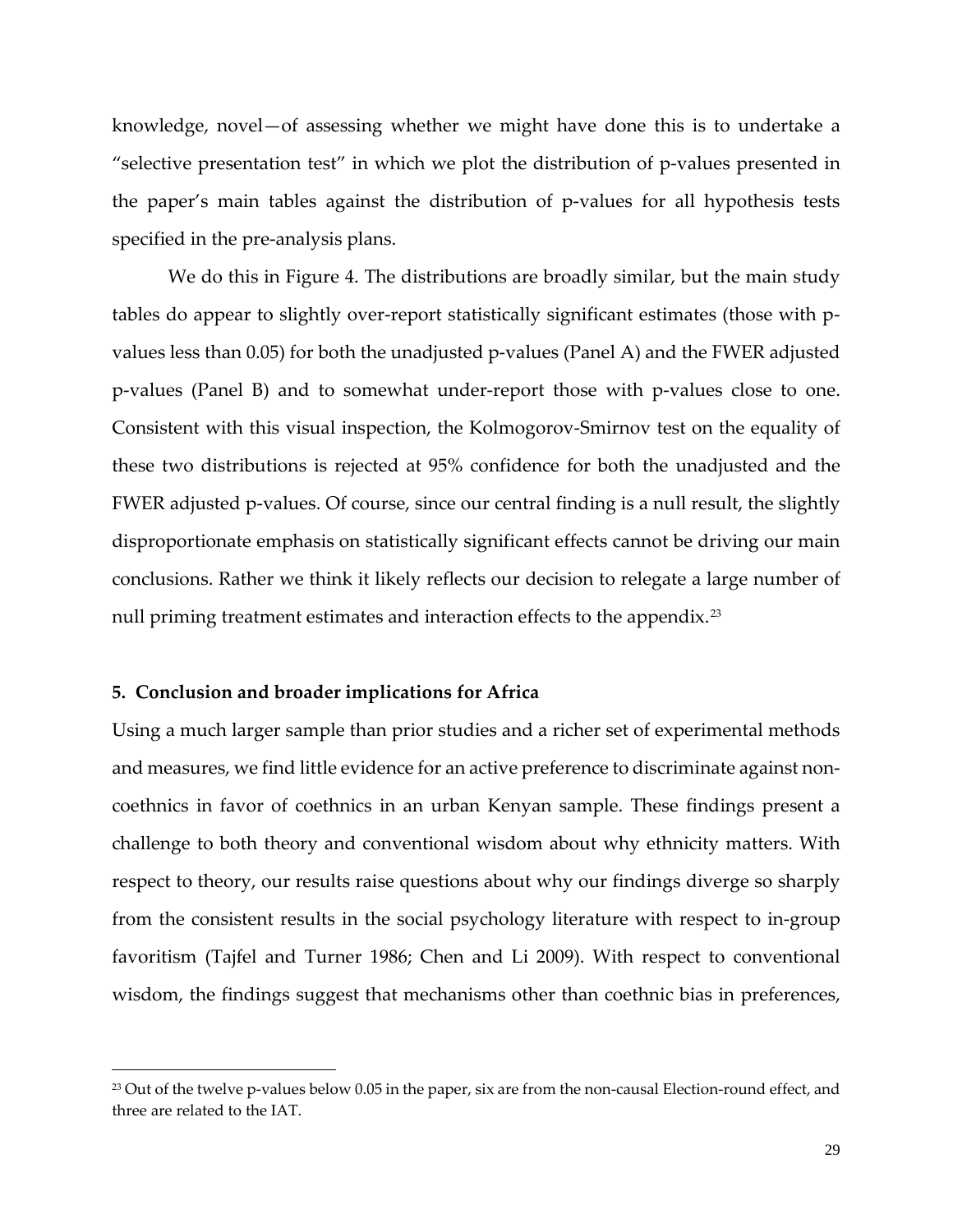such as the role of ethnicity in social institutions (Miguel and Gugerty 2005; Burgess et al. 2015; Habyarimana et al. 2007, 2009), should be considered more seriously as causes of the political, social and economic outcomes that ethnicity is commonly thought to produce in Africa. We briefly discussed one such mechanism, namely the interplay of a weak but lingering unconscious bias with certain societal contexts such as electoral campaigns, but further research is needed in this area.

Notwithstanding the importance of our overall null findings for coethnic bias in the behavioral games, it is reasonable to wonder, given the urban nature of our study location, whether our results should be interpreted as speaking only to the way ethnicity operates in an urban setting. Indeed, our findings are in apparent tension with the results of Hjort's (2014) important study of coethnic bias in rural Kenya. Taking advantage of the random assignment of workers to teams on a flower farm to study whether within-team productivity is lower when those teams are ethnically diverse, Hjort finds strong evidence of discrimination by team members on behalf of coethnics.

<span id="page-30-0"></span>There are several possible ways to account for the differences between these findings and our own that have nothing to do with the contrasting urban and rural locations of the two studies. The most immediate is that, although coethnic bias may play a role, the negative diversity effects in Hjort may be caused by other mechanisms, either alone or in interaction with coethnic bias. For example, the fact that Hjort shows that shifting to group-based pay on work teams mitigates much of the negative effect suggests that institutional factors are critical. Hjort's design also makes it hard to rule out the possibility that ethnicity matters by providing a technology that facilitates team production. To the extent that these alternative mechanisms are driving Hjort's results, his findings are not contradictory to ours—indeed they reinforce our point regarding the salience of other channels in explaining ethnicity's effects. However, it is difficult to completely rule out the possibility that the divergent findings are products of different degrees of coethnic bias in urban and rural domains. Given the strictly urban nature of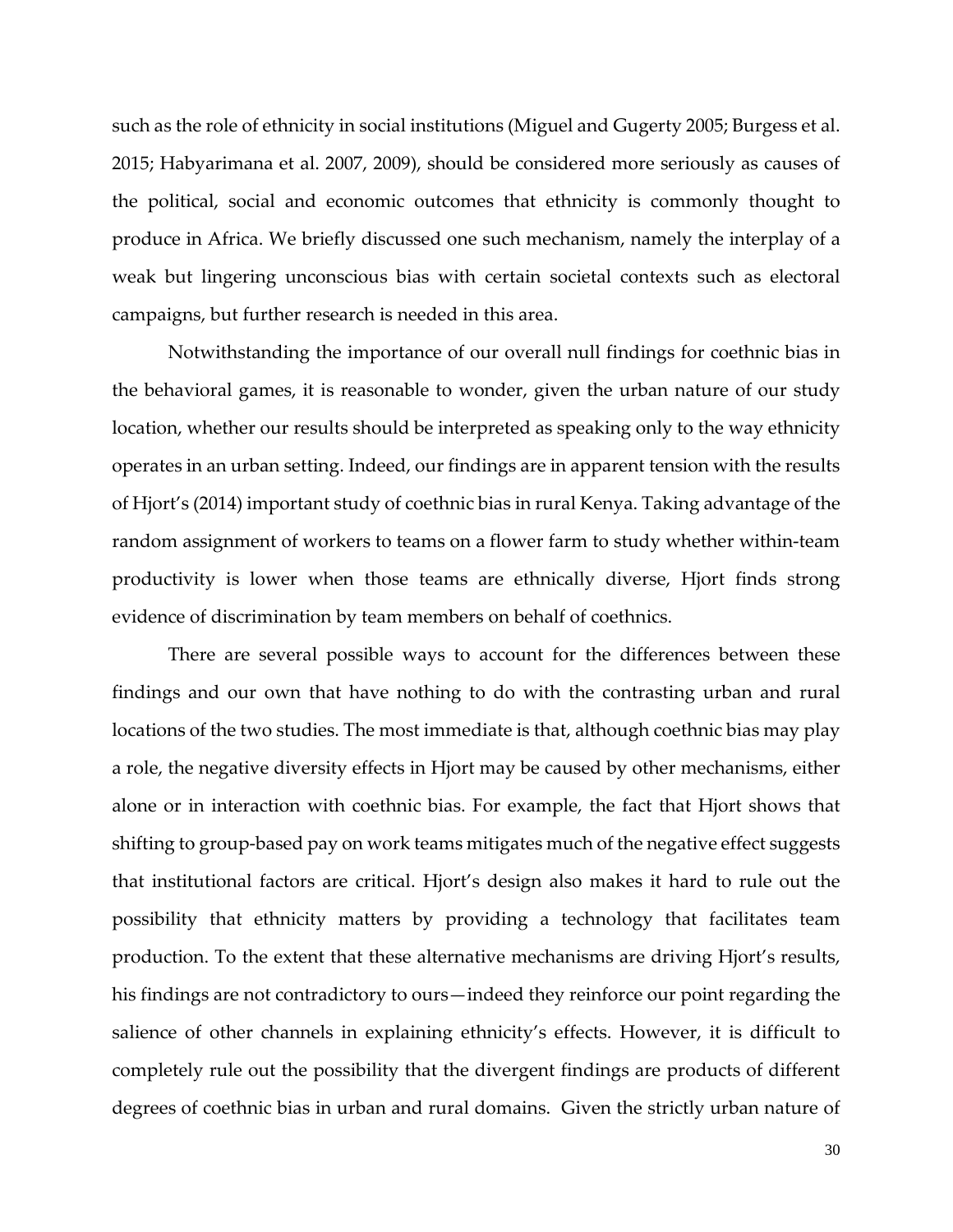our subject pool, our study is not well suited to fully assess the possibility of different degrees of coethnic bias in urban and rural domains. However, we can make some progress by comparing the behavior in our sample of subjects who were long-time Nairobi residents with the behavior of those who had moved to the city relatively recently. While only suggestive, this is a meaningful test to the extent that individuals gradually assimilate to local norms over time, such that those who have moved to Nairobi relatively recently have orientations to non-coethnics that are more similar to those who remain in rural areas. Such an interpretation is consistent with research that finds that migrants gradually adapt their social preferences and behaviors over time to the norms in their new locations (Laitin 1998; Henrich et al. 2006; Jang and Lynham 2015).

This analysis was not specified in our pre-analysis plan, and is thus more speculative than our other results. While we would ideally focus on those individuals who had just moved to the city, there are relatively few such individuals in our sample: just 2 percent had lived in Nairobi for less than one year. However, a sizeable proportion (roughly 20%) had moved to Nairobi within 5 years and even more (40%) in the last 10 years. We examine the behavior of this latter group in comparison with that of longerterm urban residents. Consistent with the hypothesis that there might be an important urban-rural divide in coethnic bias, we find statistically significant differences in behavior of these two subsamples. While individuals who have resided in Nairobi for more than a decade exhibit no evidence of coethnic bias in their behavior, more recent migrants are significantly more generous toward their coethnics in the Election round for the profiled Dictator game, giving an average of 4.2 percentage points (standard error 1.8) more to coethnics. Coethnic bias in the Dictator game is even larger among those who had resided in Nairobi for at most 5 years, with an average increase of 6.2 percentage points (standard error 2.4).

Migrants from rural settings thus appear to gradually assimilate to a new set of norms regarding interethnic cooperation and ethnic preferences over time, perhaps due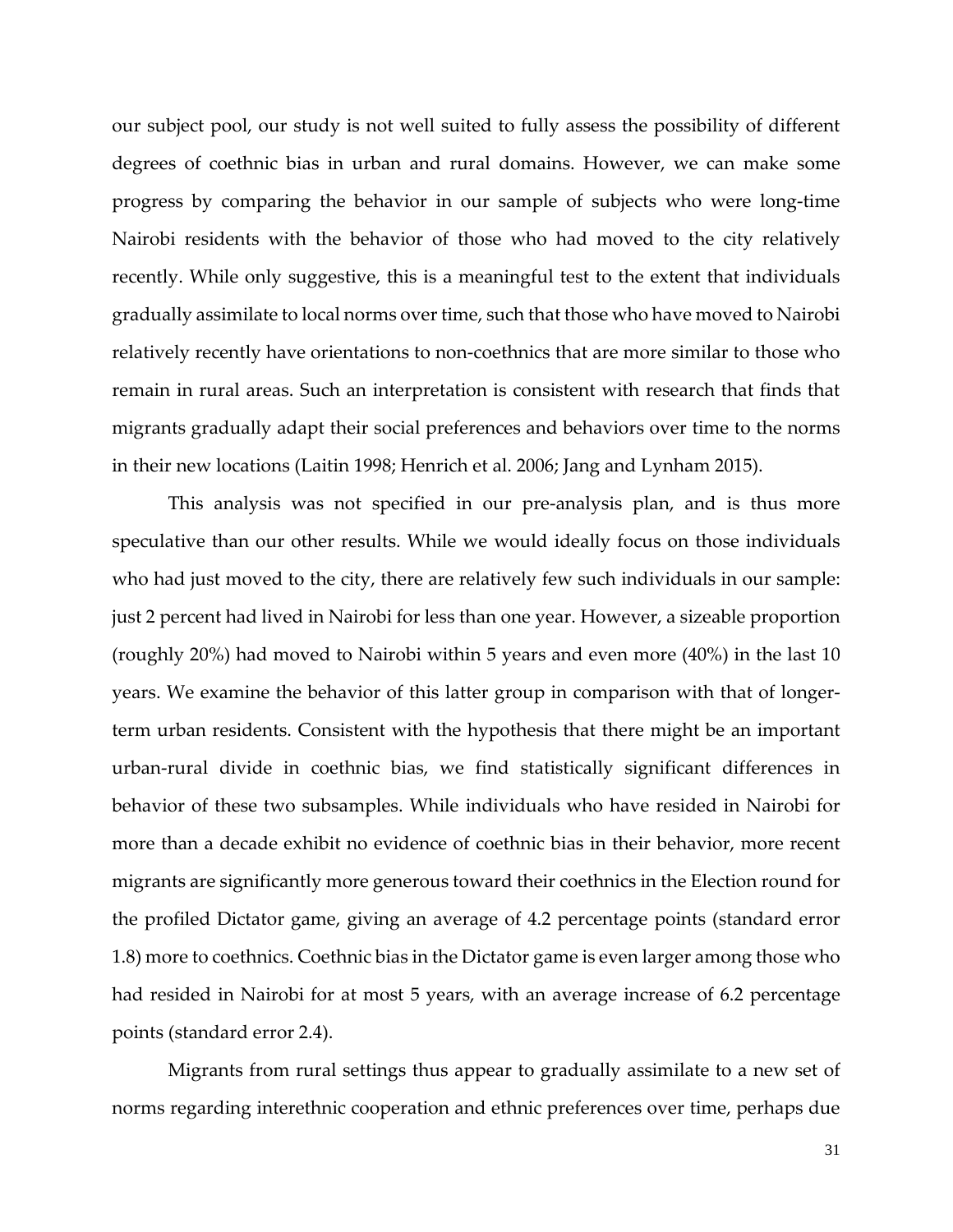to the far more extensive interactions they have with non-coethnics in Kenya's cosmopolitan capital. Further evidence comes from our political attitudes survey, which shows rising ethnic identification (relative to other dimensions of individual identity) in the 2013 Election round among those who have lived in Nairobi for less than 10 years (coefficient estimate 8 percentage points, significant at 90% confidence) but not among longer-term Nairobi residents.

Obviously, these findings cannot be taken as causal for many reasons. Most importantly, we cannot rule out that the differences we find are driven by selective urban migration patterns over time rather than the true effect of the length of urban residency. Furthermore, as noted, these analyses were not pre-specified. Nevertheless, the suggestion that altruism vis-à-vis one's coethnics may be weaker in urban than in rural settings is provocative—in part because it would call for a reevaluation of the well-known variant of modernization theory that posits a positive relationship between urbanization and ethnic divisions (e.g., Young 1976; Bates 1983).

Our suggestive findings may also provide new insight into the future trajectory of ethnic divisions in a region whose urban population has swelled from 27% in 1990 to 40% today and is expected to reach 55% by 2050 (United Nations 2014). Others have pointed to the role that expanding democratization may play in dampening ethnic favoritism (Burgess et al. 2015). Gaining a better understanding of the role played by rapid urbanization will also be an important goal for future scholarship on ethnicity in Africa.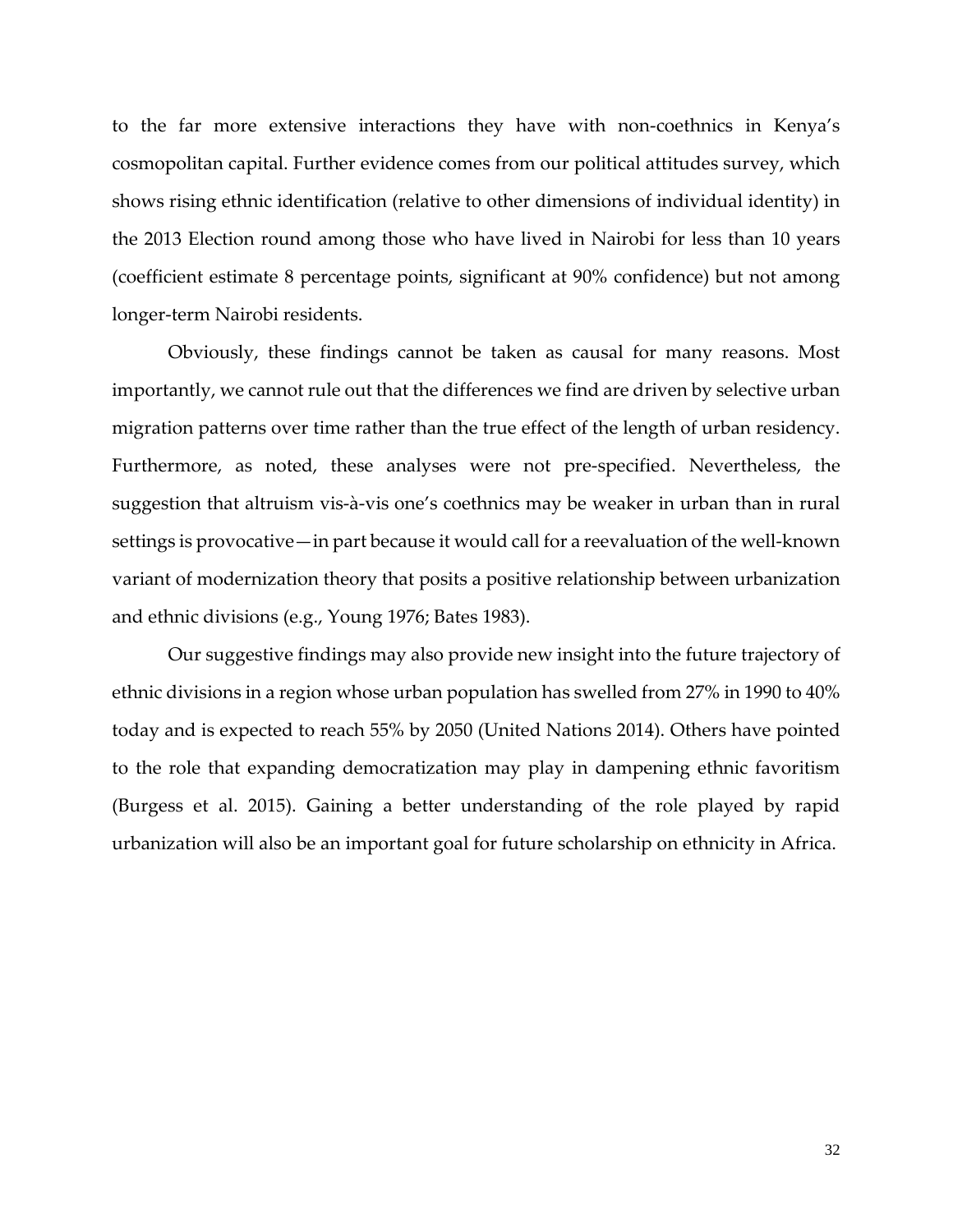## **References**

- Adida, Claire L., David D. Laitin and Marie-Anne Valfort. 2015. "Religious Homophily in a Secular Country: Evidence From a Voting Game in France." *Economic Inquiry*  53(2): 1-20.
- Alesina, Alberto, Reza Baqir, and William Easterly. 1999. "Public Goods and Ethnic Divisions." *Quarterly Journal of Economics* 114(4): 1243–84.
- Alesina, Alberto, and Eliana La Ferrara. 2005. "Ethnic Diversity and Economic Performance." *Journal of Economic Literature* 43(3): 762–800.
- Amodio, David M. (2014). "The neuroscience of prejudice and stereotyping," *Nature Reviews Neuroscience* 15: 670–682.
- Anderson, Michael L. 2008. "Multiple Inference and Gender Differences in the Effects of Early Intervention: A Reevaluation of the Abecedarian, Perry Preschool, and Early Training Projects." *Journal of the American Statistical Association* 103(484): 1481–95.
- Barkan, Joel D., and Michael Chege. 2008. "Decentralising the State: District Focus and the Politics of Reallocation in Kenya." *Journal of Modern African Studies* 27 (03): 431.
- Bates, Robert. 1983. "Modernization, Ethnic Competition and the Rationality of Politics in Contemporary Africa." In Donald Rothchild and Victor Olorunsola, eds. *State Versus Ethnic Claims: African Policy Dilemmas*. Westview Press: 152-171.
- Beaman, Lori, Raghabendra Chattopadhyay, Esther Duflo, Rohini Pande and Petia Topalova. 2009. "Powerful Women: Does Exposure Reduce Bias?" *Quarterly Journal of Economics* 124(4): 1497–1540.
- Becker, Gary S. 1957. *The Economics of Discrimination*. Chicago: University of Chicago Press.
- Benjamin Daniel J., James J. Choi and A. Joshua Strickland. 2010. "Social Identity and Preferences." *American Economic Review* 100(4): 1913-28.
- Bernhard, Helen, Ernst Fehr and Urs Fischbacher. 2006. "Group Affiliation and Altruistic Norm Enforcement." *American Economic Review* 96(2): 217-221.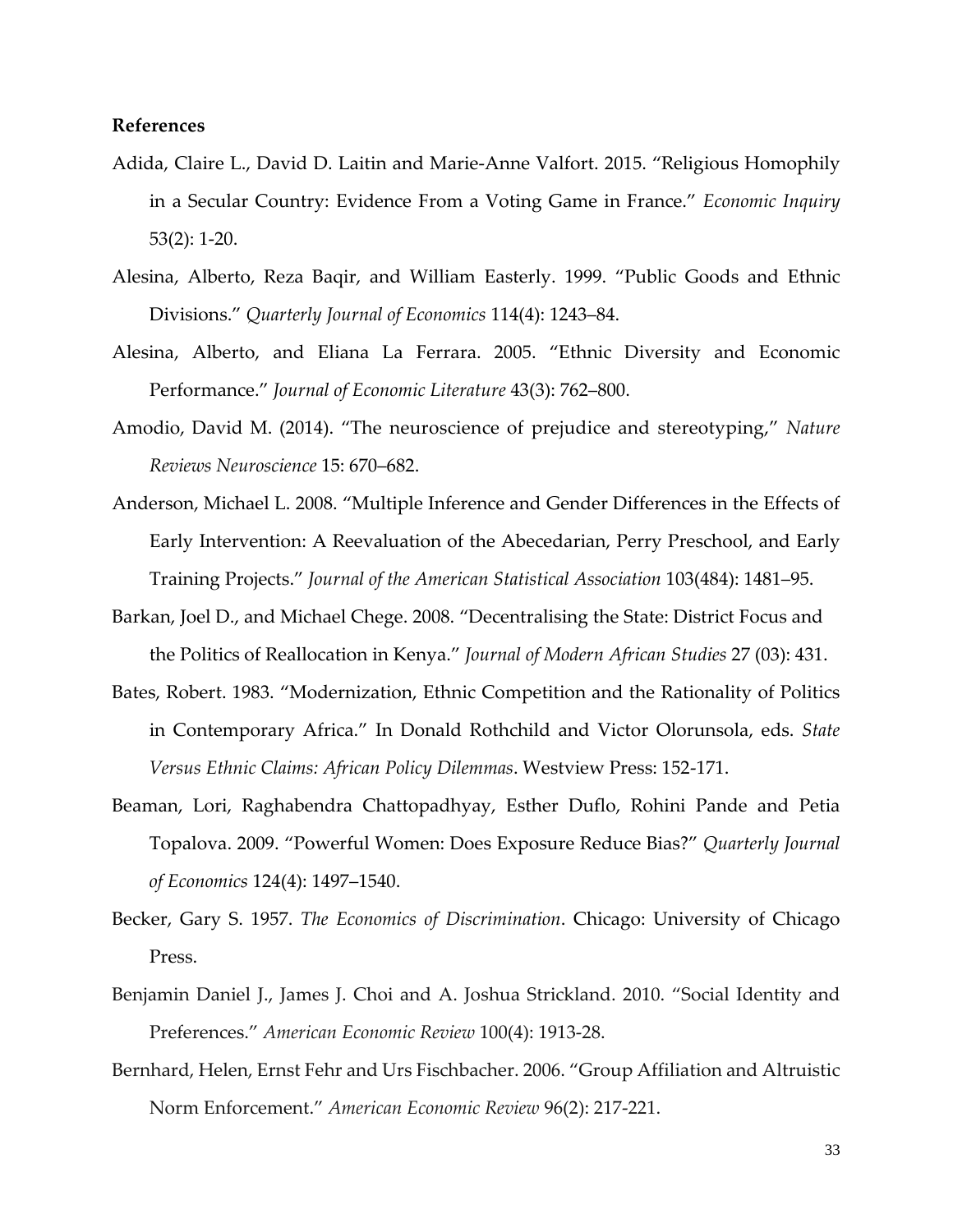- Bertrand, Marianne, Dolly Chugh and Sendhil Mullainathan. 2005. "Implicit Discrimination." *American Economic Review* 95(2): 94–98.
- Blum, Ashley, Chad Hazlett and Daniel N. Posner. 2018. "Measuring Ethnic Bias: Comparing Tools from Behavioral Economics and Social Psychology." Unpublished paper.
- Bowles, Samuel and Herb Gintis. 2004. "Persistent Parochialism: Trust and Exclusion in Ethnic Networks." *Journal of Economic Behavior and Organization* 55: 1-23.
- Burgess, Robin, Remi Jedwab, Edward Miguel, Ameet Morjaria and Gerard Padró i Miquel. 2015. "The Value of Democracy: Evidence from Road Building in Kenya." *American Economic Review* 105(6): 1817–51.
- Cappelen A.W., A. D. Hole, E. Ø. Sørensen and B. Tungodden, 2007. ["The Pluralism of](http://ideas.repec.org/a/aea/aecrev/v97y2007i3p818-827.html)  [Fairness Ideals: An Experimental Approach,](http://ideas.repec.org/a/aea/aecrev/v97y2007i3p818-827.html)" *[American Economic Review](http://ideas.repec.org/s/aea/aecrev.html)*, 97(3): 818- 827.
- Cappelen, A. W., J. Konow, E. Ø. Sørensen, & B. Tungodden (2013). "Just luck: An experimental study of risk-taking and fairness." *American Economic Review*, 103(4), 1398-1413.
- Carlson, Elizabeth. 2015. "Ethnic Voting and Accountability in Africa: A Choice Experiment in Uganda." *World Politics* 67(2): 353–85.
- Casey, Kate, Rachel Glennerster, and Edward Miguel. 2012. "Reshaping Institutions: Evidence on Aid Impacts Using a Preanalysis Plan." *Quarterly Journal of Economics* 127(4): 1755–1812.
- Charnysh, Volha, Christopher Lucas and Prerna Singh. 2015. "The Ties That Bind: National identity Salience and Pro-Social Behavior Toward the Ethnic Other." *Comparative Political Studies* 48: 267-300.
- Chen, Yan and Sherry Xin Li. 2009. "Group Identity and Social Preferences." *American Economic Review* 99(1): 431-457.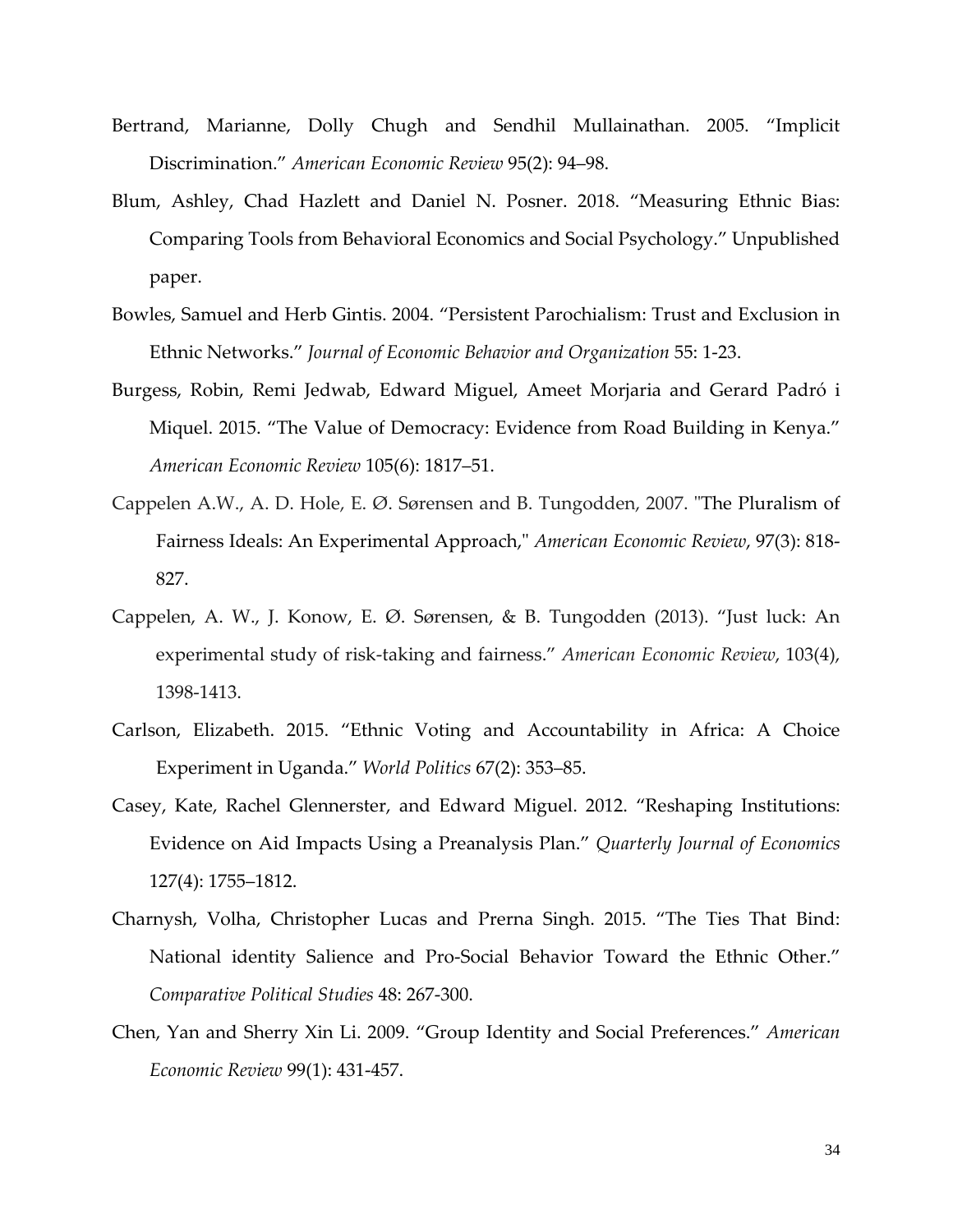- Coffman, Lucas C. and Muriel Niederle. 2015. "Pre-Analysis Plans Have Limited Upside, Especially Where Replications Are Feasible." *Journal of Economic Perspectives* 29 (3): 81–98.
- Cohen, Jacob, 1988. "Statistical power analysis for the behavioral sciences." Hilsdale. *NJ: Lawrence Earlbaum Associates*
- Conroy-Krutz, Jeffrey. 2012. "Information and Ethnic Politics." *British Journal of Political Science* 43: 345-373.
- Dionne, Kim Yi. 2015. "Social Networks, Ethnic Diversity, and Cooperative Behavior in Rural Malawi." *Journal of Theoretical Politics* 27(4): 522-543.
- Eifert, Benjamin, Edward Miguel and Daniel N. Posner. 2010. "Political Competition and Ethnic Identification in Africa." *American Journal of Political Science* 54 (2): 494–510.
- Fafchamps, Marcel. 2000. "Ethnicity and Credit in African Manufacturing." *Journal of Development Economics* 61: 205-235.
- Fearon, James. 1999. "Why Ethnic Politics and 'Pork' Tend to Go Together." Unpublished paper.
- Ferraro, Paul J. and Ronald G. Cummings. 2007. "Cutural Diversity, Discrimination, and Economic Outcomes: An Experimental Analysis." *Economic Inquiry* 45(2): 217-232.
- Fischbacher, Urs and Simon Gächter. 2010. "Social Preferences, Beliefs, and the Dynamics of Free Riding in Public Goods Experiments." *American Economic Review* 100 (1): 541– 56.
- Franck, Raphael and Ilia Rainer. 2012. "Does the Leader's Ethnicity Matter? Ethnic Favoritism, Education, and Health in Sub-Saharan Africa." *American Political Science Review* 106(2): 294-325.
- Gaertner, Samuel L. and John F. Dovidio. 2000. *Reducing Intergroup Bias: The Common Ingroup Identity Model*. Psychology Press.
- Gibson, Clark C., and James D. Long. 2009. "The Presidential and Parliamentary Elections in Kenya, December 2007." *Electoral Studies*, 28(3): 497–502.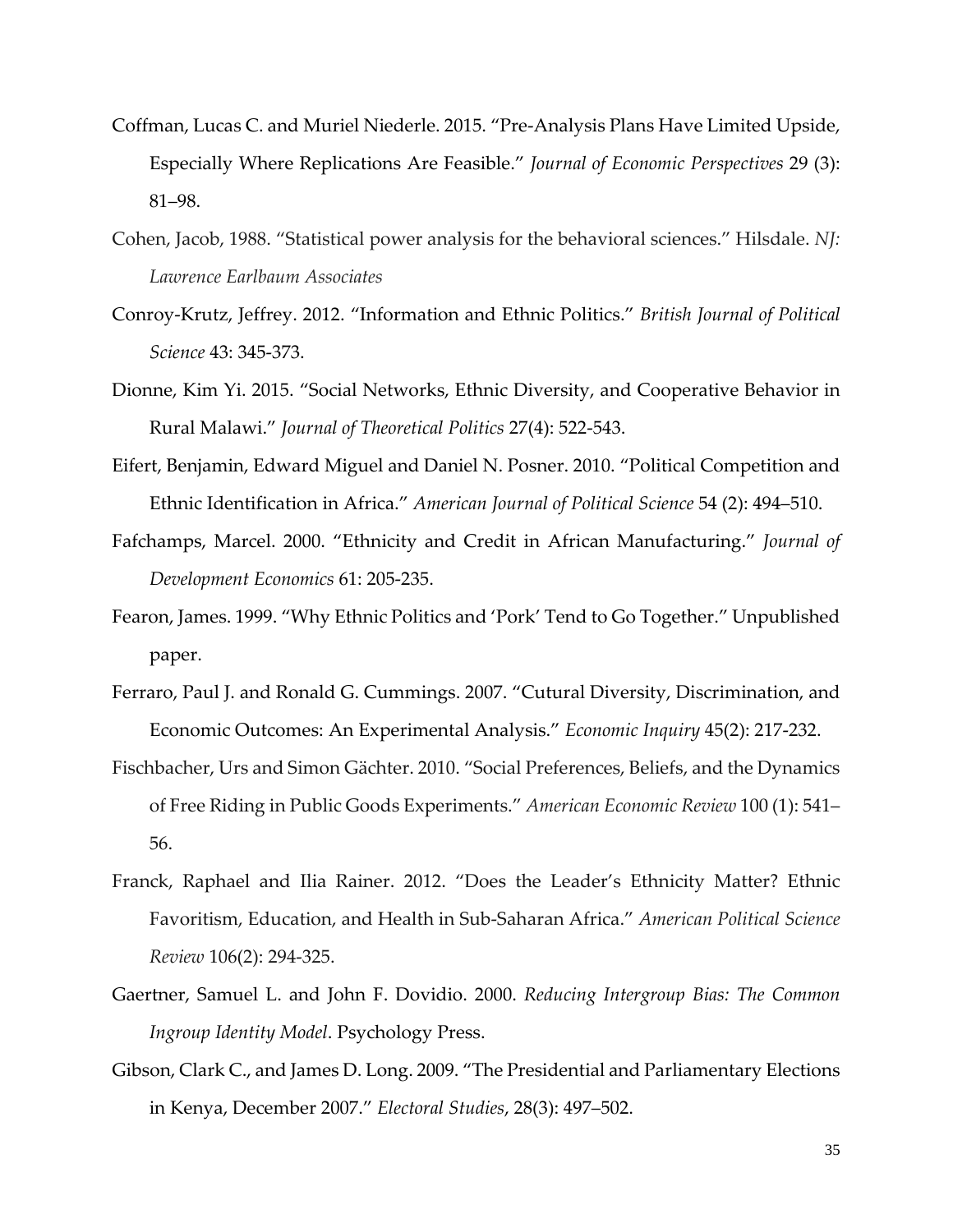- Gil-White, Francisco J. 2004. "Ultimatum Game with an Ethnicity Manipulation." In *Foundations of Human Sociality: Economic Experiments and Ethnographic Evidence from Fifteen Small-Scale Societies*, ed. Joseph Henrich, Robert Boyd, Samuel Bowles, Colin Camerer, Ernst Fehr and Herb Gintis. NY: Oxford University Press.
- Greenwald, Anthony G., Brian A. Nosek, Mahzarin R. Banaji. 2003. "Understanding and Using the Implicit Association Test: I. An Improved Scoring Algorithm." *Journal of Personality and Social Psychology*.
- Habyarimana, James, Macartan Humphreys, Daniel N. Posner and Jeremy M. Weinstein. 2007. "Why Does Ethnic Diversity Undermine Public Goods Provision?" *American Political Science Review* 101(4): 709–25.
- Habyarimana, James, Macartan Humphreys, Daniel N. Posner and Jeremy M. Weinstein. 2009. *Coethnicity: Diversity and the Dilemmas of Collective Action*. NY: Russell Sage.
- Henrich, Joseph, Richard McElreath, Abigail Barr, Jean Ensminger, Clark Barrett, Alexander Bolyanatz, et al. 2006. "Costly Punishment across Human Societies." *Science* 312 (5781): 1767–1770.
- Hjort, Jonas. 2014. "Ethnic Divisions and Production in Firms." *Quarterly Journal of Economics* 129(4): 1899–1946.
- Horowitz, Donald L. 1985. *Ethnic Groups in Conflict*. Berkeley: Univ. of California Press.
- Human Rights Watch. 2008. "Ballots to Bullets: Organized Political Violence and Kenya's Crisis of Governance." *Human Rights Watch* 20(1).
- Ichino, Nahomi and Noah L. Nathan. 2013. "Crossing the Line: Local Ethnic Geography and Voting in Ghana." *American Political Science Review* 107(2): 344-361.
- Jang, Chaning and John Lynham. 2015. "Where Do Social Preferences Come From?" *UHERO Working Paper* No. 2015-8.
- Kramer, Roderick M. and Marilynn B. Brewer. 1984. "Effects of Group Identity on Resource Use in a Simulated Commons Dilemma." *Journal of Personality and Social Psychology* 46(5): 1044-1057.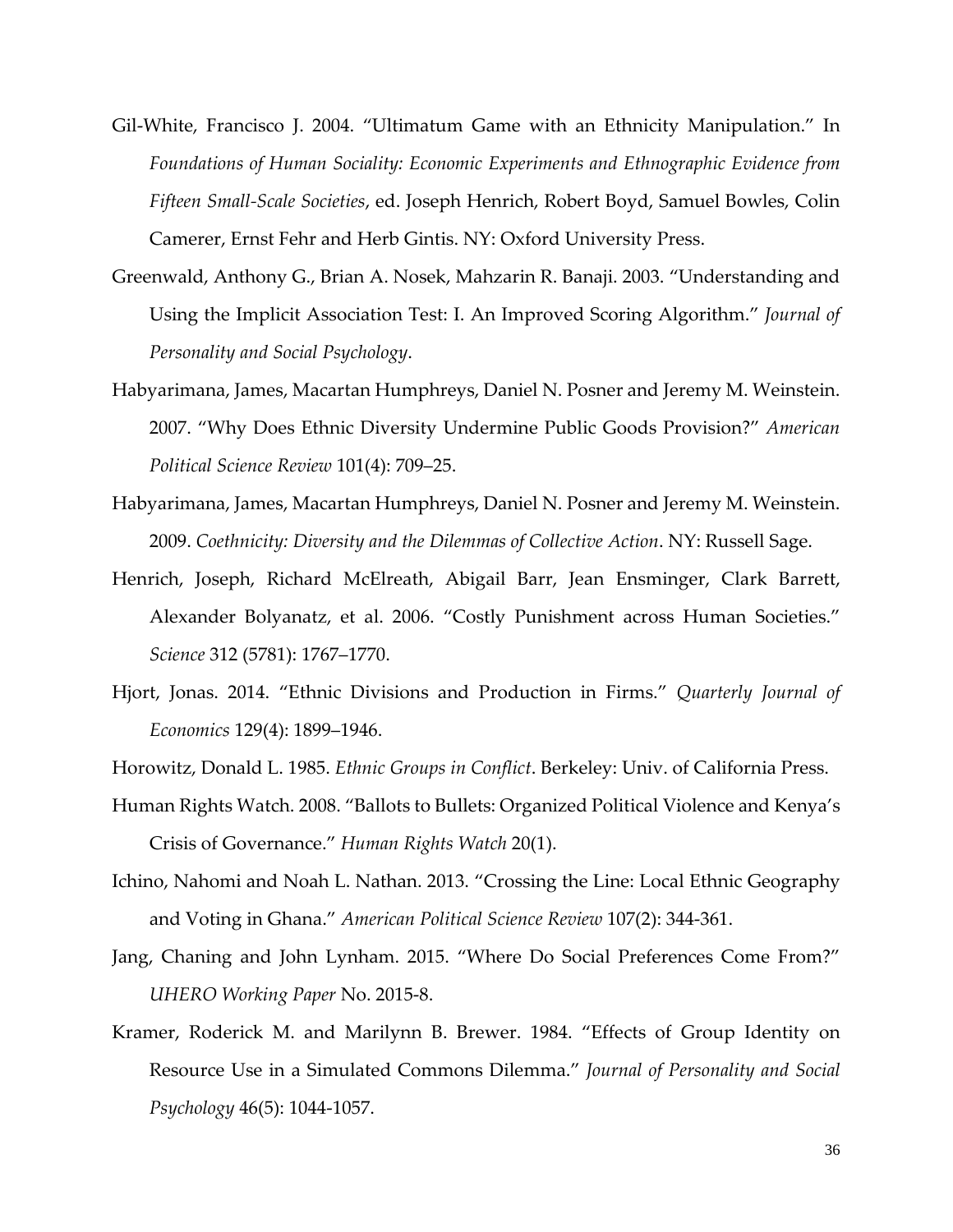- Kramon, Eric and Daniel N. Posner. 2016. "Ethnic Favoritism in Education in Kenya." *Quarterly Journal of Political Science* 11(1): 1-58.
- Laitin, David D. 1998. *Identity in Formation: The Russian-Speaking Populations in the Near Abroad*. Ithaca, NY: Cornell University Press.
- Lowes, Sarah, Nathan Nunn and James A. Robinson, Jonathan Weigel. 2015. "Understanding Ethnic Identity in Africa: Evidence from the Implicit Association Test (IAT)." *American Economic Review: Papers & Proceedings* 105(5): 340-345.
- Marx, Benjamin, Thomas M. Stoker, and Tavneet Suri. 2016. "There Is No Free House: Ethnic Patronage in a Kenyan Slum." Unpublished paper*.*
- Miguel, Edward, Colin Camerer, Kate Casey, et al. 2014. "Promoting Transparency in Social Science Research." *Science* 343 (6166): 30–31.
- Miguel, Edward and Mary Kay Gugerty. 2005. "Ethnic Diversity, Social Sanctions, and Public Goods in Kenya." *Journal of Public Economics* 89(11-12): 2325–68.
- Nosek, Brian A., Frederick L. Smyth, Jeffery J. Hansen, et al. 2007. "Pervasiveness and Correlates of Implicit Attitudes and Stereotypes." *European Review of Social Psychology* 18(1): 36–88.
- Ogunnaike, Oludamini, Yarrow Dunham and Mahzarin R. Banaji. 2010. "The Language of Implicit Preferences." *Journal of Experimental Social Psychology* 46(6): 999–1003.
- Pérez, Efrén O. 2016. *Unspoken Politics: Implicit Attitudes and Political Thinking*. NY: Cambridge University Press.
- Raven, John. 2008. "The Raven Progressive Matrices Tests: Their Theoretical Basis and Measurement Model." In *Uses and Abuses of Intelligence. Studies Advancing Spearman and Raven's Quest for Non-Arbitrary Metrics*, (eds.) John Raven & Jean Raven, 17–68. Unionville, NY: Royal Fireworks Press.
- Robinson, Amanda Lea. 2016. "Internal Borders: Ethnic-Based Market Segmentation in Malawi." *World Development* 87: 371-384.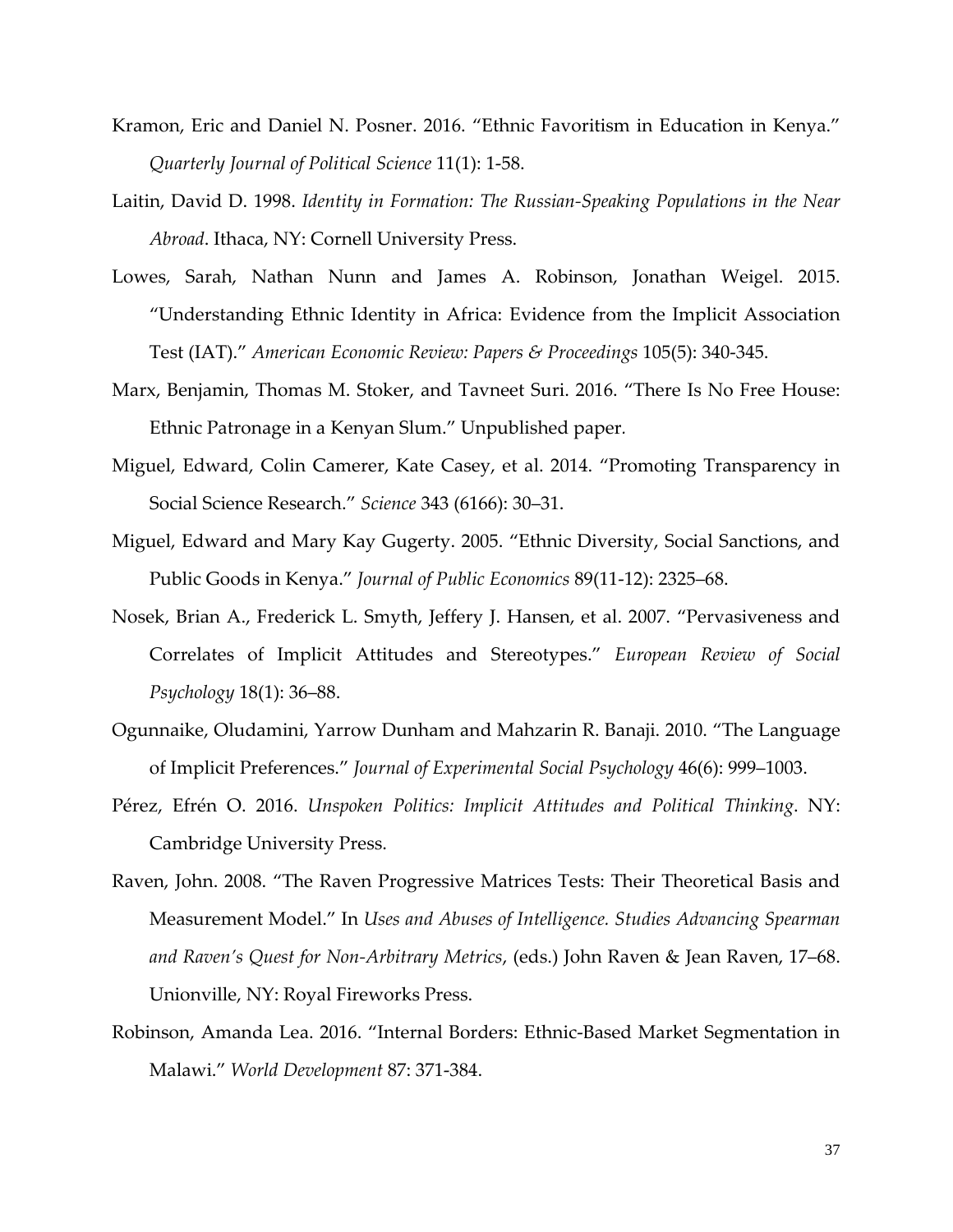- Rooth, Dan-Olof. 2010. "Automatic Associations and Discrimination in Hiring: Real World Evidence." *Labour Economics* 17(3): 523–34.
- Shayo, Moses. 2009. "A Model of Social Identity with an Application to Political Economy: Nation, Class and Redistribution." *American Political Science Review* 103(2): 147-174.
- Spolaore, Enrico and Romain Wacziarg. 2009. "The Diffusion of Development." *Quarterly Journal of Economics* 124(2): 469-529.
- Tajfel, Henri and John Turner. 1986. "The Social Identity Theory of Intergroup Behavior." In *The Social Psychology of Intergroup Relations*, ed. Stephen Worchel and William Austin, 7-24. Chicago: Nelson-Hall.
- United Nations. 2014. *World Urbanization Prospects*. New York: United Nations.
- Vigdor, Jacob L. 2002. "Interpreting Ethnic Fragmentation Effects." *Economics Letters* 75(2): 271-276.
- Westfall, Peter H., and S. Stanley Young. 1993. *Resampling-Based Multiple Testing: Examples and Methods for P-Value Adjustment*. New York: John Wiley & Sons, Inc.
- Whitt, Sam and Rick Wilson. 2007. "The Dictator Game, Fairness and Ethnicity in Postwar Bosnia." *American Journal of Political Science* 51(3): 655-668.
- Woolridge, Jeffrey M. 2001. *Econometric Analysis of Cross Section and Panel Data*. MIT Press.
- Young, Crawford. 1976. *The Politics of Cultural Pluralism*. Madison: University of Wisconsin Press.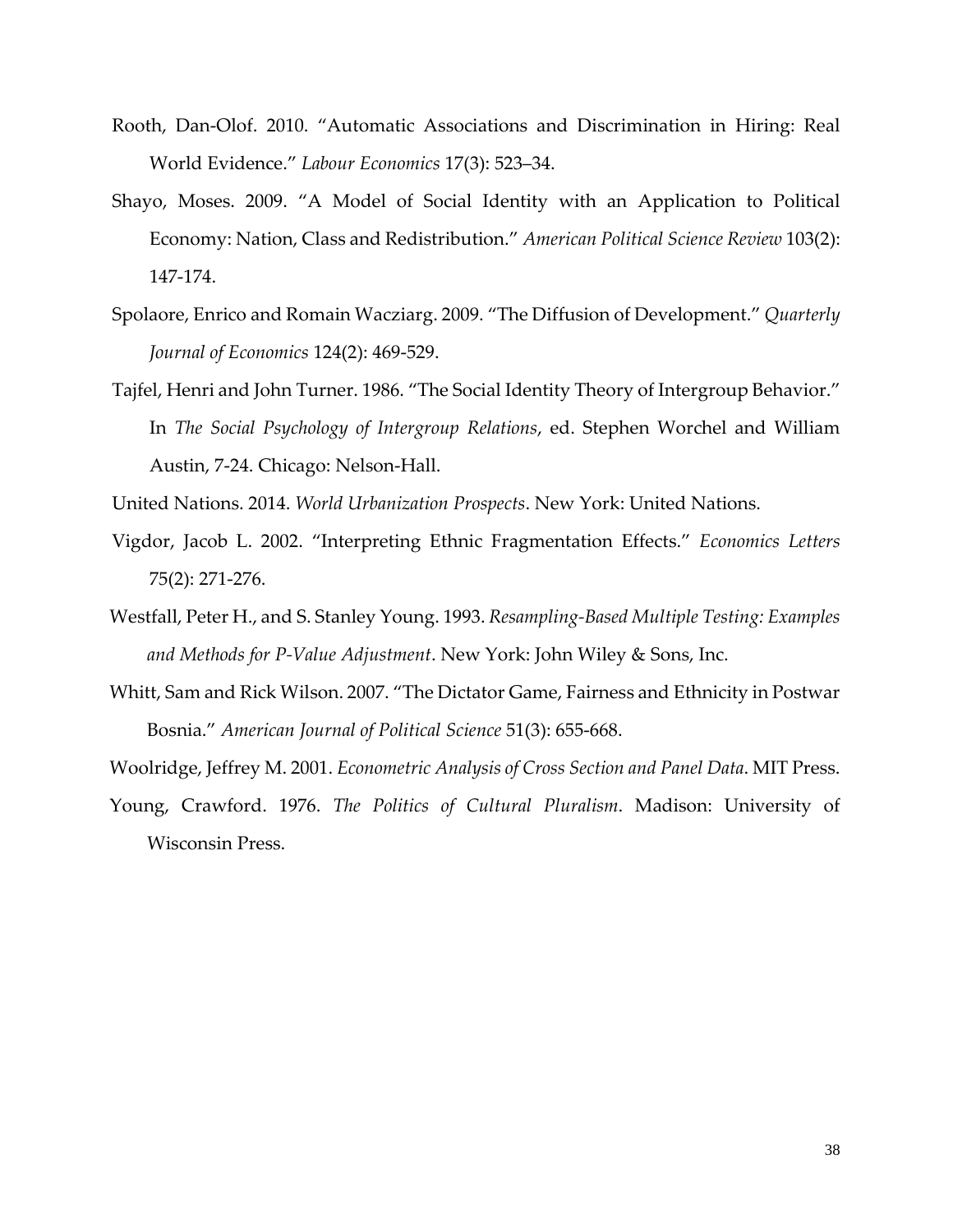

Figure 1: Coethnic Bias in the Dictator Game and Public-good Game

Panel A: Dictator Game Contributions Panel B: Dictator Game Beliefs

Panel C: Public-good Game Contributions Panel D: Public-good Game Beliefs



Notes: averages and 95% confidence intervals in the full sample for Dictator game contributions in profiled games for Coethnic vs. Non-Coethnic Transfers (Panel A), beliefs about Dictator game contributions from the profiled Choose-Your-Dictator game (Panel B), for Public-good game contributions in profiled games for Coethnic vs. Mixed Groups (Panel C), and for Public-good game beliefs about others' contributions (Panel D). The Dictator game data in Panels A and B is from the Election round (January-February 2013), the only time the complete profiled game data was collected. The Public-good game data is pooled from both the Non-election round (July/August 2012) and the Election round, since the complete profiled game data was collected in both.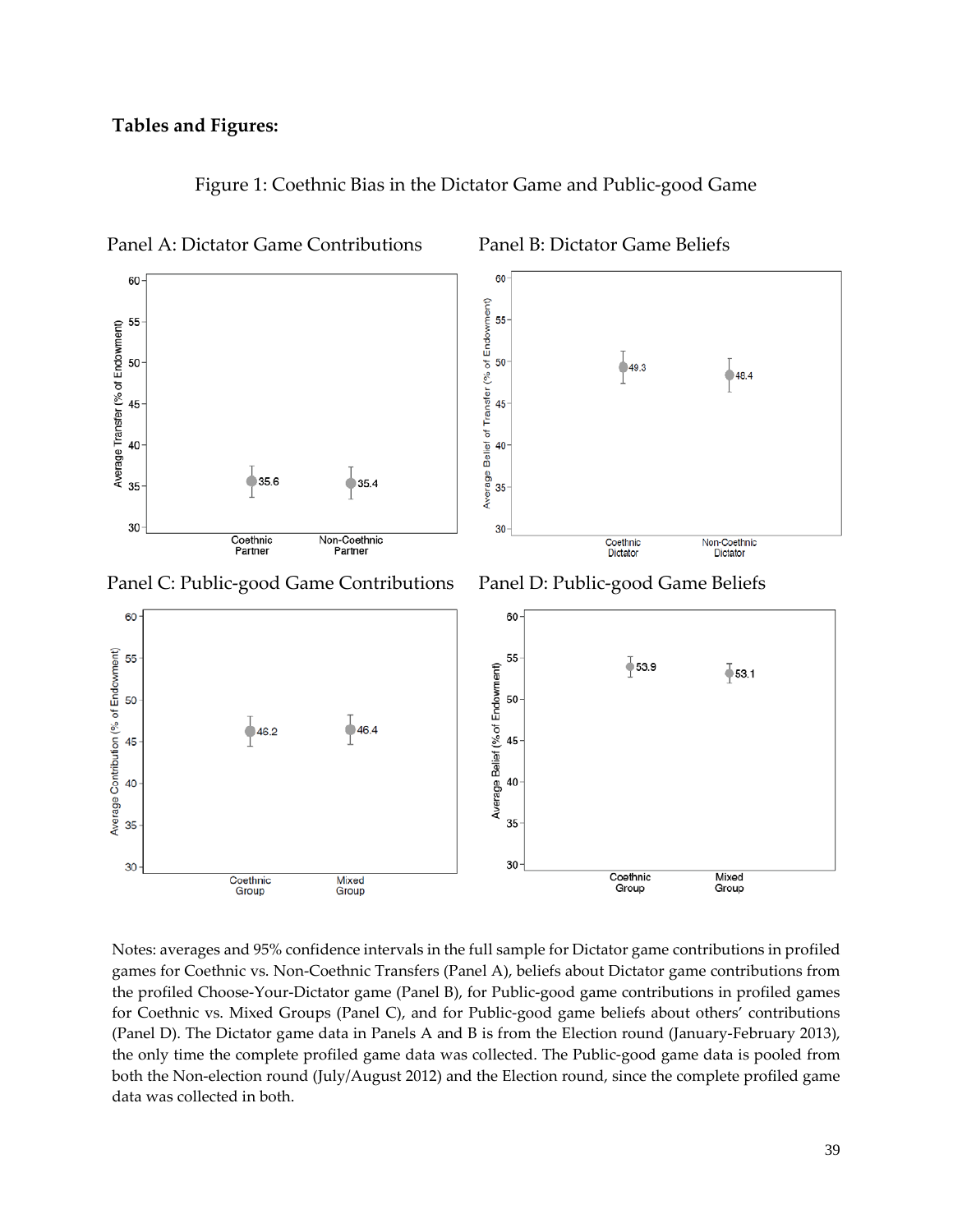Figure 2: Experimental Laboratory Game Structure



\*Indicates that we only have this data for the Election Period.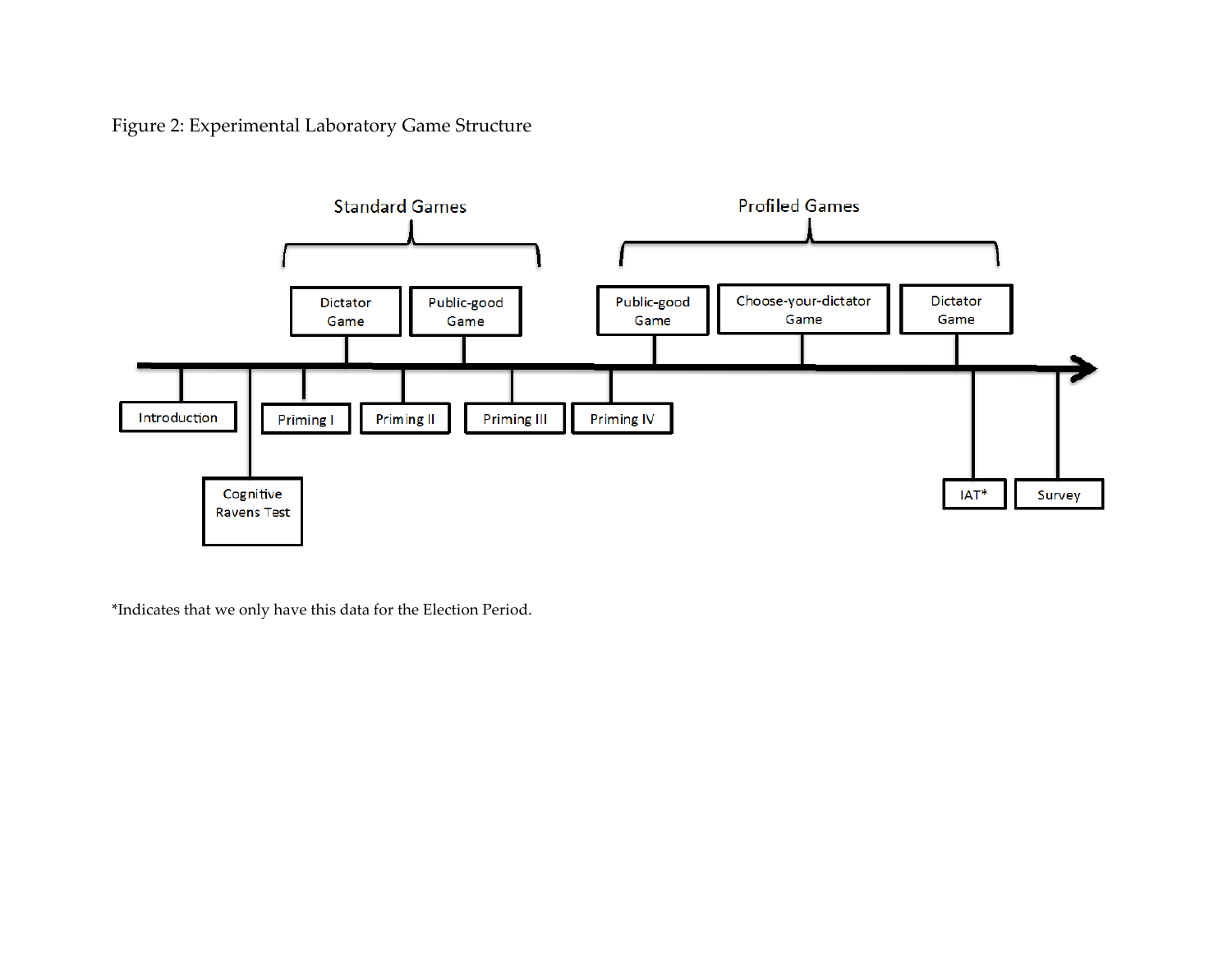

## Figure 3: Coethnic Bias in the Choose-Your-Dictator Game

Notes: Sample averages and 95% confidence intervals for Standard and Profiled Choose-Your-Dictator (CYD) games during the Non-election round (left Panel) and Election round (right Panel).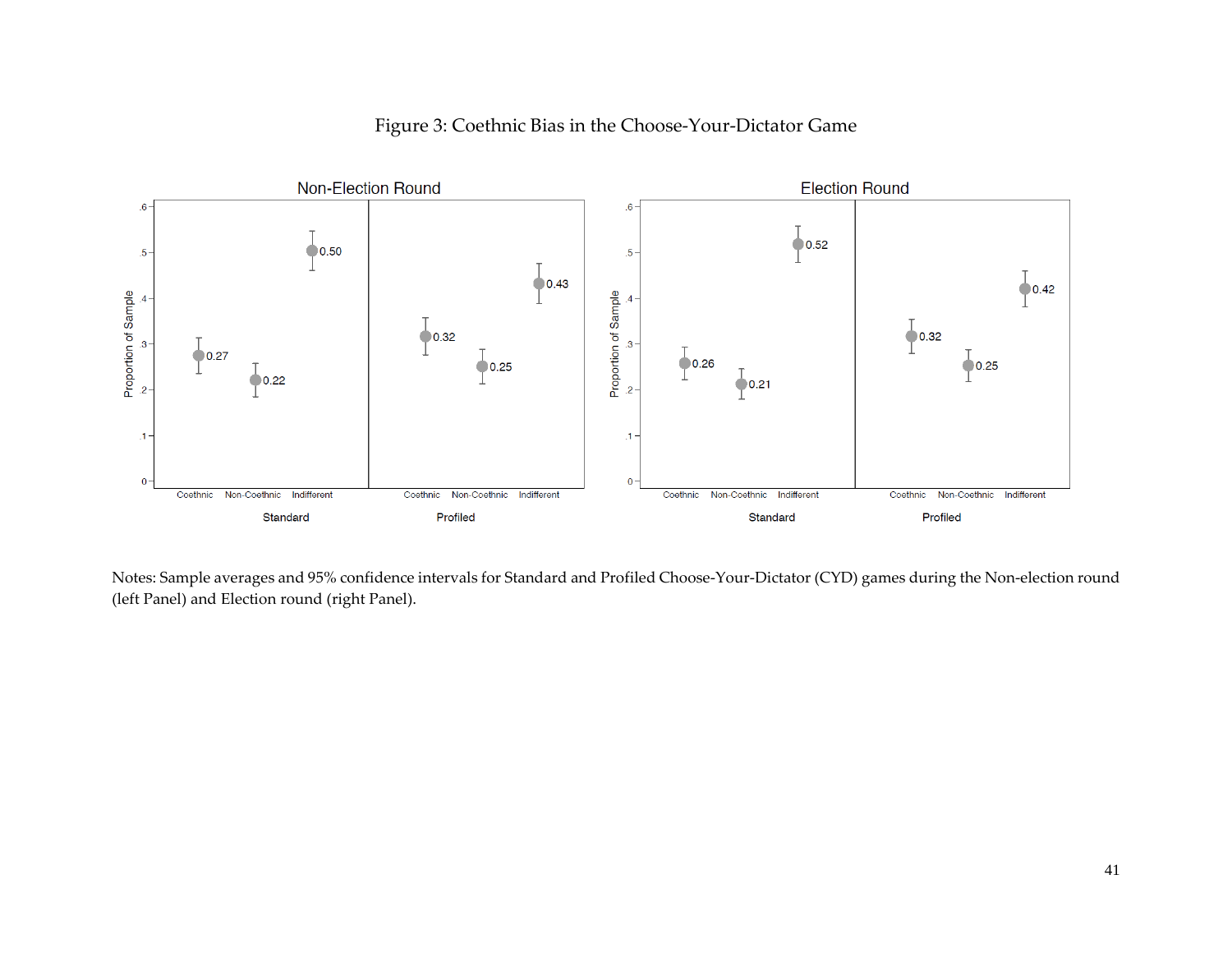



Panel A: Unadjusted p-values Panel B: FWER adjusted p-values

Notes: The distribution of p-values from the pre-analysis plan includes p-values for all hypothesis tests discussed in both pre-analysis plans (Nonelection round, Election round). The distribution of p-values from the main tables includes all tables (Tables 1 through 6) in this article. The dark vertical line denotes statistical significance at the standard 95% confidence level. Panel A presents p-values unadjusted for multiple testing. Panel B presents FWER adjusted p-values. Kolmogorov-Smirnov tests on the equality of the two distributions yields a p-value of 0.014 in Panel A, and 0.005 in Panel B.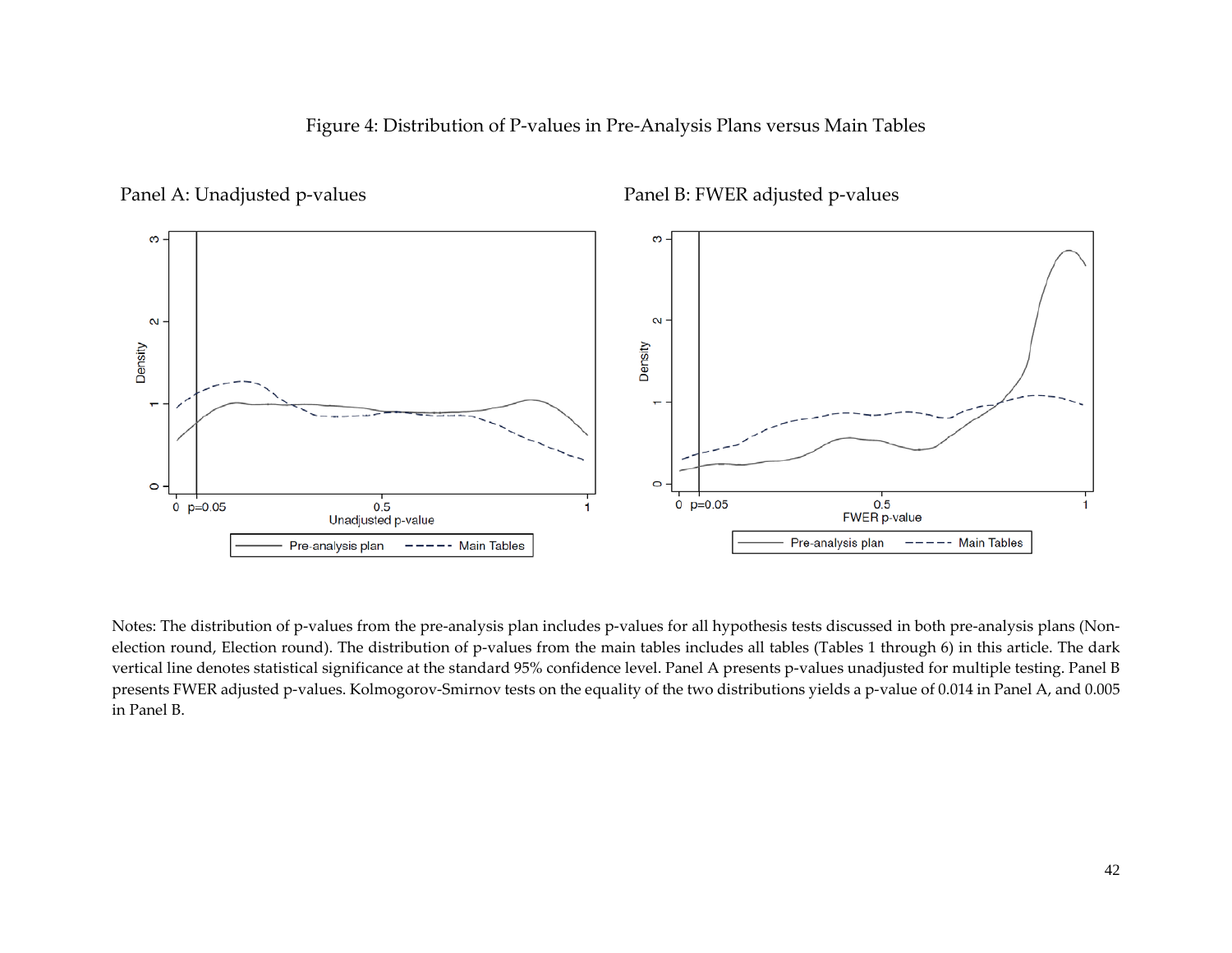|                                | Dictator Game Transfer<br>(Percent of Endowment) |      |                             | (Percent of Endowment) | Public-Good Game Contribution  Choose-Your-Dictator Game<br>(Dictator Choice) |              |
|--------------------------------|--------------------------------------------------|------|-----------------------------|------------------------|-------------------------------------------------------------------------------|--------------|
|                                | Coethnic                                         |      | Non-Coethnic Coethnic Group | Mixed Group            | Coethnic                                                                      | Non-Coethnic |
| Demographics                   |                                                  |      |                             |                        |                                                                               |              |
| Full Sample                    | 35.6                                             | 35.4 | 46.2                        | 46.4                   | 31.7                                                                          | 25.2         |
| Female (60% of sample)         | 36.8                                             | 35.8 | 44.9                        | 46.2                   | 27.3                                                                          | 24.3         |
| Male (40% of sample)           | 33.4                                             | 34.6 | 48.0                        | 46.8                   | 38.0                                                                          | 26.4         |
| Age (mean $=$ 33.0 years)      |                                                  |      |                             |                        |                                                                               |              |
| <b>Below Median</b>            | 33.3                                             | 32.1 | 41.2                        | 43.4                   | 32.9                                                                          | 27.2         |
| Median or Above                | 37.8                                             | 38.5 | 48.0                        | 47.5                   | 30.5                                                                          | 23.2         |
| Education (mean = $9.6$ years) |                                                  |      |                             |                        |                                                                               |              |
| <b>Below Median</b>            | 36.5                                             | 35.4 | 46.9                        | 46.2                   | 27.6                                                                          | 26.4         |
| Median or Above                | 34.4                                             | 35.4 | 45.6                        | 46.6                   | 35.0                                                                          | 24.3         |
| Ravens Score (mean $= 0.0$ )   |                                                  |      |                             |                        |                                                                               |              |
| <b>Below Median</b>            | 37.5                                             | 37.5 | 47.3                        | 48.7                   | 28.5                                                                          | 25.2         |
| Median or Above                | 33.2                                             | 32.8 | 45.2                        | 44.3                   | 34.7                                                                          | 25.2         |
| Ethnic Affiliation             |                                                  |      |                             |                        |                                                                               |              |
| Kikuyu (32% of sample)         | 36.3                                             | 36.1 | 45.5                        | 47.4                   | 26.7                                                                          | 25.7         |
| Luo (21% of sample)            | 33.4                                             | 34.5 | 42.7                        | 43.6                   | 37.2                                                                          | 23.8         |
| Observations                   | 593                                              | 593  | 967                         | 981                    |                                                                               | 981          |

| Table 1: Descriptive Statistics on the Sample and Average Game Play |  |  |
|---------------------------------------------------------------------|--|--|
|                                                                     |  |  |

Notes: Pooled data from the Non-election Round (July-August 2012) and Election Round (January-February 2013). Values are averages, presented in percent terms. For the Dictator game, only the Election Round averages are displayed, as there is incomplete information for the profiled version of the Dictator game in the Non-election Round. For the Choose-Your-Dictator game, the table presents results for the profiled version of the game. Respondents with Kamba ethnicity are excluded from analysis, as pre-specified in the pre-analysis plan.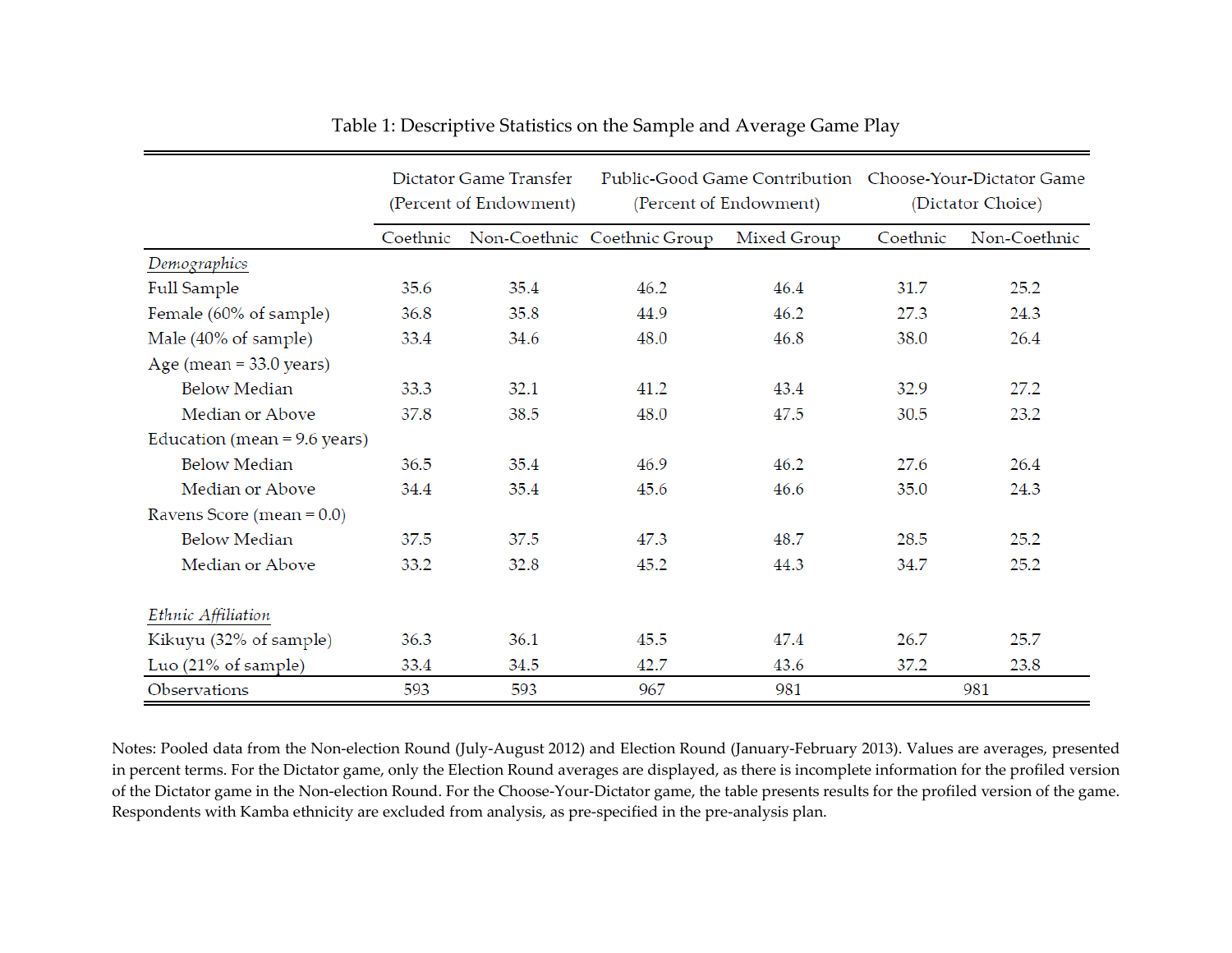|                                                                  | Full Sample |            | No Prime   | FWER p-value      |
|------------------------------------------------------------------|-------------|------------|------------|-------------------|
|                                                                  | (1)         | (2)        | (3)        | $\left( 4\right)$ |
| Coethnic Recipient                                               | $-1.51$     | $-1.44$    | $-1.85$    | 0.518             |
|                                                                  | (1.00)      | (1.00)     | (1.80)     |                   |
| Election Round                                                   | $-5.21***$  | $-5.98***$ | $-6.52***$ | 0.008             |
|                                                                  | (1.30)      | (1.38)     | (2.50)     |                   |
| Election Round * Coethnic Recipient                              | 0.70        | 0.63       | $-0.83$    | 0.786             |
|                                                                  | (1.48)      | (1.48)     | (3.02)     |                   |
| Election Round * Non-coethnic Recipient                          | -1.41       | $-1.42$    | $-4.54*$   | 0.153             |
|                                                                  | (1.09)      | (1.09)     | (2.35)     |                   |
| Covariates                                                       | No          | Yes        | No         |                   |
| Observations                                                     | 2881        | 2881       | 748        |                   |
| Recipient: Coethnic + Election Round * (Coethnic - Non-coethnic) | 0.60        | 0.60       | 1.86       |                   |
|                                                                  | (0.98)      | (0.98)     | (1.85)     |                   |

## Table 2: Dictator Game Transfers, in Standard and Profiled Games

Notes: The dependent variable is the transfer in the Dictator game (in percent of the endowment). Data are pooled from the Non-election and Election Rounds. Standard errors in parentheses are clustered at the individual level. P-values: \* p<0.10, \*\* p<0.05, \*\*\* p<0.01. Covariates include ethnicity indicators, a gender indicator, education controls, and the Raven's test score. FWER p-values are simulated as described in the pre-analysis plan for column (3). There was no Non-coethnic profile in the Dictator game during the Non-election Round, hence the absence of a direct "Non-Coethnic Recipient" term. The F-test in the bottom row tests the hypothesis that the average level of coethnic bias in the Election round was zero. All specifications exclude ethnic Kamba subjects, as specified in the pre-analysis plan. The specifications for the full sample exclude the Ethnic-Political priming group, which was only administered in the Election Round.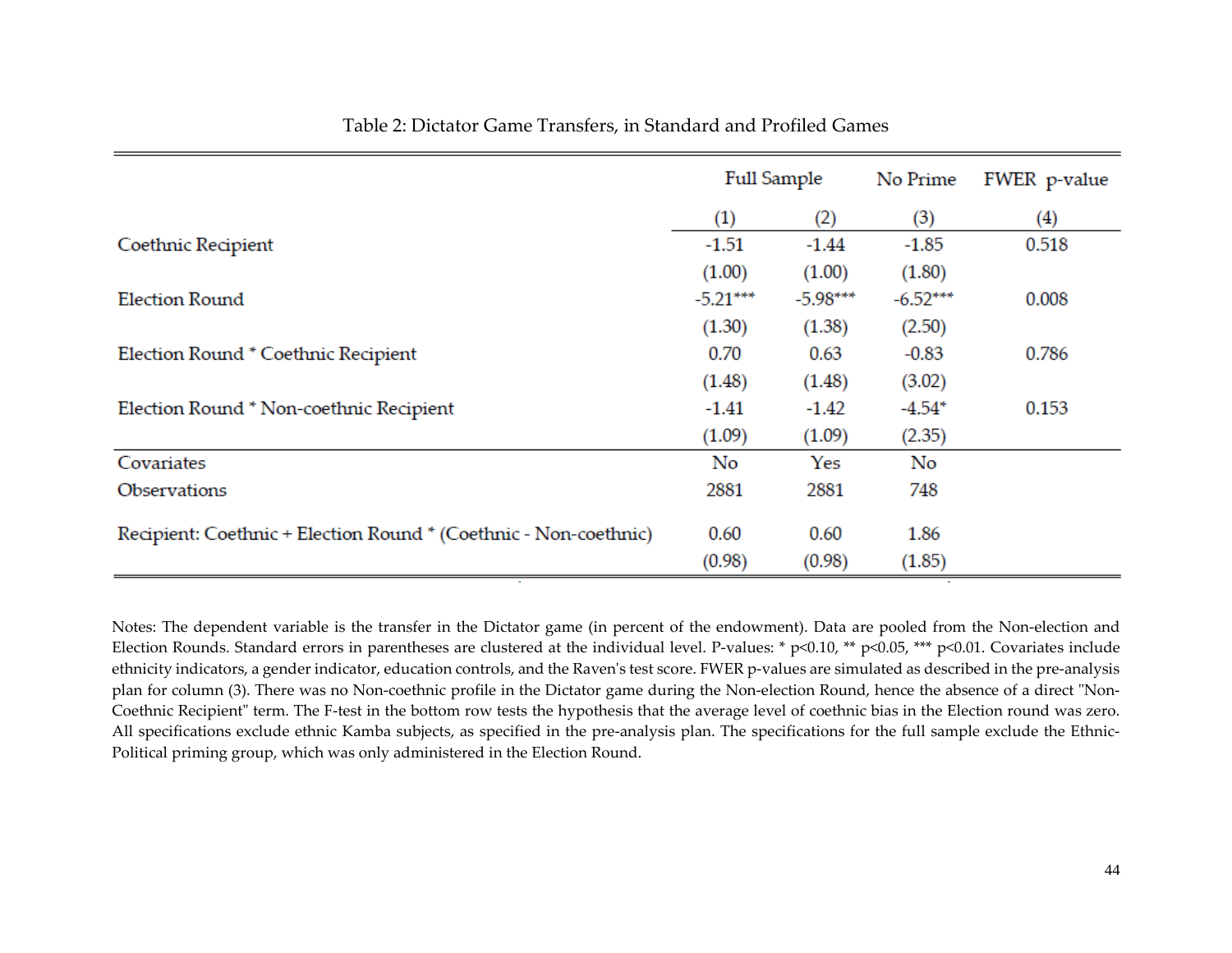|                                                 | Full Sample |            | No Prime | FWER p-value |
|-------------------------------------------------|-------------|------------|----------|--------------|
|                                                 | (1)         | (2)        | (3)      | (4)          |
| Coethnic Group                                  | $2.22*$     | $2.22*$    | $-1.73$  | 0.984        |
|                                                 | (1.33)      | (1.33)     | (2.54)   |              |
| Mixed Group                                     | 0.65        | 0.65       | 0.32     | 0.988        |
|                                                 | (1.18)      | (1.18)     | (2.29)   |              |
| <b>Election Round</b>                           | $-2.97*$    | $-3.95***$ | $-6.03*$ | 0.321        |
|                                                 | (1.76)      | (1.81)     | (3.37)   |              |
| Election Round * Coethnic Group                 | $-1.67$     | $-1.68$    | 2.00     | 0.984        |
|                                                 | (1.89)      | (1.89)     | (3.39)   |              |
| Election Round * Mixed Group                    | 2.00        | 2.00       | 2.30     | 0.984        |
|                                                 | (1.85)      | (1.85)     | (3.59)   |              |
| Covariates                                      | No          | Yes        | No       |              |
| Observations                                    | 2939        | 2939       | 763      |              |
| Coethnic Group - Mixed Group                    | 1.57        | 1.57       | $-2.05$  |              |
|                                                 | (1.12)      | (1.12)     | (2.21)   |              |
| Election Round * (Coethnic Group - Mixed Group) | $-3.67$     | $-3.67$    | $-0.30$  |              |
|                                                 | (1.65)      | (1.66)     | (3.32)   |              |

Notes: The dependent variable is the contribution in the Public-good game (in percent of the endowment). Data are pooled from the Non-election and Election Rounds. Standard errors in parentheses are clustered at the individual level. P-values: \* p<0.01, \*\* p<0.05, \*\*\* p<0.01. Covariates include ethnicity indicators, a gender indicator, education controls, and the Raven's test score. FWER p-values are simulated as described in the pre-analysis plan for column (3).The first F-test tests the hypothesis that the average level of coethnic bias across both the Non-election round and the Election round is zero; the second tests the hypothesis that the difference in coethnic bias across the Non-election round and the Election round is zero. All specifications exclude ethnic Kamba subjects, as specified in the pre-analysis plan. The specifications for the full sample exclude the Ethnic-Political priming group, which was only administered in the Election Round.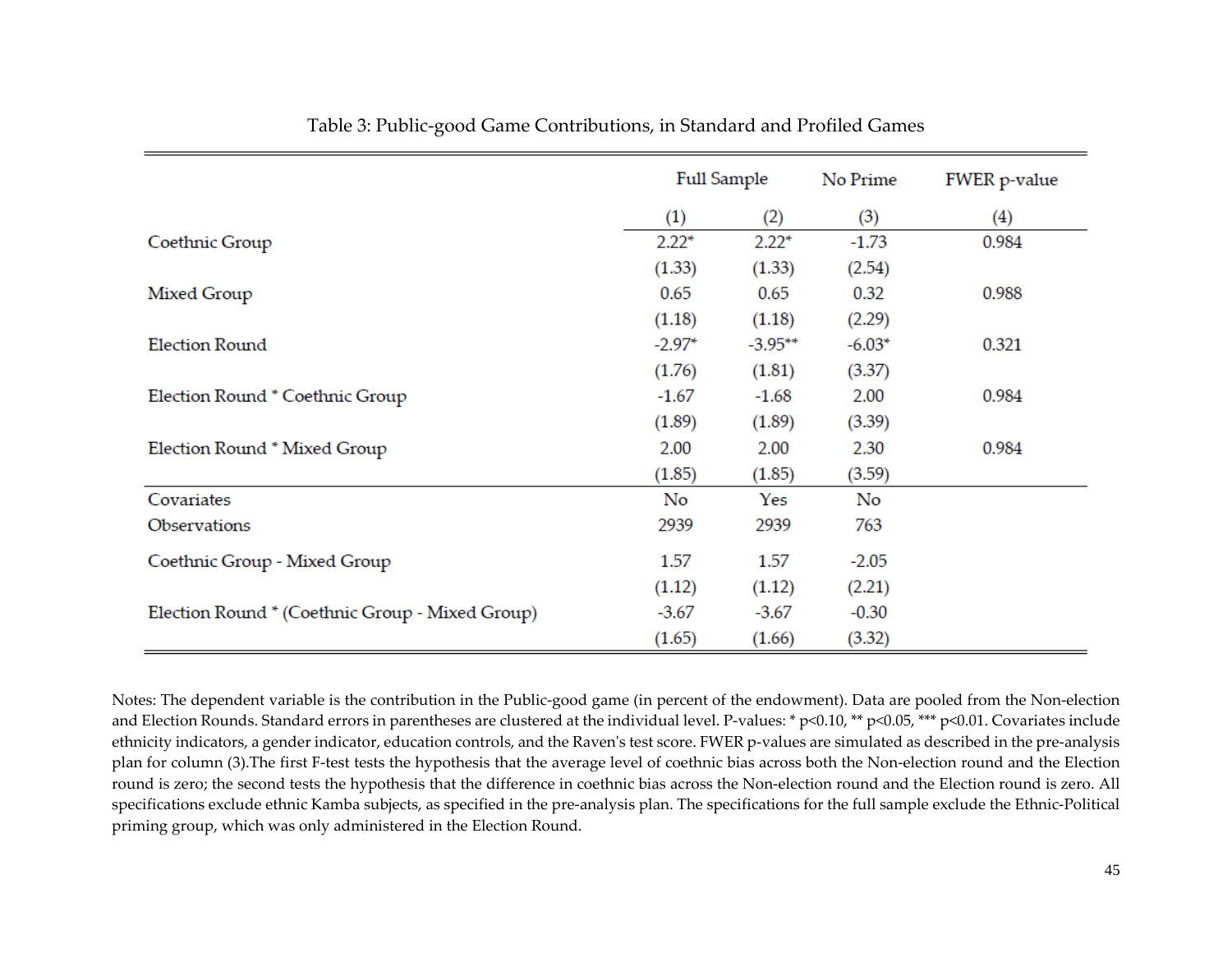|                                           |           | Full Sample       |        | FWER p-value      |
|-------------------------------------------|-----------|-------------------|--------|-------------------|
|                                           | (1)       | $\left( 2\right)$ | (3)    | $\left( 4\right)$ |
| Coethnic                                  | $0.25***$ | 0.19              | 0.071  | 0.979             |
|                                           | (0.11)    | (0.15)            | (0.23) |                   |
| Profiled Game * Coethnic                  | 0.048     | 0.048             | 0.021  | 0.993             |
|                                           | (0.11)    | (0.11)            | (0.21) |                   |
| Election Round * Coethnic                 | $-0.059$  | $-0.0013$         | 0.15   | 0.979             |
|                                           | (0.11)    | (0.12)            | (0.23) |                   |
| Election Round * Profiled Game * Coethnic | 0.074     | 0.074             | 0.095  | 0.979             |
|                                           | (0.15)    | (0.15)            | (0.27) |                   |
| Covariates                                | No        | Yes               | No     |                   |
| Observations                              | 3924      | 3924              | 1020   |                   |

Table 4: Choose-Your-Dictator Game Choices, in Standard and Profiled Games

Notes: Ordered Logit specification, with dependent variable 0=not chosen, 1=indifferent, 2=chosen. Data are pooled from the Non-election and Election Rounds. Standard errors in parentheses are clustered at the individual level. P-values: \*  $p<0.10$ , \*\*  $p<0.05$ , \*\*\*  $p<0.01$ . All specifications include fixed effects for each Dictator-profile (12 profiles in total). The variable "Coethnic" indicates if the dictator profile is a coethnic or not. Covariates include interaction terms of the "Coethnic" indicator with a gender indicator, education controls, and the Raven's test score. FWER pvalues are simulated as described in the pre-analysis plan for column (3). All specifications exclude ethnic Kamba subjects, as specified in the preanalysis plan. The specifications for the full sample exclude the Ethnic-Political priming group, which was only administered in the Election Round.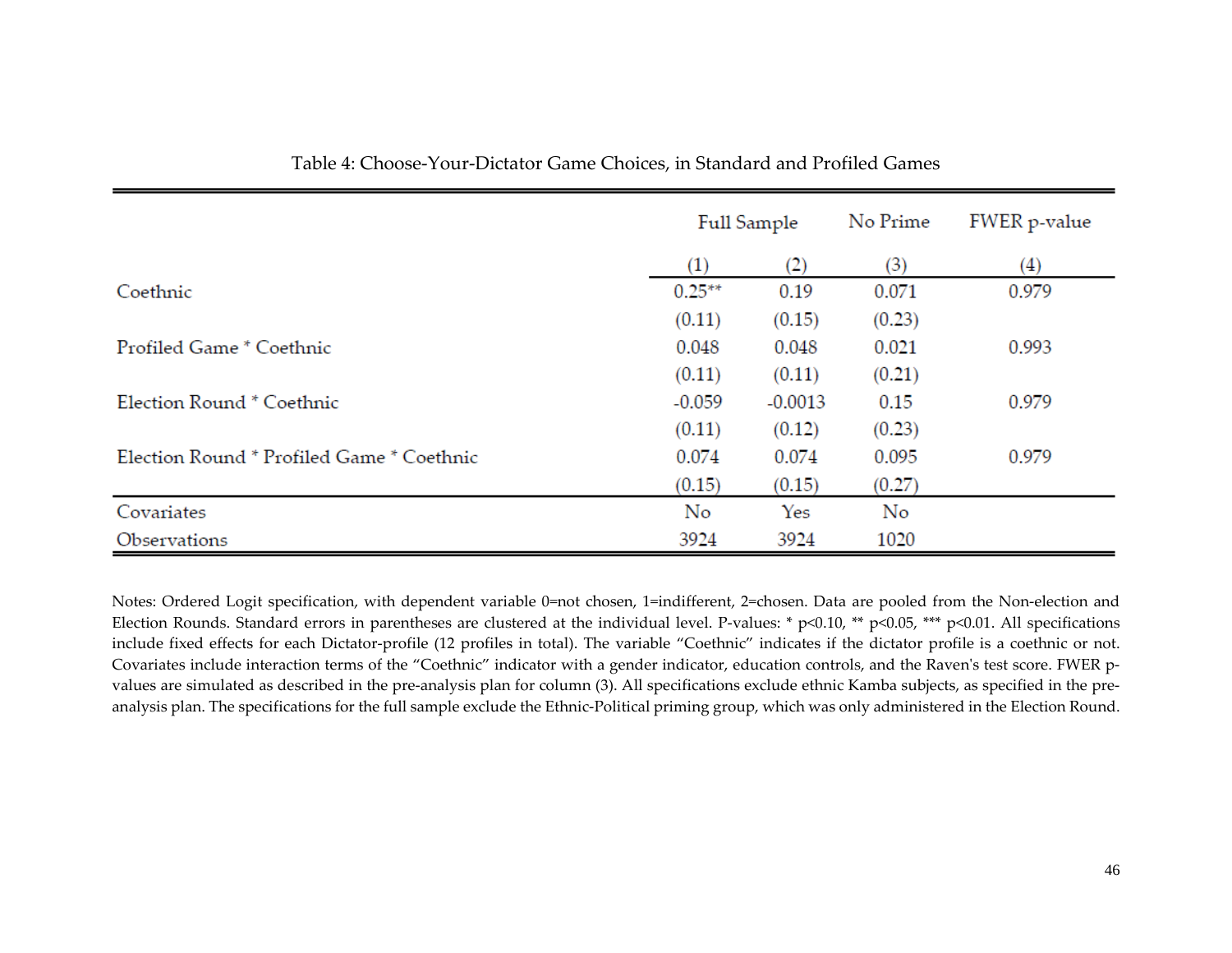|                                        | Dictator Game Transfer<br>(Percent of Endowment) |            | FWER<br>p-value |         | Public-Good Game<br>Contribution<br>(Percent of Endowment) | <b>FWER</b><br>p-value |
|----------------------------------------|--------------------------------------------------|------------|-----------------|---------|------------------------------------------------------------|------------------------|
|                                        | (1)                                              | (2)        | (3)             | (4)     | (5)                                                        | (6)                    |
| <b>Election Round</b>                  | $-6.08***$                                       | $-7.60***$ | 0.008           | $-2.61$ | $-6.36*$                                                   | 0.321                  |
|                                        | (1.18)                                           | (2.38)     |                 | (1.61)  | (3.24)                                                     |                        |
| Political Competition Prime            | $-0.63$                                          | $-2.19$    | 0.591           | 0.26    | $-1.72$                                                    | 0.826                  |
|                                        | (1.67)                                           | (2.37)     |                 | (2.28)  | (3.23)                                                     |                        |
| <b>Ethnic-Cultural Prime</b>           | $-1.45$                                          | $-0.52$    | 0.8             | 1.48    | 0.32                                                       | 0.919                  |
|                                        | (1.67)                                           | (2.37)     |                 | (2.28)  | (3.23)                                                     |                        |
| National Prime                         | $-2.02$                                          | $-4.43*$   | 0.166           | $-0.37$ | $-4.70$                                                    | 0.462                  |
|                                        | (1.66)                                           | (2.37)     |                 | (2.28)  | (3.23)                                                     |                        |
| Election * Political Competition Prime |                                                  | 3.14       | 0.675           |         | 3.96                                                       | 0.664                  |
|                                        |                                                  | (3.36)     |                 |         | (4.58)                                                     |                        |
| Election * Ethnic-Cultural Prime       |                                                  | $-1.88$    | 0.815           |         | 2.29                                                       | 0.84                   |
|                                        |                                                  | (3.35)     |                 |         | (4.57)                                                     |                        |
| Election * National Prime              |                                                  | 4.82       | 0.408           |         | $8.68*$                                                    | 0.321                  |
|                                        |                                                  | (3.35)     |                 |         | (4.56)                                                     |                        |
| Election * Ethnic-Political Prime      |                                                  | 0.37       | 0.994           |         | $-1.77$                                                    | 0.964                  |
|                                        |                                                  | (2.38)     |                 |         | (3.24)                                                     |                        |
| Observations                           | 1211                                             | 1362       |                 | 1211    | 1362                                                       |                        |

| Table 5: Priming Effects in the Standard Dictator Game and Public-good Game |
|-----------------------------------------------------------------------------|
|-----------------------------------------------------------------------------|

Notes: The dependent variables are the transfer in the Dictator game (in percent of the endowment) in columns 1-2 and the contribution in the Public-good game (in percent of the endowment) in columns 4-5. Data are pooled from the Non-election and Election rounds. Standard errors in parentheses are clustered at the individual level. P-values: \* p<0.10, \*\* p<0.05, \*\*\* p<0.01. FWER p-values are simulated as described in the preanalysis plan for columns 2 and 5. The Ethnic-Political priming, which was only implemented in the Election Round, is not included in columns 1 and 4.